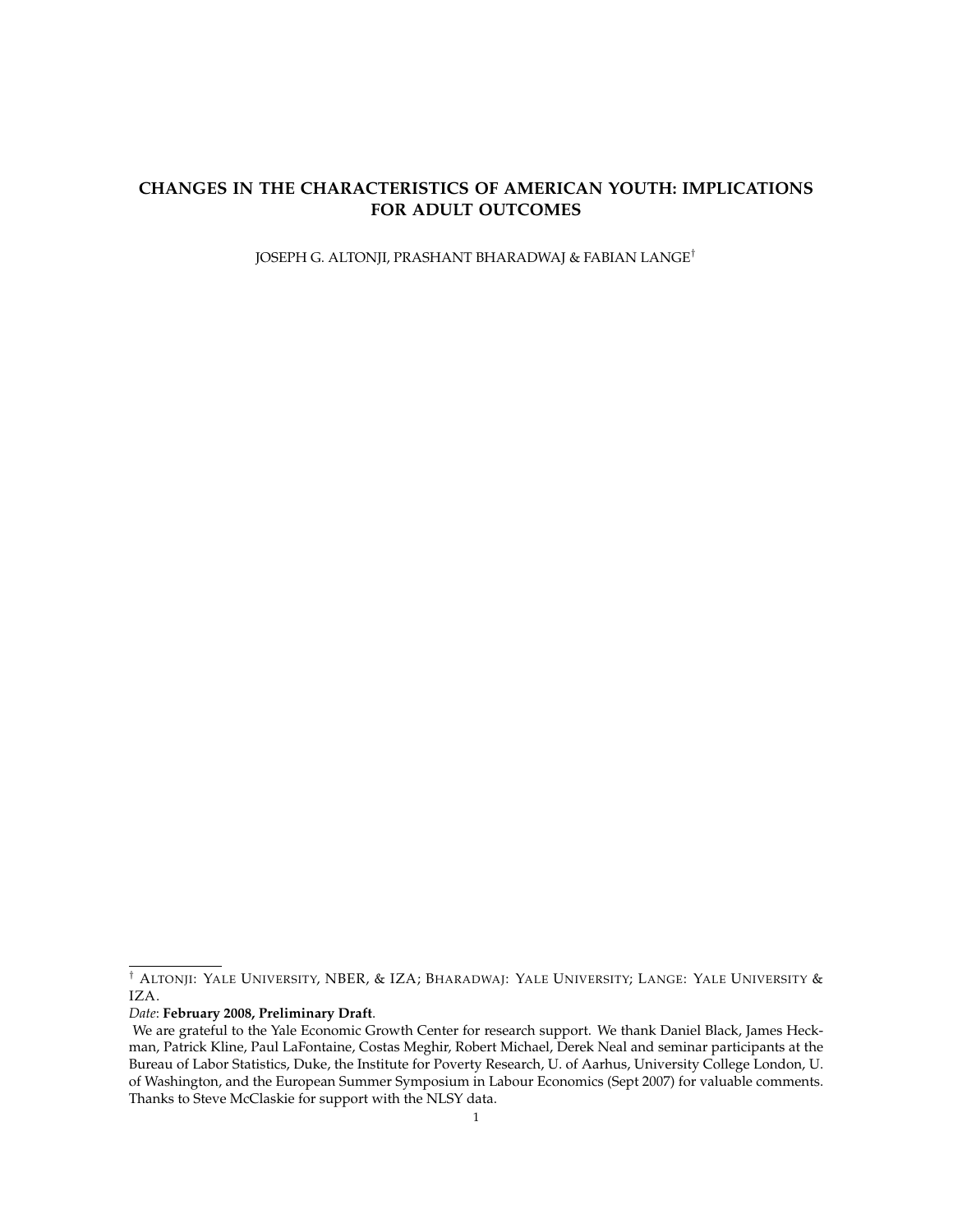### 2 ALTONJI, BHARADWAJ & LANGE

# 1. INTRODUCTION

Labor and growth economists typically look to the process of skill formation as a primary driving force of both economic inequality and economic development. Consequently, the literature on economic inequality and economic development abounds with studies that investigate how overall skill formation contributes to growth and inequality.<sup>1</sup> But, while the central role of skill acquisition is well understood, relatively little is known about how young people today compare to their predecessors along various dimensions of skill. Without this knowledge there are many questions that we can not begin to address.

For example, how will the adult labor market outcomes of American youth compare to the previous generation? Will gaps between race and ethnic groups narrow or widen? How will other key outcomes, such as marriage and fertility and incarceration rates differ across generations? Of course the answers to these questions hinge on broad changes in social processes, culture, government policy, and the economy that are very difficult to forecast decades in advance. However, the answers also depend on the distribution of cognitive and noncognitive skills among the today's youth, a distribution that is already partially observed. In particular, we can measure the parental background, race and ethnicity, cognitive test scores, educational achievements and early labor market outcomes of those aged 20-24. From past studies, we know that these measures explain a substantial portion of the variance across people in employment rates, hourly wage rates, and hourly earnings and other outcomes at ages 40-45. These skill measures therefore allow us to glimpse one of the major determinants of labor market outcomes in 2025, when today's youth reach their prime earning ages.

In this paper, we compare the distribution of skills in two cohorts. The specific cohorts that we compare are determined by the availability of panel data from National Longitudinal Survey of Youth, 1997 (NLSY97) on individuals who were aged 12 to 16 in 1997 and from the National Longitudinal Survey of Youth, 1979 (NLSY79) on individuals who were aged 14 to 22 in 1979.<sup>2</sup> We examine the implications of changes in the characteristics of American youth for a set of adult labor market outcomes, in particular wages and employment. Wages and employment provide a natural metric through which to aggregate various skill

<sup>&</sup>lt;sup>1</sup>For example, Denison (1974) and Jorgensen et al. (1987) measure how the American labor force changed on the basis of education, work hours, and change in the age and gender mix of the labor force. Using these as inputs in growth accounting, they found that the acquisition of individual skills represents the largest contributing factor to economic growth in the first half of the 20th century. Lange and Topel (2007) find that much of the convergence in earnings across US states between 1940-2000 can be attributed to reductions in skill gaps across states. Other researchers have examined the role of differences in the conditions of skill acquisition to understand economic inequality across and within demographic groups. Juhn, Murphy and Pierce (1991) for instance rely heavily on skill difference between blacks and white to explain why the decline in the black-white wage gap halted after 1975. They emphasize that the halt in the black-white wage gap reflected how increasing skill prices interacted with pre-existing skill differences between blacks and whites.

 $^2$ In this study we use the word "cohort" to refer to either the NLSY79 or the NSLY97. We use the word "birth-year" to refer to groups of individuals defined by their birth year.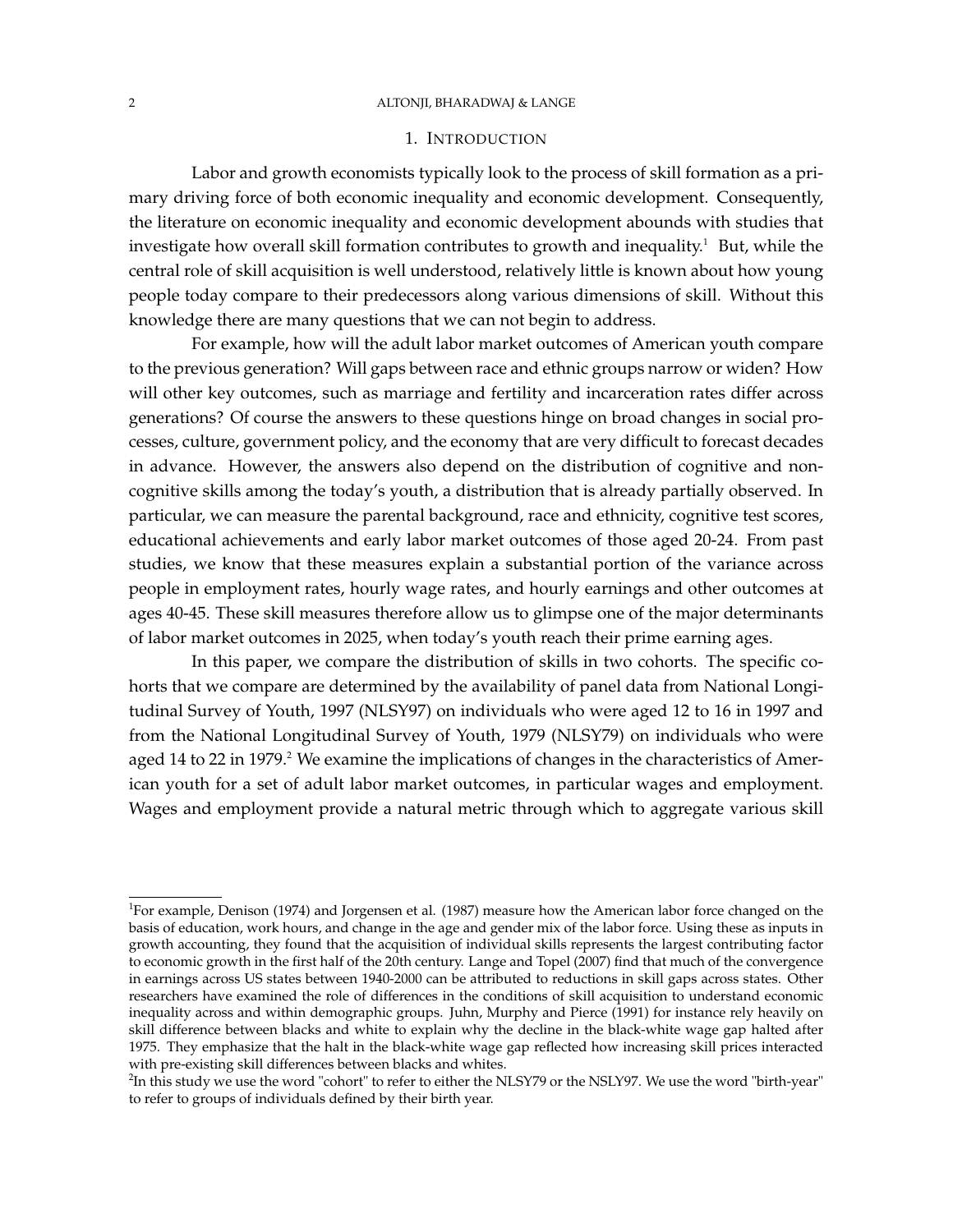measures into a single skill index. In our study, this skill index is provided by wages and employment of individuals of the NLSY79 cohort during the 1998-2004 survey years.<sup>3</sup> To avoid misunderstanding, note that throughout the paper we use the term "skill index" to refer to variables that are correlated with labor market outcomes. In the case of race and gender, part of that relationship may be due to discrimination.

The first step in our study is to create a set of youth characteristics that correlate with adult outcomes and are comparable across NLSY97 and NLSY79. The second step is to examine the consequences of differences between the characteristics of the 1979 and 1997 cohorts for various adult outcomes. Specifically, we assess what the adult outcomes of the 1997 cohort will be if the relationship between characteristics and adult outcomes turns out to be the same for the 1997 cohort as it has been for 1979. To accomplish this, we draw on the re-weighting procedure employed by Dinardo, Fortin, and Lemieux ((1995), hereafter,  $DFL)^4$ . Basically, we re-weight the 1979 sample to have the same distribution of characteristics as the 1997 sample*.* We can then compare how outcomes are distributed in the re-weighted 1979 sample and in the sample prior to re-weighting and can thus measure how the changes in characteristics between 1979 and 1997 affects the outcomes of interest. For example we can estimate how adult wages of the 1979 cohort would have been distributed if the 1979 cohort had had the characteristics of the 1997 cohort. Furthermore, we can decompose the difference between this counterfactual and the actual distribution into the contributions of various subsets of characteristics.

The DFL procedure can be interpreted as a generalization of the Blinder-Oaxaca decomposition procedure, since it is not based on an outcome equation that is linear in parameters. In fact, the general approach following DFL has the advantage that is does not require any parametric model relating outcomes to characteristics. It also generalizes the Blinder-Oaxaca approach since it allows examining the impact of changes in particular characteristics on statistics other than the mean. The main disadvantage is that the DFL approach does not estimate parameters that relate outcomes to characteristics and that can potentially be interpreted.

An alternative approach proposed by Machado and Mata (2005), Melly (2005) and Goesling et al. (2000) explores semi-parameteric approaches that restrict the quantiles of the outcome conditional on the characteristics. These approaches strive to partially relax the parametric restrictions imposed by the Blinder-Oaxaca approach, but still provide interpretable

<sup>&</sup>lt;sup>3</sup>At this point the respondents to the NLSY79 were 39-47 years old and typically had more than 10 years of experience.

<sup>4</sup>DFL is one of a number of papers in the literature that use propensity scores to re-weight samples. See for example Hirano, Imbens, and Ridder (2003) who show that efficient estimates of average treatment effects of binary treatments on scalar outcomes can be obtained by weighing with the inverse of a nonparametric estimate of the propensity score. This is closely related to the weighing procedure adopted in this paper with the exception that we are relying on parametric estimates of the propensity score. Since we are re-weighting the 1979 cohort to have the characteristics of the 1997 cohort, the "treatment" in our case is giving the 1997 cohort the 1979 wage function.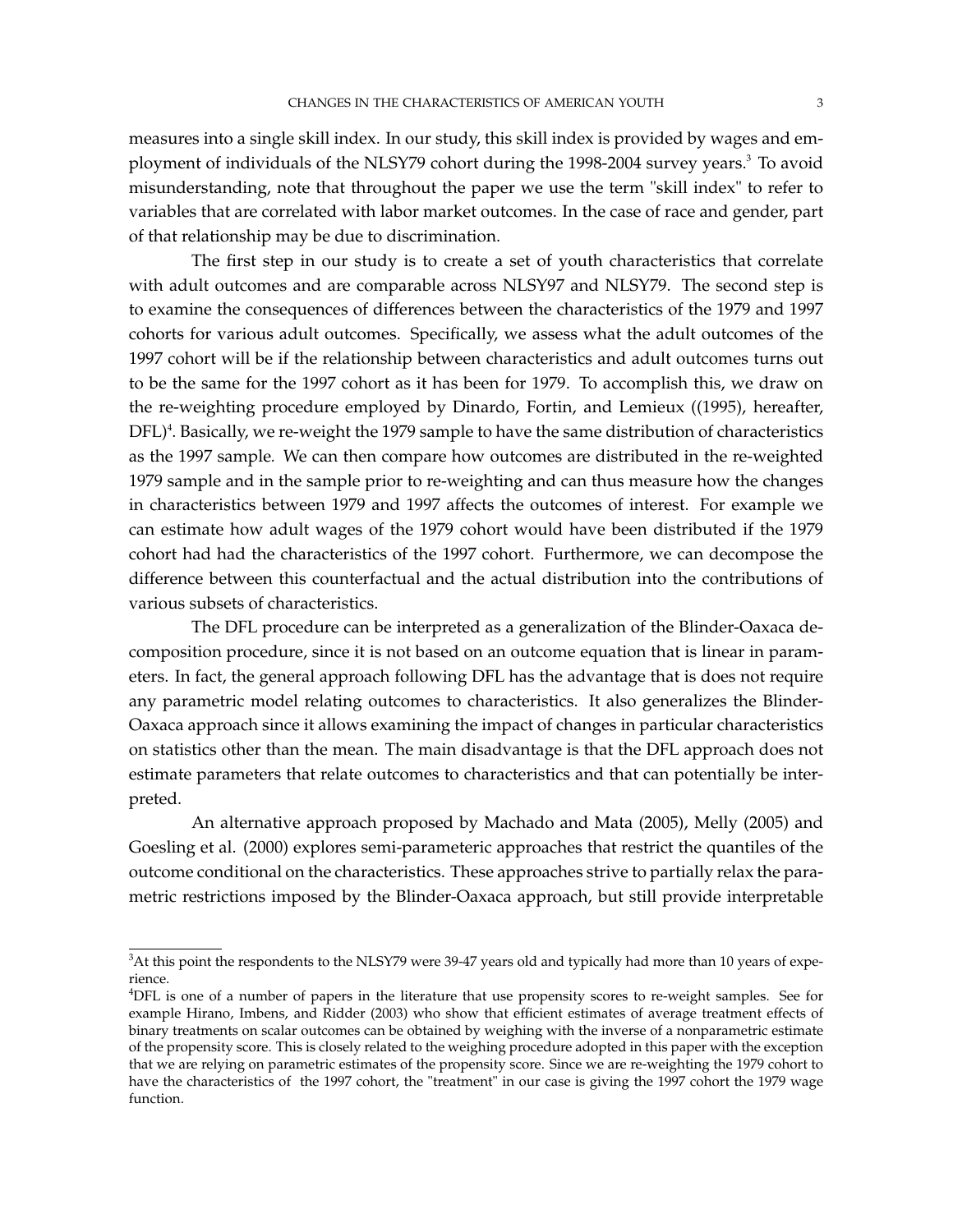parameter estimates. However, the parameters are hard to interpret when the number of conditioning variables is large and interactions among the various characteristics are allowed for. We therefore rely mainly on a DFL type procedure, but present some results based on the Blinder-Oaxaca regression procedure for a simple specification.

Regardless of method, we require representative samples for both the 1979 and the 1997 cohort that contain characteristics that can be compared across cohorts. Much of the empirical work described below aims to ensure that these conditions are met. We pay particular attention to the AFQT-scores which were administered at different ages and based upon different test formats. Another crucial issue is whether the 1979 and 1997 cohorts are representative, particularly after attrition and missing data on two key variables are accounted for.

Our main results are as follows.

- (1) The 1997 cohort is stronger than the 1979 cohort in most dimensions that matter for wages. In particular, the 1997 cohort is stronger than 1979 cohort in education, parental education, and test scores. However, the fraction of individuals who lived with both parents at age 14 declined substantially between 1979 and 1997.
- (2) The increase in skills of the younger cohort implies on average a wage increase of about 5% for whites and more for minorities.
- (3) The implied difference in employment rates are small, but they show a small increase for blacks and Hispanics gain relative to white males.
- (4) Skill gaps across race and gender decrease. Black and Hispanic males and females gain relative to their white counterparts. White women gain more than white men. The sources of the gains vary across race/gender groups.
- (5) The skill distribution widens within race/gender groups as well as for the entire population.
- (6) Much of the increase is associated with increases in parental education.

The paper continues in section 2, where we present our methodology. In section 3, we describe the data. We also present evidence on and ways of accounting for biases that may arise due to problems with the NLS97 base year sample, missing data on key variables, and attrition. In section 4 we discuss the specifications of the probit models used to adjust the 1979 sample to match the characteristics of 1997. In sections 5 and 6 we present our basic results. In the final section, we summarize our main findings and outline the next steps in our project

## 2. ECONOMETRIC METHODS

We now describe our procedure for assessing the changes in the skill distribution across the NLSY79 and NLSY97. There are many dimensions of skill one could look at. Skill measures such as years of education and test scores are not reported in a natural metric that allows one to aggregate variations in observed skill distributions. We measure and aggregate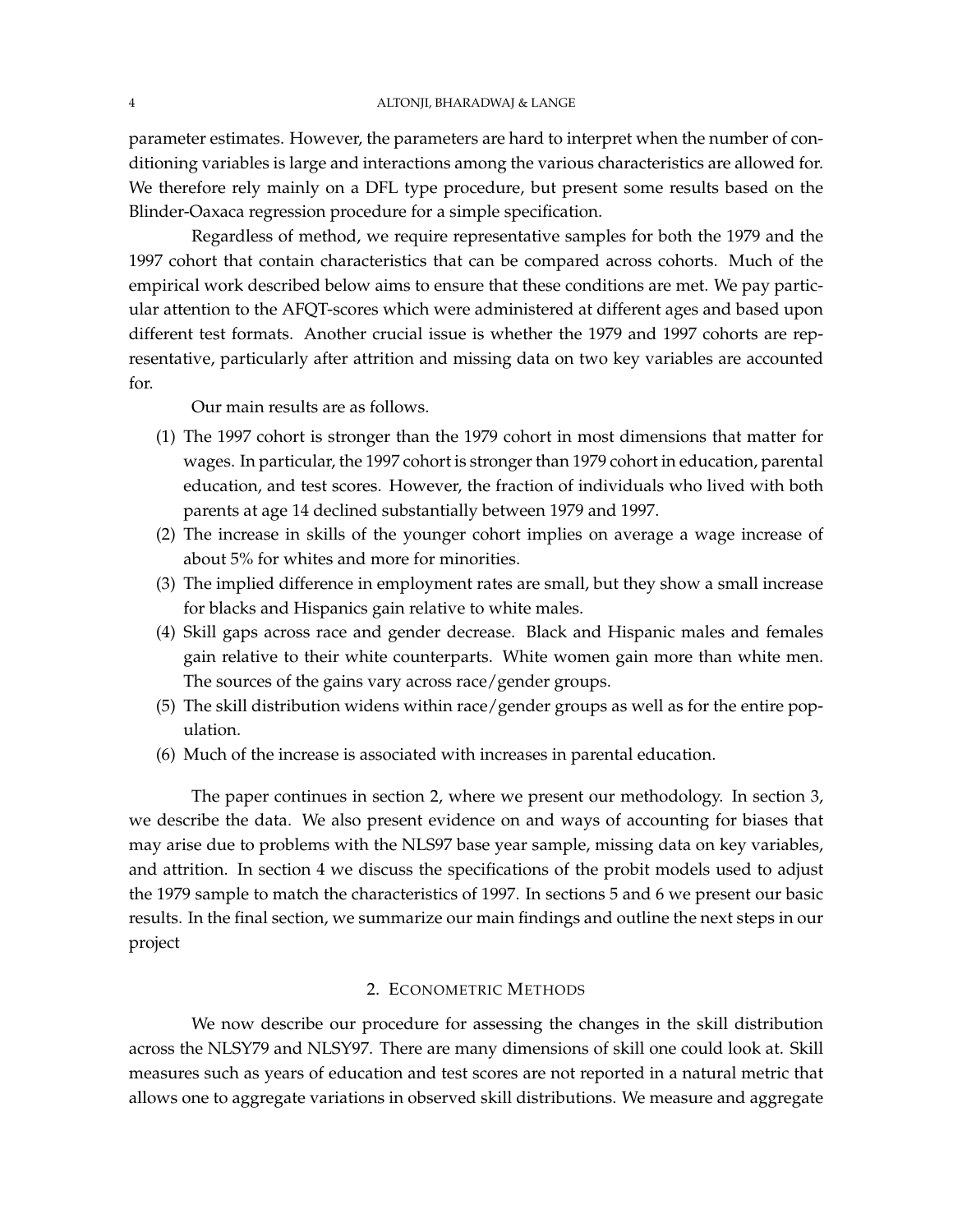the contributions of the various skills using the labor market outcomes (primarily wages and employment) of the NLSY79 cohort during the 1998-2004 survey years. At this point the 1979 cohort has reached the peak of its life-cycle earnings profile.<sup>5</sup>

Our estimates of counterfactual wage distributions answer the question, "What wages will the NLSY97 cohort earn at the peak of their life-cycle earnings if the wage distribution conditional on skills stays unchanged between the NLSY79 and NLSY97 cohort?" Our estimates also answer the question, "What wages would the NLSY79 cohorts have earned if they had had the observed skills of the NLSY97 cohort?" To answer these equivalent questions, we re-weight the NLSY79 to have the same distribution of skills as the 1997 cohort and then use the re-weighted data to generate the counterfactual wage distribution for the NLSY97 cohort.

2.1. **Basic Approach.** For each observation from the NLSY79 we obtain a realization  $(z, w)$ of the random vectors  $Z$  and  $W$ . Observations from the NLSY97 consist of realizations of  $Z$ only. We lack realizations of W for NLSY97 and strive to obtain counterfactual distributions of  $W$ . Let  $t$  and  $t'$  stand for the populations that the NLSY79 and NLSY97 are drawn from, respectively $^6$ . We will sometimes refer to the cohorts by "1979" and "1997" rather than  $t$  and  $t'$ .

Wages in the economy faced by 1979 are determined by  $w = W^{79}(z, u)$ , where the vector z is observed and the vector u is not. The function  $W^{79}(z, u)$  serves as our metric for aggregating components of the skill vector z.

Let  $g(u|z,t)$  and  $g(u|z,t')$  be the conditional densities of u given z for the two cohorts. We make the following key assumption on the relation between observed and unobserved skills:

**Assumption A1**: *The distribution of u conditional on z is the same for 1979 and 1997 cohorts:*

$$
(A.1) \t g(u|z,t) = g(u|z,t')
$$

This assumption allows us to construct a counterfactual distribution of wages using  $W^{79}(z, u)$  and the observed distribution of Z for the 1997 cohort. Of course, A.1 is not likely to hold exactly. Behavioral responses to differences between  $t$  and  $t'$  in skill prices, unobserved differences across cohorts in school quality, neighborhood environment, or family environment might lead the assumption to fail. Furthermore, changes in compulsory schooling laws, college tuition subsidies, or race and gender discrimination should alter the relationship between parental education and innate characteristics that are transmitted to children.

Let  $f(w|t, z) = \int 1(W^t(u, z) = w|t, z)g(u|z, t)du$  be the density of adult wages of the cohort t (the 1979 cohort) conditional on z. Here  $1(W^t(u, z) = w | t, z)$  denotes the Dirac function – it takes the value 1 when  $W^t(u, z)$  equals w. Assumption (A.1) implies that the

 $5$ Mean wages typically rise rapidly during the first 10 years of experience but do not grow much subsequently. In 1998 the NLSY79 cohort was between 33 and 41 years old, and even the youngest respondents typically had more than 10 years of labor market experience.

<sup>&</sup>lt;sup>6</sup>The birth years are 1957-1964 for NLSY79 and 1980-1984 for the NSLY97.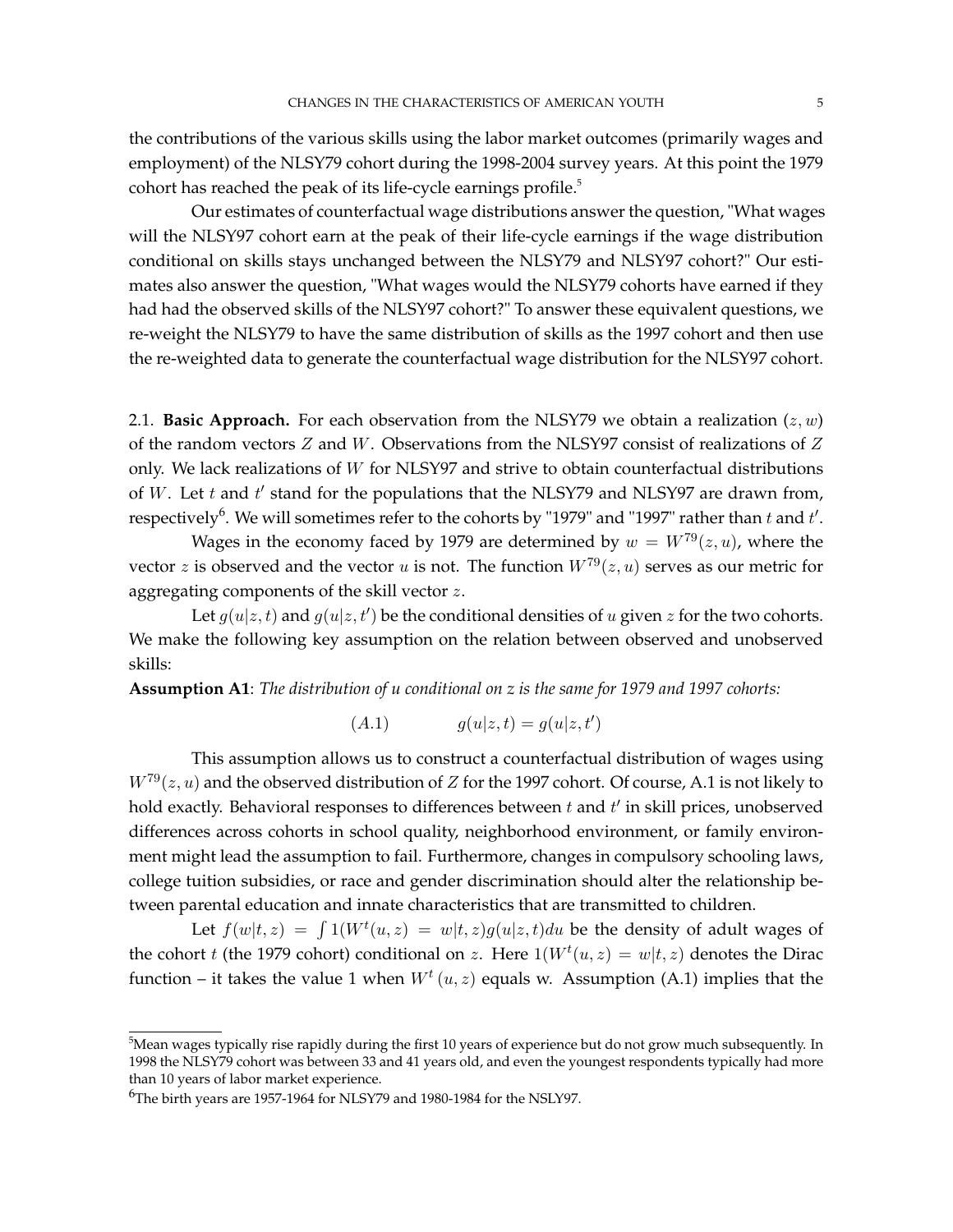conditional wage density for cohort  $t$  and  $t'$  are the same:

(2.1) 
$$
f(w|t,z) = \int 1(W^t(u,z) = w)g(u|z,t)du
$$

$$
= \int 1(W^t(u,z) = w)g(u|z,t')du
$$

$$
= f(w|t',z)
$$

In the remainder of the paper, we will suppress the  $i^*$  superscripts on the wage function  $W$ because we will always be considering the 1979 wage function $^7$ .

Note that  $f(w|t) = \int f(w, z|t) dz$ . Equation (2.1) implies that<sup>8</sup>

(2.2) 
$$
f(w|t') = \int f(w, z|t) \psi(z) dz
$$

where

$$
\psi(z) = \frac{f(z|t')}{f(z|t)} = \frac{p(t'|z)}{p(t|z)} \frac{p(t)}{p(t')}
$$

and  $p(t'|z)$  and  $p(t|z) = 1 - p(t'|z)$  are the probabilities or "propensity scores" of appearing in sample  $t'$  and sample t, respectively, conditional on z. The ratio  $\frac{p(t)}{p(t')}$  is the unconditional odds that the observation is from cohort t. Thus the second equality in (2.3) says that  $\psi(z)$  is also equal to the product of the odds that an observation comes from cohort  $t'$  conditional on z multiplied by  $\frac{p(t)}{p(t')}$ , the unconditional odds that the observation is from cohort t. The term following the first equality says that the weight function  $\psi(z)$  may also be expressed as the relative frequency (density) of the skill vector z in 1997 versus 1979.

Equation (2.2) shows that under Assumption 1 one can obtain the density of adult wages for a population that faces the 1979 wage function but has the observed characteristics of the 1997 sample. One simply multiplies the density from t by the weight function  $\psi(z)$ . Clearly, multiplying by  $\psi(z)$  ensures that the re-weighted distribution of skills for 1979 is identical to the actual distribution of skills in 1997.

We implement (2.2) as follows. First, we pool data from NLSY79 and NLSY97 and estimate the propensity score  $p(t'|z)$  using skill measures Z that are observed for both the NLSY79 and the NLSY97 cohort. We then generate the " propensity weight"  $\psi(z)$  and apply these weights to the NLSY79 data. The re-weighted data are used to generate various statistics of the counterfactual wage distribution  $f(w|t')$ . In particular, we estimate  $f(w|t')$  itself and compare it to  $f(w|t)$ . We also derive the counterfactual wage distribution conditional on various sub-components of Z. Note, that in applying these procedures we must account for the

 $^{7}$ If one were to assume a parametric form  $W^{79}(z,u)$ = $W(z,u;\beta_{79})$  and make assumptions about how  $\beta_{97}$  will relate to  $β_{79}$ , then one could use  $W(z, u; β_{97})$  to forecast the wage distribution for the 97 cohort. We *do not* explore such assumptions and instead simply focus on the counterfactual distribution generated by changing endowments of observed skills between the 1979 and 1997 cohort.

<sup>&</sup>lt;sup>8</sup>First note that  $f(w|t') = \int f(w, z|t')dz = \int f(w|z, t')f(z|t')dz$ . Then apply assumption (A.1) to get  $f(w|t') =$  $\int f(w|z,t)f(z|t')dz$ . Substitute  $f(w|z,t) = \frac{f(w,z|t)}{f(z|t)}$  and then use  $\frac{f(z|t')}{f(z|t)} * \frac{p(t')}{p(t)} = \frac{f(z,t')}{f(z,t)} = \frac{p(t'|z)}{p(t|z)} * \frac{f(z)}{f(z)} = \frac{p(t'|z)}{p(t|z)}$ .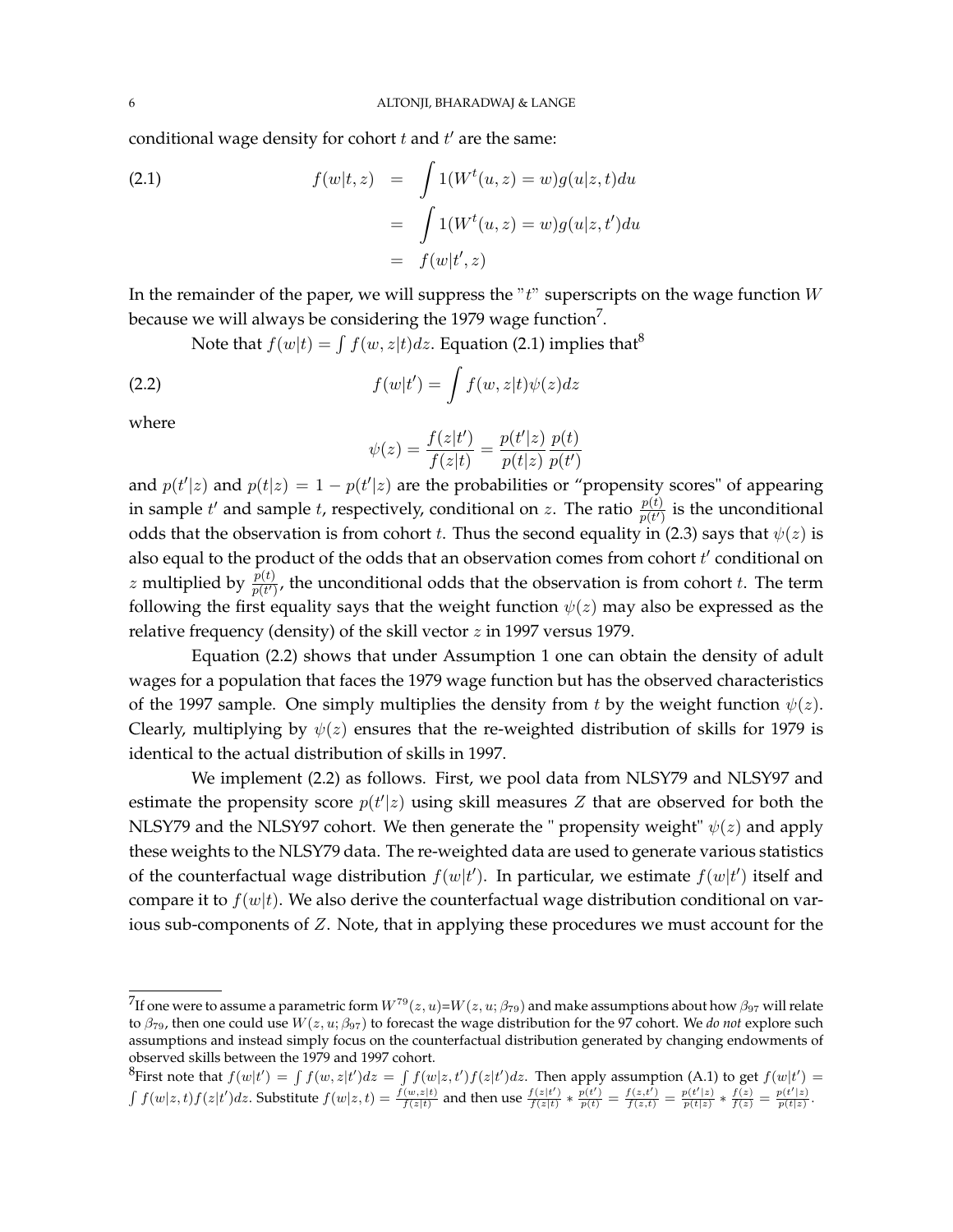sampling weights provided by the NLSY79 and NLSY97 to achieve population representative samples<sup>9</sup>.

2.2. **Identifying the Contribution of Subsets of Variables to Differences between the 1979 and 1997 Wage Distributions.** Above we showed how to generate a counterfactual distribution of wages that is implied by a shift in the distribution of the skill vector  $Z$  from  $t$  to  $t'$ . It is natural to ask how much various components of the random vector  $Z$  (say  $Z_1$  and  $Z_2$ ) contribute to the overall change in the distribution of wages from  $f(w|t)$  to  $f(w|t')$ . That is, one would like to decompose the differences between the observed wage distribution of the NLSY79 sample and the counterfactual wage distribution of the NLSY97 sample into variation due to  $Z_1$  or  $Z_2$ .

The first thing to note is that in general there is more than one way to decompose the change in  $f(w|t)$  into the contributions of  $Z_1$  and  $Z_2$ . Any particular decomposition is of interest only because it corresponds to an implicit or explicit understanding of the underlying structure of the economy. Below we propose a decomposition of the change from  $f(w|t)$ to  $f(w|t')$  that is based on a partition of the skill vector Z into subvectors  $Z_1$  and  $Z_2$  that can be interpreted as determined recursively in the sense that  $Z_1$  is determined prior to  $Z_2$ . We believe this decomposition provides useful insights into the changing skill distribution between 1979 and 1997.

To present the decomposition, we need some additional notation. Let  $G_{W,Z_1,Z_2}^t$  denote the joint distribution of  $(W, Z_1, Z_2)$  at t. Also write  $G^t_{W, Z_1|Z_2}$  to denote the distribution of  $(W, Z_1)$  conditional on  $Z_2$  and write  $G_{Z_1}^t$  to denote the distribution of  $Z_1$ . Define the distributions for different conditioning sets and period  $t^{'}$  analogously. Now, consider the pdf of  $w$ which is implied by the joint distribution  $G_{W,Z_1,Z_2}^t.$  We denote this pdf as  $f\left(w|G_{W,Z_1,Z_2}^t\right)$  and note that, by definition,  $f\left (w|t \right )=f\left (w|G_{W,Z_1,Z_2}^t \right )$  and  $f\left (w|t' \right )=f\left (w|G_{W,Z_2}^t \right )$  $_{W,Z_1,Z_2}^{t^{\prime}}\Big).$ 

Using equation (2.2) we get:

(2.3) 
$$
f(w|t') = f\left(w|G_{W,Z_1,Z_2}^{t'}\right)
$$

$$
= \int f(w|z,t)f(z|t)\psi(z)dz
$$

$$
= \int \int f(w|z,t)f(z_1|z_2,t)f(z_2|t)\psi(z)dz_1dz_2
$$

Next consider the counterfactual pdf of  $w$  that would be observed if  $Z_2$  was distributed as in  $t'$  but  $W$  *and*  $Z_1$  were distributed as in  $t$ . Denote this counterfactual distribution as  $f(w|G_{W,Z_1|Z_2}^t,G_{Z}^{t^{\prime}}$  $t'_{Z_2}$ ). It is defined as

(2.4) 
$$
f(w|G_{W,Z_1|Z_2}^t,G_{Z_2}^{t'})=\int\int f(w,z_1|z_2,t)f(z_2|t')dz_1dz_2.
$$

 $9$ We also generate weights to account for attrition and non-response for crucial variables. Details are provided in Section 3.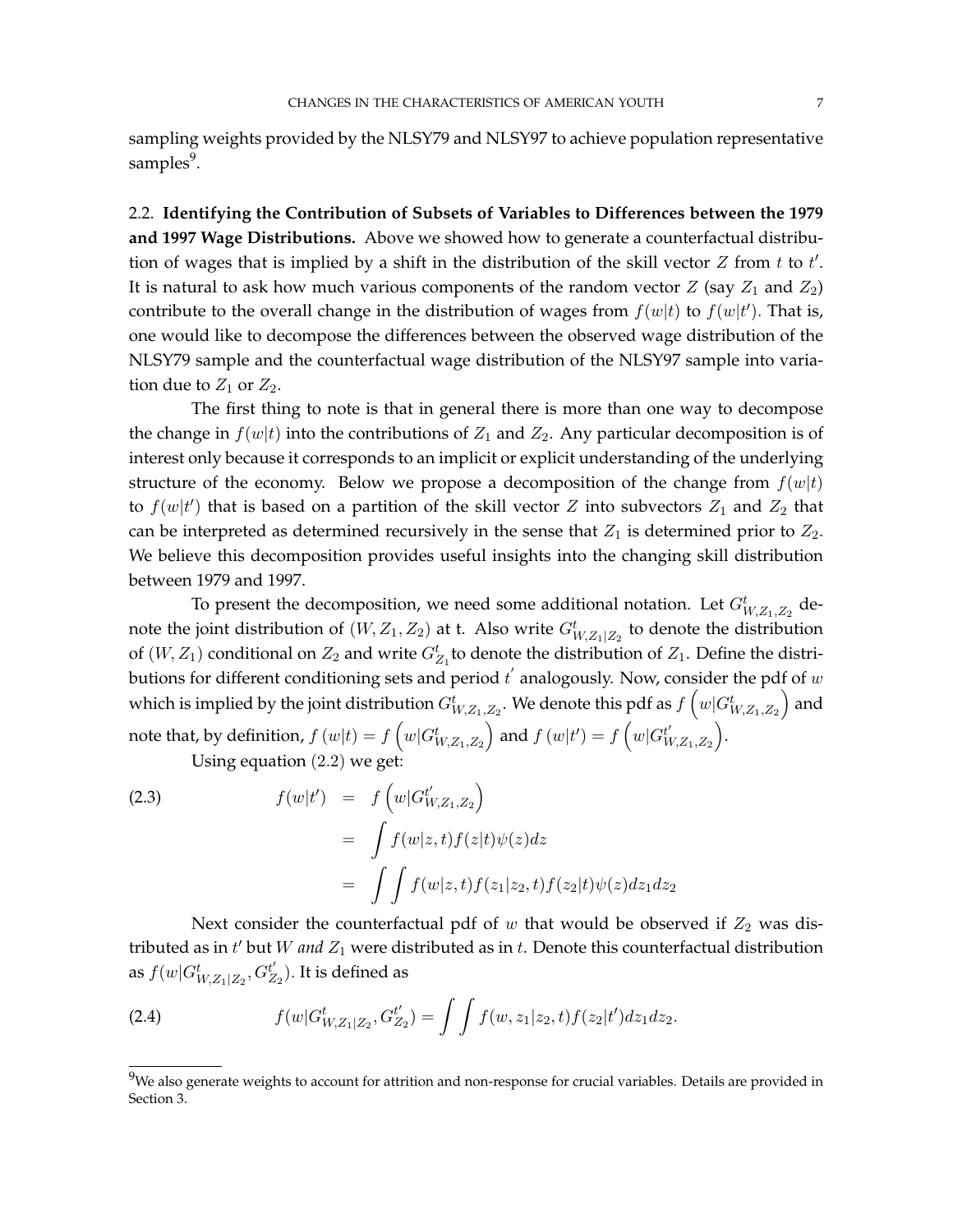To obtain  $f(w|G_{W,Z_1|Z_2}^t,G_Z^{t'})$  $\mathcal{L}_{Z_2}^{t'}$ ) requires weights  $\psi(z_2)$  generated using only the vector  $z_2$  :

(2.5) 
$$
f(w|G_{W,Z_1|Z_2}^t, G_{Z_2}^{t'}) = \int \int f(w, z_1|z_2, t) f(z_2|t') dz_1 dz_2
$$

$$
= \int \int f(w, z_1|z_2, t) f(z_2|t) \psi(z_2) dz_1 dz_2
$$

$$
= \int \int f(w, z|t) \psi(z_2) dz_1 dz_2.
$$

Expression (2.5) gives the distribution of w if (i) the distribution of  $(w, z<sub>1</sub>)$  conditional on

 $z_2$  is that of period t and (ii) the marginal distribution of  $z_2$  is that of period t'. To obtain  $f(w|G_{W,Z_1|Z_2}^t,G_Z^{t^\prime})$  $Z_{Z_2}^{t'}$ ) using (2.5), we estimate propensity weights based on  $z_2$  only. We can then decompose the difference in the 1997 and 1979 wage densities as:

(2.6) 
$$
f(w|t') - f(w|t) = f(w|t') = f(w|G_{W,Z_1,Z_2}^{t'}) - f(w|G_{W,Z_1|Z_2}^{t'}, G_{Z_2}^{t'}) + f(w|G_{W,Z_1|Z_2}^{t'}, G_{Z_2}^{t'}) - f(w|G_{W,Z_1,Z_2}^{t'})
$$

Comparing the terms in (2.6) with the expressions (2.3) and (2.5) shows that we can estimate the components in (2.6) by sequentially applying the propensity weights. One estimates the second term  $f(w|G_{W,Z_1|Z_2}^t,G_Z^{t'}$  $t'_{Z_2}$ ) –  $f(w|G_W^{t'}$  $_{W\!,Z_1|Z_2}^{t^{\prime}},G^{t^{\prime}}_Z$  $\mathit{l}_{Z_2}^{\prime\prime}$ ) by first applying  $\psi(z_2)$  to the NLSY79 data, as in (2.5), to obtain  $f(w|G_{W,Z_1|Z_2}^t,G_Z^{t'}$  $\mathcal{L}_{Z_2}^{t'}$ ) and then subtracting  $f(w|t) =$  $f\left(w|G_{W,Z_1,Z_2}^t\right)$ . To obtain the first term, one applies  $\psi(z_1,z_2)\,\equiv\,\psi(z)$  to the NLSY79 data to obtain  $f(w|t) = f\left(w|G_W^{t'}\right)$  $\left( \begin{smallmatrix} t' \ W , Z_1 , Z_2 \end{smallmatrix} \right)$  and subtracts  $f(w| G_{W,Z_1|Z_2}^t, G^{{t'}}_Z)$  $\binom{t'}{Z_2}$ . Note that this decomposition procedure can be undertaken sequentially with as many subvectors as desired.

In general, the decomposition will be sensitive to the order in which it is performed. An alternative to (2.6) is given by<sup>10</sup>:

(2.7) 
$$
f(w|t') - f(w|t) = f(w|G_{W,Z_1,Z_2}^{t'}') - f(w|G_{W,Z_2|Z_1}^{t'}, G_{Z_1}^{t'}) + f(w|G_{W,Z_2|Z_1}^{t'}, G_{Z_1}^{t'}) - f(w|G_{W,Z_1,Z_2}^{t})
$$

The first term of this alternative decomposition and the second term of (2.6) both measure the contribution of the change in the distribution of  $Z_2$  to the change in the distribution of w between  $t$  and  $t'$ . However, the two measures are not identical. The first term of  $(2.7)$  will be equal to the second term of (2.6) only under special circumstances, such as independence between  $Z_1$  and  $Z_2$ <sup>11</sup>.

The decomposition is sensitive to order, because the order of the decomposition reflects different implicit assumption about how  $Z_1$  and  $Z_2$  are related. In other words, the order

 $10^{\circ}$ Note that  $f(w|t^*) = f(w|G_{W,Z_1Z_2}^{t^*}, G_{Z_2}^{t^*}) = f(w|G_{W,Z_1|Z_2}^{t^*}, G_{Z_2}^{t^*}) = f(w|G_{W,Z_2|Z_1}^{t^*}, G_{Z_1}^{t^*})$  for  $t^* = t$  or  $t^*$ .

<sup>&</sup>lt;sup>11</sup>The Blinder-Oaxaca decomposition of differences in means is unique even if there is dependence between  $Z_1$ and  $Z_2$  provided that the data generating mechanism  $W(Z_1, Z_2)$  is additively separable in  $Z_1$  and  $Z_2$ . This result only applies to the mean and not to other statistics of  $f(w|t)$  and  $f(w|t)$ . See also footnote 11.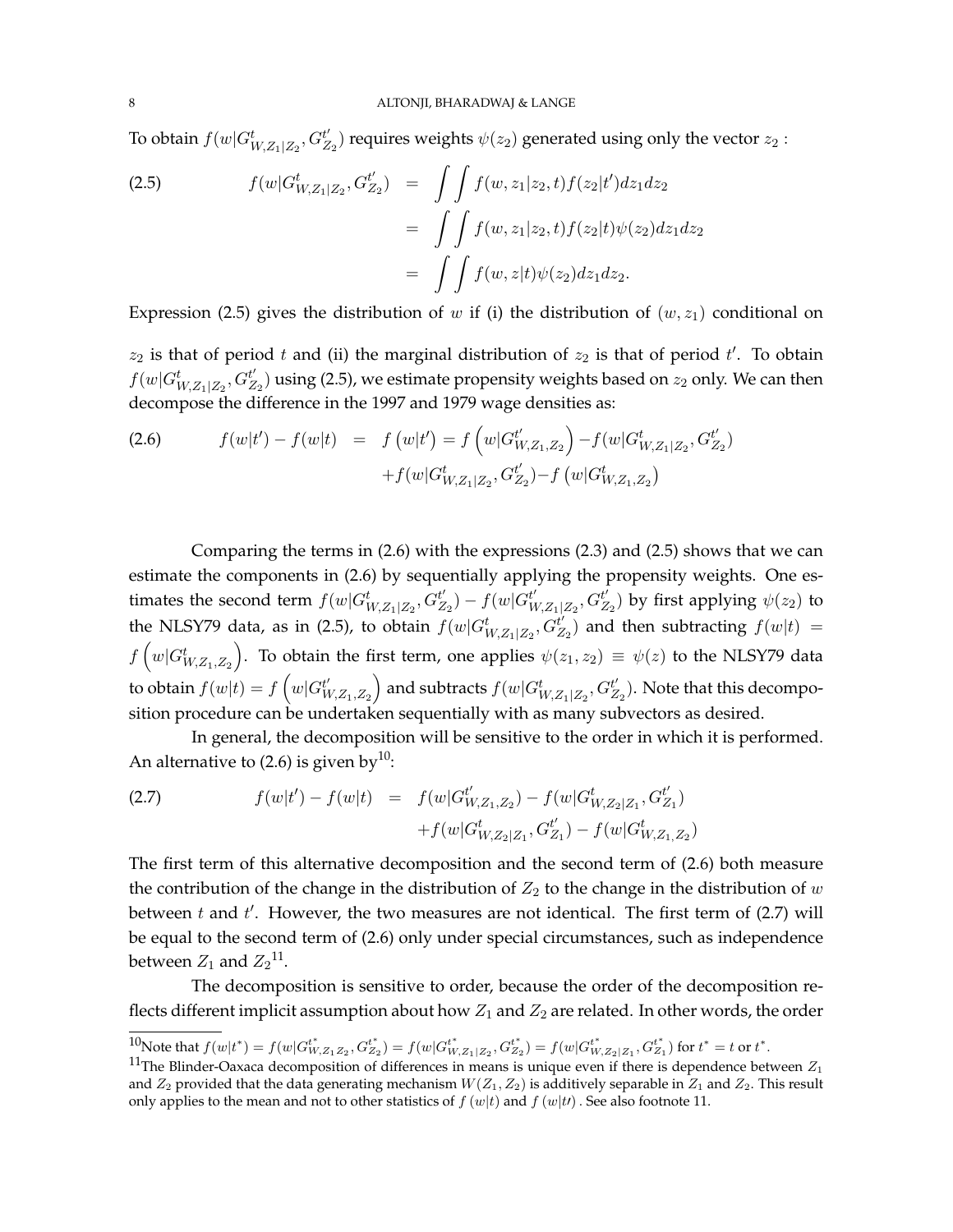of the decomposition is not arbitrary but reflects structural assumptions about the world. The non-uniqueness of the above decomposition method requires the researcher to take a stand on how  $Z_1$  and  $Z_2$  are causally related.

We impose an order on the decomposition that flows from the timing of variables. We start by including race and gender in the prediction model. We then add parental background variables followed by variables capturing individual characteristics such as education and cognitive ability scores. Finally we add variables describing the transition into the work force. This order of the decomposition assumes that the relation between parental background variables and individual characteristics is the same in 1979 and 1997. Thus, changing distributions of parental background will entail changes in the resulting individual education and ability distributions. The decomposition therefore implicitly assumes that the crosssectional relation between family background variables and education and ability in 1979 is causal in the sense that changes in the distribution of parental background result in changes in the individual variables. Similar assumptions are made regarding the relation between parental background, individual education and ability scores on the one hand and the variables describing the speed with which individuals transition into the workforce on the other hand. Clearly these are strong assumptions, but any alternative order of the decomposition imposes similarly strong assumptions.<sup>12</sup> The advantage of the above method is to make these assumptions explicit.

In addition to the above decomposition method, we also implement a more conventional Blinder-Oaxaca decomposition. Contrary to the above method, the Blinder-Oaxaca decomposition reveals whether a variable contributes significantly to the change in wages because this variable has a strong link with wages or because the variable itself changed a lot between the 1979 and 1997 cohorts. Furthermore, the Blinder-Oaxaca decomposition allows one to examine the effect on the mean of  $w$  of shifting the marginal distribution of  $Z_1$  holding  $Z_2$  constant. Below we refer to such an effect of  $Z_1$  as the "partial effect". Such a decomposition might be of interest even if there is a natural causal ordering to  $Z_1$  and  $Z_2$ , as is the case with race and gender and parental background "causing" HGC, AFQT, and the school to work transition measures. However, unless the feature of  $w$  of interest is an additively separable function of  $Z_1$  and  $Z_2$ , one cannot analyze the effect of a change in the distribution of  $Z_2$  without specifying the change in the joint distribution of  $Z_1$  and  $Z_2$  <sup>13</sup>. This is

<sup>&</sup>lt;sup>12</sup>Belley and Lochner (2007) present evidence that the link between parental background and educational attainment is stronger for the NLSY97 cohort and the NLSY79 cohort.

<sup>&</sup>lt;sup>13</sup>The Blinder-Oaxaca decomposition applies to the case when the statistic of interest is the mean and  $W(Z, u)$  is linear in  $Z_1$ ,  $Z_2$ , and u. It then decomposes changes in the mean of W into a change due to a shift in the marginal distribution of  $Z_1$  that leaves the mean of  $Z_2$  unchanged as well as the corresponding shift of the marginal distribution of  $Z_2$  that keeps the mean of  $Z_1$  fixed. The Blinder-Oaxaca decomposition is unique in the sense that any such shifts in the marginal distributions will deliver the same contribution for  $Z_1$  and  $Z_2$  respectively. The Blinder-Oaxaca decomposition is not unique if we consider decomposing the change in  $f(Z_1, Z_2|t) - f(Z_1, Z_2|t')$ into changes that do not keep the means of the respective variables unchanged. Furthermore, an analog to the Blinder-Oaxaca decomposition does not exist for statistics that are not linear in  $Z_1$ ,  $Z_2$  and/or if  $W(Z, u)$  is not linear.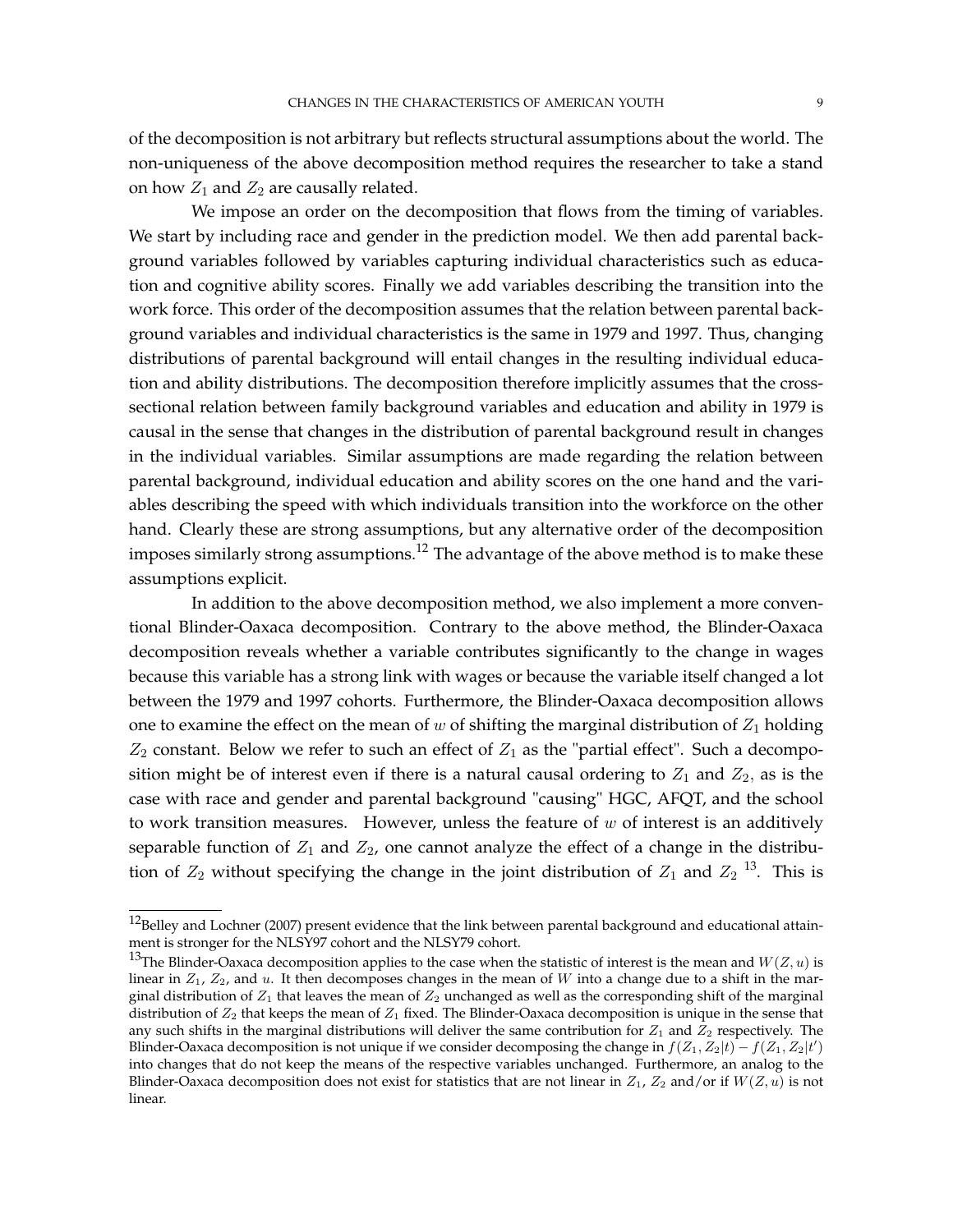### 10 ALTONJI, BHARADWAJ & LANGE

true even for the mean of the wage. Furthermore, the conceptual experiment of changing the marginal distribution of parental education without changing the marginal distribution of individual education represents a very different set of economic assumptions than that implicit in the hierarchy of variables that underlies our decompositions based on the re-weighting method. The latter attributes to parental education not just its direct effect on wages, but also the indirect effect that arises because a change in parental education affects individual education. By extension, the hierarchical decomposition attributes to individual education only that change in  $w$  that is generated by the changes in individual education orthogonal to family background, race, and gender.

We view the sequential decompositions based on the re-weighting method and the Blinder-Oaxaca decompositions as complements. In Section 5.4 we therefore impose additive separability restrictions on the conditional mean function and use multivariate linear regression as the basis for a decomposition of the overall shift in the mean.

# 3. DATA

The above procedure requires comparable skill measures across surveys. The NLSY79 and NLSY97 surveys are designed for the same purpose: to examine the transition of young Americans into the work-place. Consequently, these surveys provide many variables that are comparable across both the 1979 and 1997 cohorts. Nevertheless, the surveys vary sufficiently to pose challenges to achieving comparability. In this section we describe the samples and the variables used in the analysis.

3.1. **The Samples.** We use survey years 1979-2004 for the NLSY79 and 1997-2005 for the NLSY97, which were the latest available when we created the data sets for this paper. To maximize sample sizes for minority groups we utilize both the cross-sectional samples and the supplemental samples in the NLSY79 and NLSY97 and use the base year weights provided by the Bureau of Labor Statistics (BLS) to achieve representativeness of the population<sup>14</sup>. We drop 83 individuals with race/ethnicity code "other" from the NLSY97, since no comparable category exists in NLSY79. The NLSY79 is drawn from the resident US population of 14-21 year olds on Dec 31st 1978, while the NLSY97 samples from the resident population aged 12- 16. Consequently, the NLSY79 includes immigrants who arrive after age 16 while the NLSY97 does not. We adjust the weights for the NLSY79 to match the scope of the NLSY97, dropping drop 96 individuals from the NLSY79 who first entered the US between age 16 and 21.<sup>15</sup> We

 $14$ We do not utilize the panel-weights that are designed to account for (conditionally random) attrition but instead estimate our own weights, as discussed below.

<sup>&</sup>lt;sup>15</sup>These weights effectively drop all immigrants after age 16. Individuals who migrated into the US prior to age 12 are equally weighted. Those who migrated at earlier ages are weighted by the ratio of the probability of being observed in 1997 over that in 1979. This implies weights of 4/5 for those arriving at age 13, 3/5 for age 14, 16/35 for age 15 and  $4/15$  for age 16.

It is necessary to account for the differences in the scope of both cohorts because age of arrival correlates with skill. Appendix table C displays the variation in various skill measures for the NLSY1979 by age of arrival for the Hispanic population. It also displays the variation in education by age of arrival as observed in Census data (1% and 5% IPUMS samples) for those aged 22 in 1980 and 2000 respectively. In the NLSY 1979 we can also show the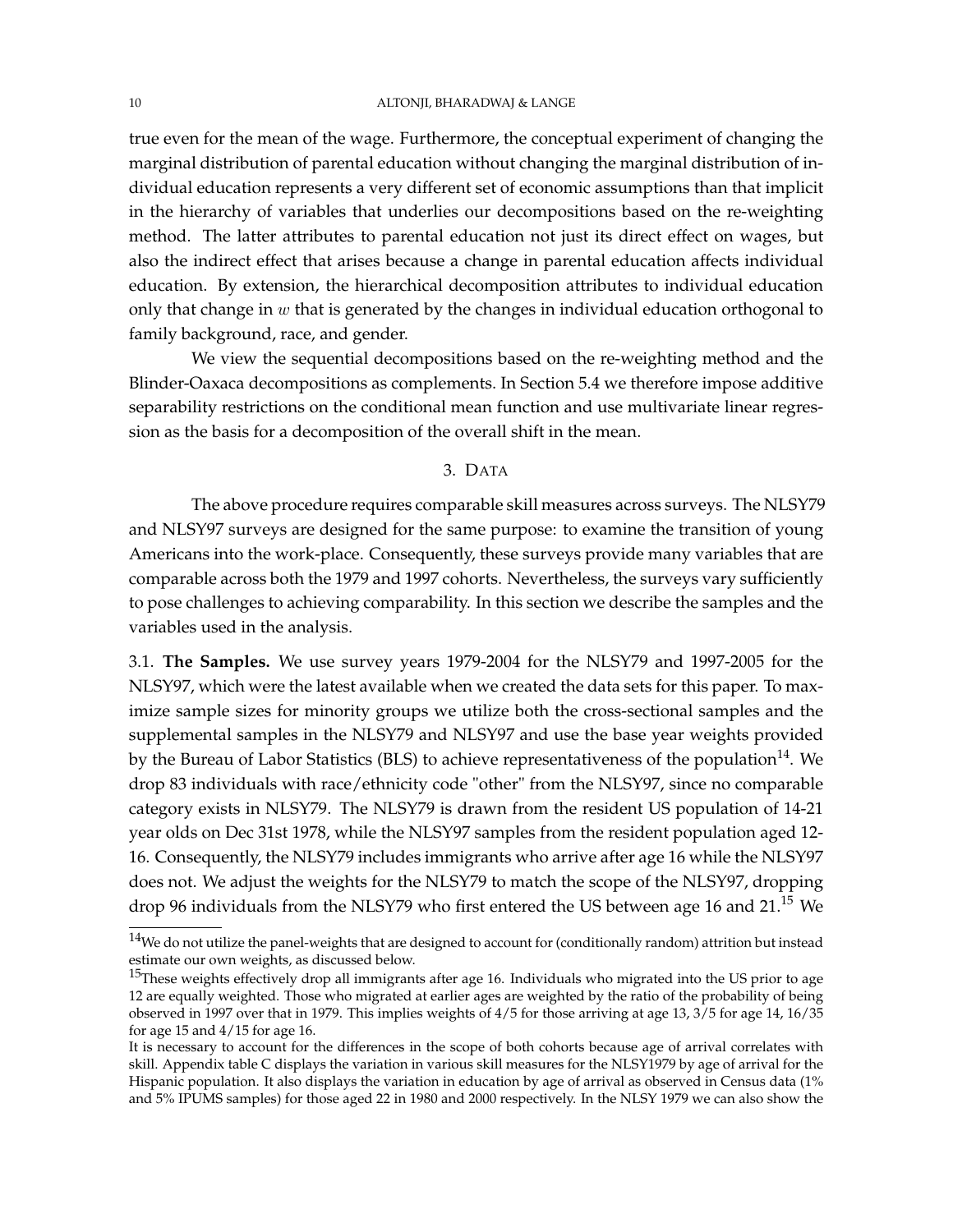also exclude 4 individuals born before 1957 or after 1964 from the NLSY79. When we refer to the BLS base year weights in the text and tables below, we mean the adjusted weights.

We exclude the economically disadvantage nonblack/non-Hispanic supplemental sample and the military supplemental sample from the analysis of NLSY79. The nonblack/non-Hispanic oversample and most of the military sample were discontinued in 1990 and 1984 respectively, and so do not provide labor market outcomes in the age range that we use. In the NLSY79 there are 3,650 people in the supplemental sample of blacks and non-Hispanics and 6,111 in the cross-section. In NLSY97 the supplemental and cross-section samples contain 2,236 and 6,712 respondents respectively $^{16}$ .

In both surveys we construct our skill measures in a similar manner using the waves up to the survey year when these individuals were 22. We retain the observation that is closest to 22 years and 6 month old and then measure variables such as highest grade completed and early work experience by reference to this observation<sup>17</sup>. While all base year respondents of the NLSY79 cohort have reached age 22, only cohorts 1980-1983 and a few respondents from cohort 1984 had turned 22 by the 2005 survey. We have a sample of 9,661 respondents for the NLSY79 cohorts and 7,148 respondents for the NLSY97 who should have been observed at age 22.

3.2. **Representativeness of the Base Year Samples.** In this section we discuss whether the NLSY97 base year sample is representative and then turn to the problems of attrition and of non-response to the AFQT in Section 3.3.

MaCurdy and Vytlacil (2003) have raised concerns about the representativeness of NLSY97.In particular, they document the fact that the screening procedures for the NLSY97 found less than two-thirds of the young adults one would have expected to be present based on the 1997 Current Population Survey (CPS). This shortfall in respondents occurred precisely

average log wage during adulthood by age of arrival. Clearly, observable skills of those arriving at older ages are much lower than those arriving at younger ages. Especially for those arriving after age 10 there is a substantial decline in skills. This might be true because of differential selection for those arriving at different ages, because those arriving at younger ages start investing at higher rates when faced with the US education system, and because of the effect of age of arrival on facility to learn English (see Chin and Bleakley (2004)). The Census data show that the gap by age of arrival tends to be smaller in the 2000 than in 1980. This is possibly due to increasing education levels in the sending countries.

 $^{16}$ In constructing weights we account for excluding the nonblack/non-Hispanic sample by using the cross-section weights for whites and the weights for the combined cross-section and supplemental sample of blacks and Hispanics. Excluding the military does lead to a difference with the population represented by NLSY97, which was too young to be in the military when the sample was constructed but may have entered between the ages of 17 and 21 and thus would have been in scope for the NLSY79 military supplement. According the NLSY documentation, 51 persons who might have been included as part of a representative of youth, including the military were continued, as were an additional 150 observations. In principle, we could include these observations and construct base year weights that make the sample representative of the non- institutionalized youth population aged 14-22 in 1979, including the military. Since the military is a very small fraction of the total, we doubt this would make much difference.

 $17$ The interviews of a given individual are not exactly one year apart. Consequently, some individuals respond twice at age 22 and some do not respond at age 22 but instead are surveyed twice at age 21 or twice at age 23. We retain the observation that is closest to 22 years and 6 month old and then measure variables such as highest grade completed and early work experience as of this age=22 observation.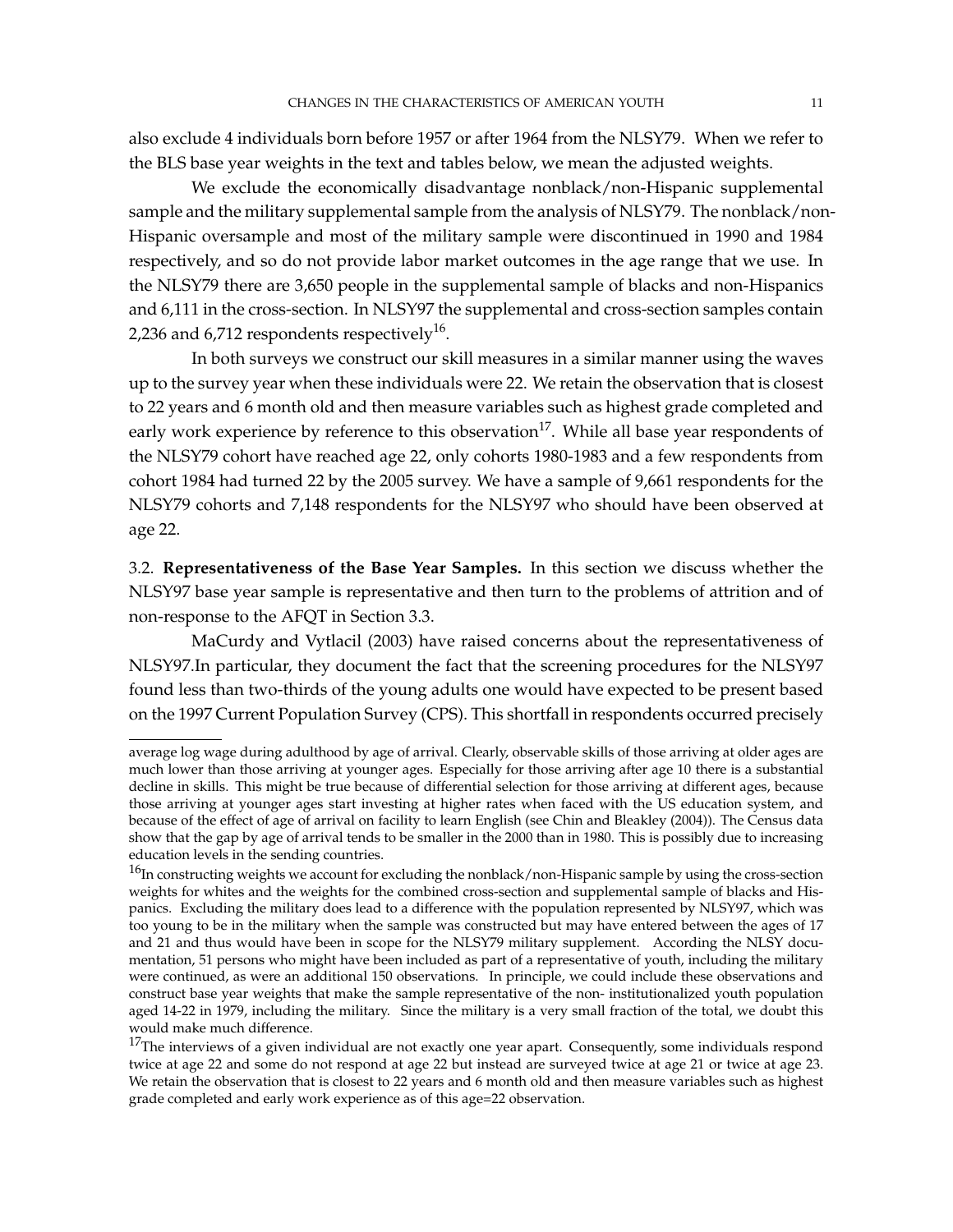in the age range that the screener interviews sought to identify (12-23), whereas in other ages the expected number of respondents was found. Apparently, families were "hiding" children in the 12-23 age range, perhaps to avoid participating in the survey. MaCurdy and Vytlacil analyze ETP97, a related sample of 18-23 year olds from the same screening interviews, and find that those responding to the ETP97 are more educated than comparable CPS respondents. They also have more educated mothers<sup>18</sup>. Moore et al's (2000) technical sampling report on NLSY97 also concludes that many parents failed to report children in the NLSY97 age range. They also discuss the substantial shortfall in the completion rate for the ASVAB, which was about 20% in NLSY97 but only 6% in NLSY79. However they conclude that the distribution of respondents in the screening interviews and the CPS is similar in the dimensions of youth education, parental income and parental education.

We do not fully understand the sources of the differences between the two studies. One difference may arise from the fact that, in the CPS, mother's education is only available for 18-23 year olds who are still living with their mothers. These youths may not be representative of 18-23 year-olds as a whole. In this case, McCurdy and Vytlacil's comparison of ETP97 to the CPS may not be directly relevant for the NLSY97 sample of 12-16 year olds.

We proceed under the assumption that the available data, after use of survey weights and adjustments for attrition prior to age 22 and for missing data on AFQT, are representative of the 1997 and 1979 populations, with the obvious caveat that our results will be affected if they are not.

3.3. **Attrition and Missing Data on the AFQT.** Table 3.0 summarizes the retention patterns for our sample in the NLSY97 and NLSY79. There are 9,661 (7,148) individuals in the NLSY79 (NLSY97) who should have been observed at age 22 and thus fall within the scope of our study. As mentioned above this excludes the oversampled white males and females and the military sample as well as those who migrated to the US after age 16.

A total of 9,228 (6,085) respondents within the scope of our study were actually observed at age 22. A negligible 27 (71) are lost due to missing information on highest grade completed. This leaves 9,201 (6014) observations. Non-participation in the ASVAB eliminates an additional 379 (1,132) respondents. We retain a total of 8,822 NLSY79 respondents and 4,882 NLSY97 respondents, which constitute 91.32% of the total eligible sample in the NLSY79 but only 68.30% for the NLSY97.<sup>19</sup>

The NLSY97 has a lower retention rate than the NLSY79 at each step of the construction of our sample. In the case of attrition by age 22 this is partly due to the fact that NLSY97 respondents are first interviewed during age 12-16 whereas those in the NLSY79 are

<sup>&</sup>lt;sup>18</sup>Their comparisons of the PAY80 and PAY97, which are also drawn from the same screening surveys as the NLSY79 and NLSY97 (respectively) show that the fraction of the youths who completed the ASVAB tests and for whom we therefore have an AFQT test score is significantly lower in the PAY97 than in the PAY80. This evidence for PAY80 and PAY97 is consistent with the evidence for NLSY79 and NLSY97 in Table 3.1.

 $19$ Missing values for other explanatory variables, such as mother's education, are coded as a separate category so that we are able to maintain maximum coverage for our sample.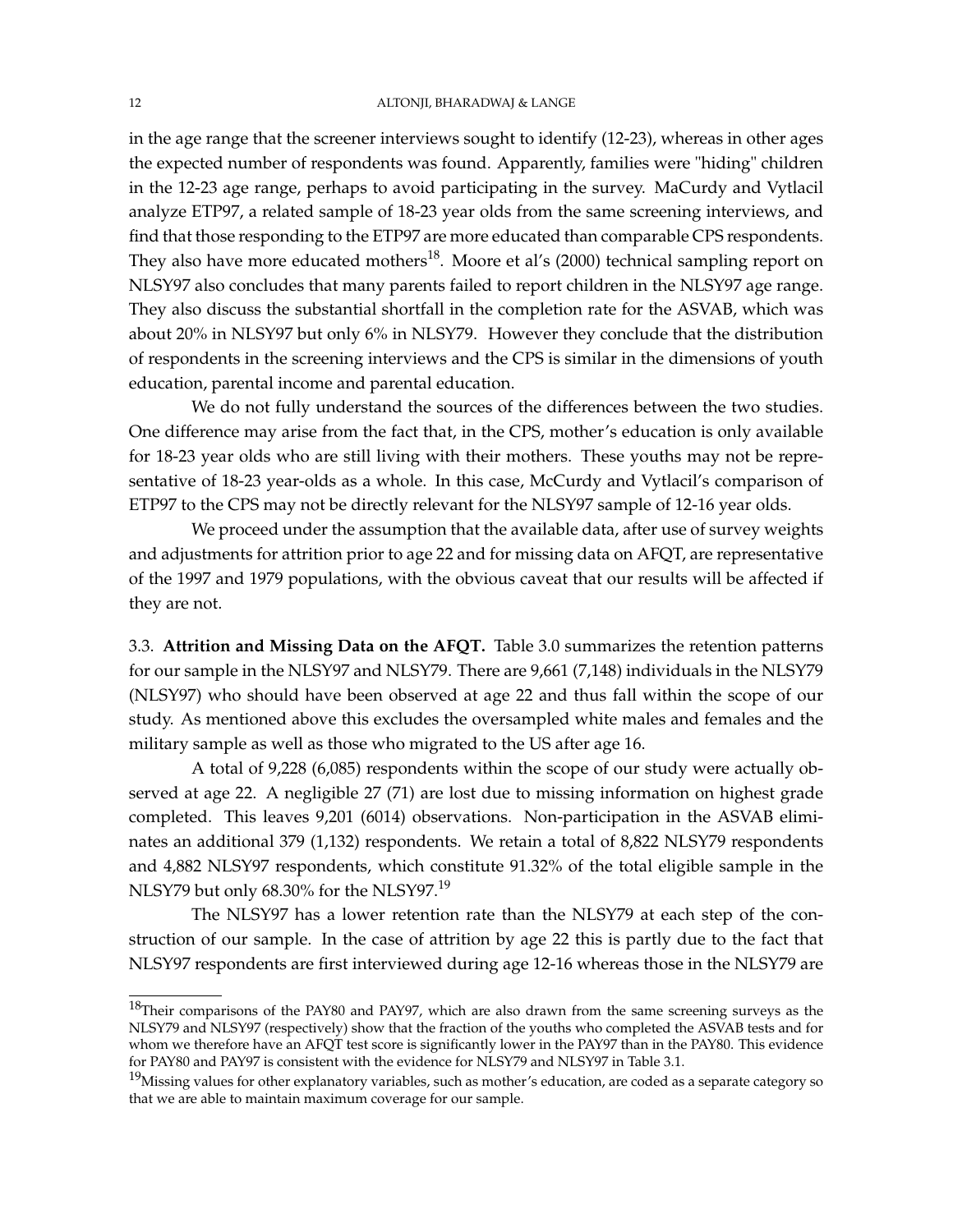first interviewed aged 14-21. The respondents in the NLSY97 had more time to attrit. In the NLSY97 we loose the largest share of respondents when we consider the availability of the AFQT score.<sup>20</sup> If we do not condition on observing the AFQT score, we retain about 85% of the base sample. As a robustness check, we analyze a number of specifications that do not require the AFQT score on both our main sample (sample 1) and on a sample that includes those with missing AFQT scores (sample 2).

Table 3.1 shows how attriters prior to age 22 and stayers differ by observable characteristics. Several of the characteristics are related to attrition. For instance, race correlates with attrition prior to age 22, especially in the 1997 sample. However, the attrition rates are not always negatively associated with characteristics that are favorable for wages. For example, whites are more likely to leave the sample prior to age 22 than are blacks.

The average characteristics of those who remain in the sample to age 22 are very close to the averages for full population represented by NLSY79, in part because we lose only 9.7% of the sample. We also find relatively small differences between the full sample and the stayers in the 1997 cohort in spite of the higher 1997 attrition rate. For instance, the differences between the full population and stayers in the means of mother's education and father's education are only -0.05 and -0.03 years respectively. Nevertheless, we adjust for attrition based on observables using weights obtained from a probit model relating attrition to parental education, parental presence at age 14, indicators by birth-year, urban and SMSA residence status, indicator variables for race and gender, and an interviewer coded variable describing the attitude of the respondent during the interview. For the NLSY97 we also use information on whether the respondent was first interviewed in 1998 rather than  $1997$ .<sup>21</sup>

Non-response to the ASVAB is large enough to potentially result in significant biases, especially in the NLSY97. Table 3.2 has the same structure as Table 3.1 and shows how observable characteristics differ depending on whether they had a valid AFQT score. The numbers reported in Table 3.2 account for attrition by age 22 using the weighting procedure described in the previous paragraph. The differences in the mean characteristics by AFQT availability are not uniformly larger in the NLSY97 than NLSY79, but some of the differences between those with or without an AFQT-score are sizable. The difference in racial composition is particularly striking: whites are substantially overrepresented among those with valid AFQT scores. Furthermore, those who have AFQT scores have higher education levels by age 22 and have better educated parents. Overall, those with AFQT scores are more advantaged in both the NLSY79 and the NLSY97.

Fortunately, the difference in characteristics between those with and without the AFQT dramatically overstates the difference in mean charactistics between those with valid

 $^{20}$ Respondents to the NLSY received financial compensation for participating in the ASVAB. The real value of this compensation was significantly higher in 1979 than in 1997, which probably accounts for part of the drop in participation.

 $^{21}$ Initially, a number of respondents could not be found in 1997 and a substantial effort was made to locate them. Those found in this manner were interviewed in early 1998 and were substantially more likely to attrite in subsequent waves.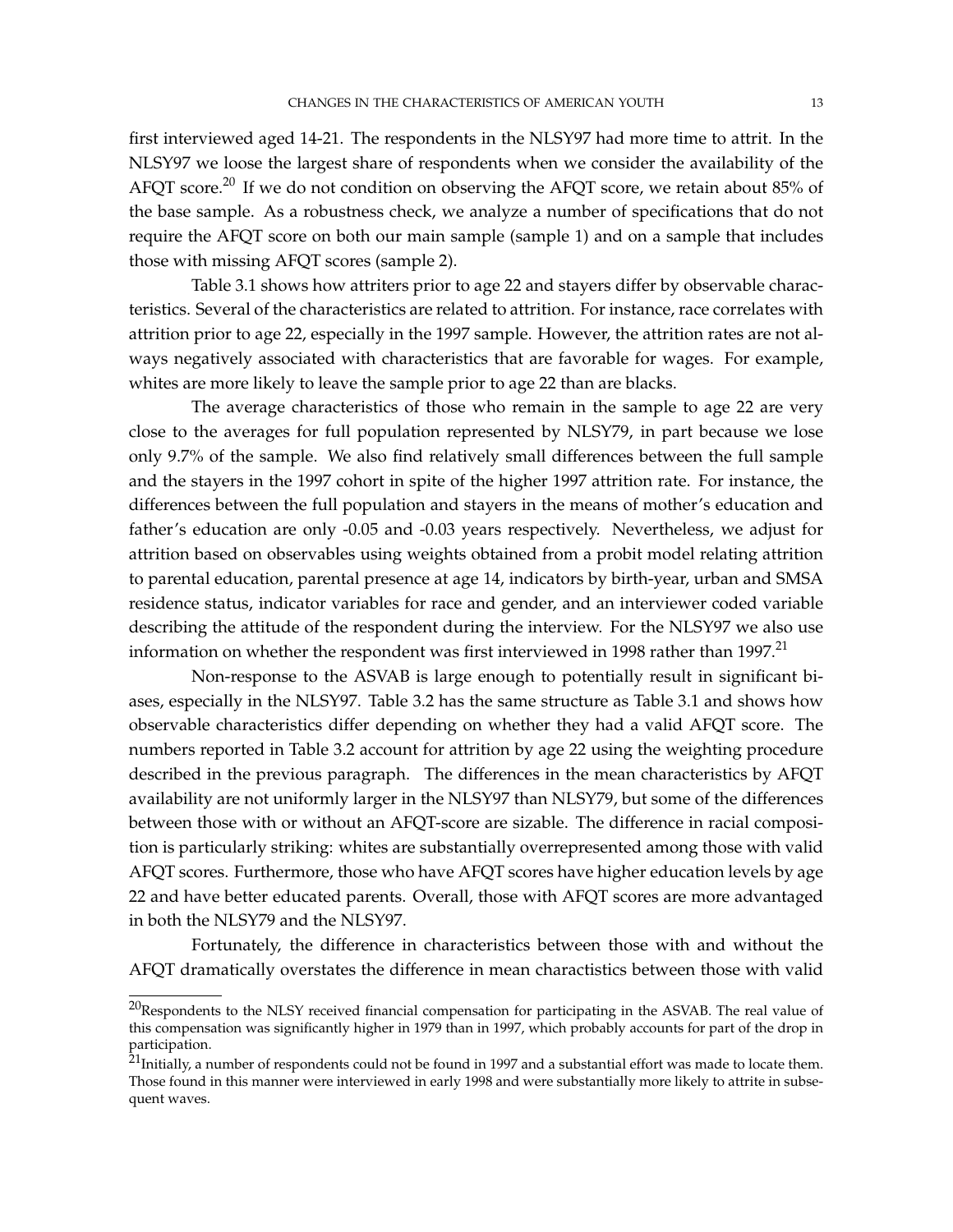scores and the full sample. For instance, those with valid AFQT scores in 1997 have 0.67 years more education by age 22 than those without valid scores but only 0.11 years more education than the full population. We judge these differences to be sizeable, but not forbidding.

We address the problem of attrition and non-response to the AFQT by constructing two alternative sets of weights. The first adjusts only for attrition by age 22 and is used with "sample 2", which does not condition on availability of an AFQT scores. The second set adjusts for both attrition and missing AFQT responses and is used with our main sample, "sample 1". Sample 1 is the subset of sample 2 for whom we have valid AFQT scores. Both sets of weights are estimated using probit specifications based on race, sex, parental presence at age 14, parental education, birth-year indicators, urban and SMSA residence status as well as variables describing the attitude towards the interview. In 1997 we also account for the initial interview to take place in 1998 rather than 1997. We estimate these attrition models for the NLSY79 and the NLSY97 separately and apply the weights throughout the analysis as applicable<sup>22</sup>.

It is reassuring that our results for the models outlined in Section 4 that do not require an AFQT score (4.1, 4.2, and 4.4) are not sensitive to excluding individuals with missing data on the AFQT score.<sup>23</sup> However, our attrition and AFQT non-response weights do not correct for possible correlation between attrition and unobservables that affect wages or employment conditional on the observable skill indicators in the model.

A final problem arises because 1,383 out of the 9,228 NLSY79 sample members who respond at age 22 do not respond at any time between 1998 and 2004. We use these individuals to estimate the propensity weights, but we cannot use them for generating the counterfactual wage distributions. The results presented below assume that attrition from NLSY79 after age 22 is random. We choose not to construct an additional weight to adjust for this because attrition after age 22 in the NLY79 affects both the actual wage distribution and the counterfactual one. Consequently, it probably has only a second order affect on the difference between the two, which is our main interest.

3.4. **Wages.** Our main metric to measure skills are wages of the NLSY79 cohort in the years 1998-2004. This period spans 4 survey years, since the NLSY79 moved to a biannual format in 1994. We use a regression specification to standardize log real wages between 1998-2004 to the year 2002 and 23 years of potential experience<sup>24</sup>. For each individual we have between 1 and 4 wage observations. We weight each wage observation by the reciprocal of the number of wage observations for an individual. Each individual with at least one valid wage observation receives equal weight in generating the counterfactual wage distributions. This implies that

 $22$ Since the results in table 3.2 are generated using the attrition weights, they display the attrition corrected differences across those with and without the AFQT-score among those who do not attrite by age 22. Below we refer to the sample with the AFQT as "sample 1" and the sample without the AFQT as "sample 2".

 $^{23}$ We cannot perform a similar check for specifications that do make use of the AFQT-score.

 $^{24}$ For this purpose we estimate a log wage equation separately for high school drop-outs, high school graduates and individuals with more than a high school degree. We include a quartic in experience and year-effects.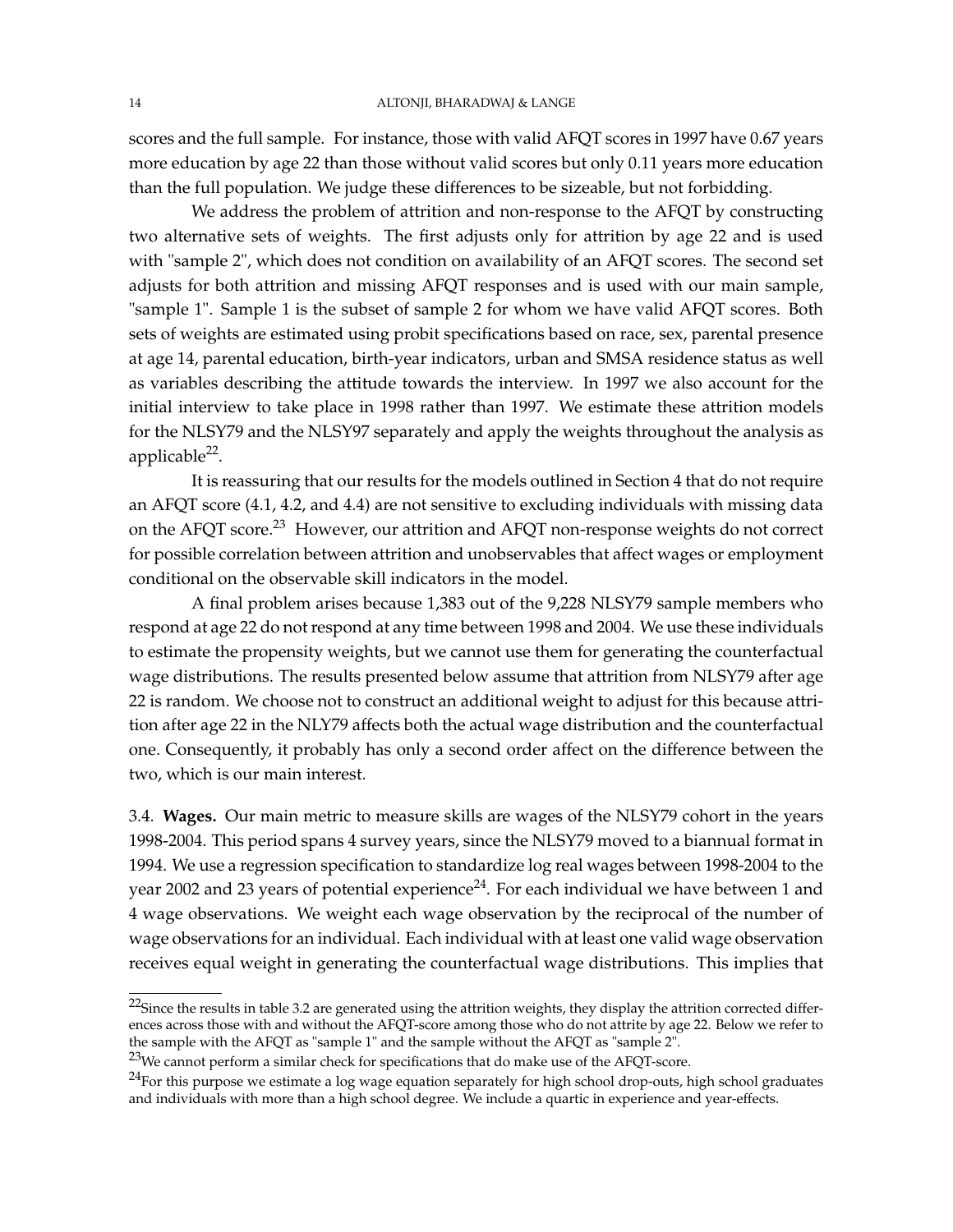our wage statistics reflect the wage distribution of the population "while working"<sup>25</sup>. There is no need to re-weight the statistics for employment rates, because employment status is observed for each valid interview.

3.5. **Comparability of the Paper and Pencil (P&P) and Computer Assisted Test (CAT) of the ASVAB.** Our measure of cognitive ability, the AFQT-score, is a composite score derived from the ASVAB. For the NLSY79 the test was administered in 1981 when respondents were between 16-21 years old, whereas for the NLSY97 the test was administered at the beginning, when individuals were between 12-16 years old. We exploit the overlap in the test-taking age across both cohorts by applying a equipercentile procedure on each cohort with the population of test takers who were 16 year olds when taking the test.

We must also account for the fact that the test-format differed between surveys. The NLSY79 cohort was administered a pencil and paper (P&P) version of the ASVAB while the NLSY97 took a computer assisted test (CAT) format. To achieve comparability between the two test formats we rely on a mapping between the P&P and the CAT test format $^{26}$ .

In Appendix B, we present evidence on the comparability of the upgraded, ageadjusted test scores. Within each survey, we regress the test-scores on a set of personal characteristics measured at age 22 as well as the interactions of these characteristics with the age at which the ASVAB was taken. We find that the relation between AFQT scores and race, parental education, and individual education at age 22 is the same across test taking ages. (See Appendix B Table B 2). This is true in both surveys. By matching percentiles across ages we implicitly assume that the AFQT-score is not informative about skills of an individual during adulthood once we condition on the the rank of an individual within his/her age group. Consequently, test-taking age should not be informative about individual characteristics *holding the rank of the individual in the age specific test score distribution constant.* The finding that the coefficients of the regression of age-adjusted test scores on individual characteristics do not vary with test-taking age supports this assumption. Appendix B says little about the quality of the mapping from the P&P to the CAT version of the test, which is considered in Segall (1997).

3.6. **School to Work Transition Variables.** We construct the vector *SCH\_WORK* of variables that measure whether an individual's schooling career was continuous and whether the individual had a smooth transition into the working population. We define *workuniv* to be 1

 $^{25}$ If we did not weigh person/year observations in this manner, then the statistics would be representative of those who are working at a point in time. Consequently, they would give more weight to those for whom we observed a valid wage more frequently. We do not use time averages for each individual because in the presence of transitory wage variation, the distribution of the time averages depends on the distribution of the number of observations per person.

<sup>&</sup>lt;sup>26</sup>The mapping was constructed using test results from a sample of individuals who were randomly assigned to take either P&P or the CAT test. (See Segall 1997) The mapping assigns scores to equalizes percentiles on the various subtests of the P&P and the CAT. By definition this amounts to transforming the P&P subtest scores with a monotone function that matches the distributions of the CAT scores. We thank Daniel Segall for providing us with the P&P equivalents of the CAT scores for the NLSY97 sample.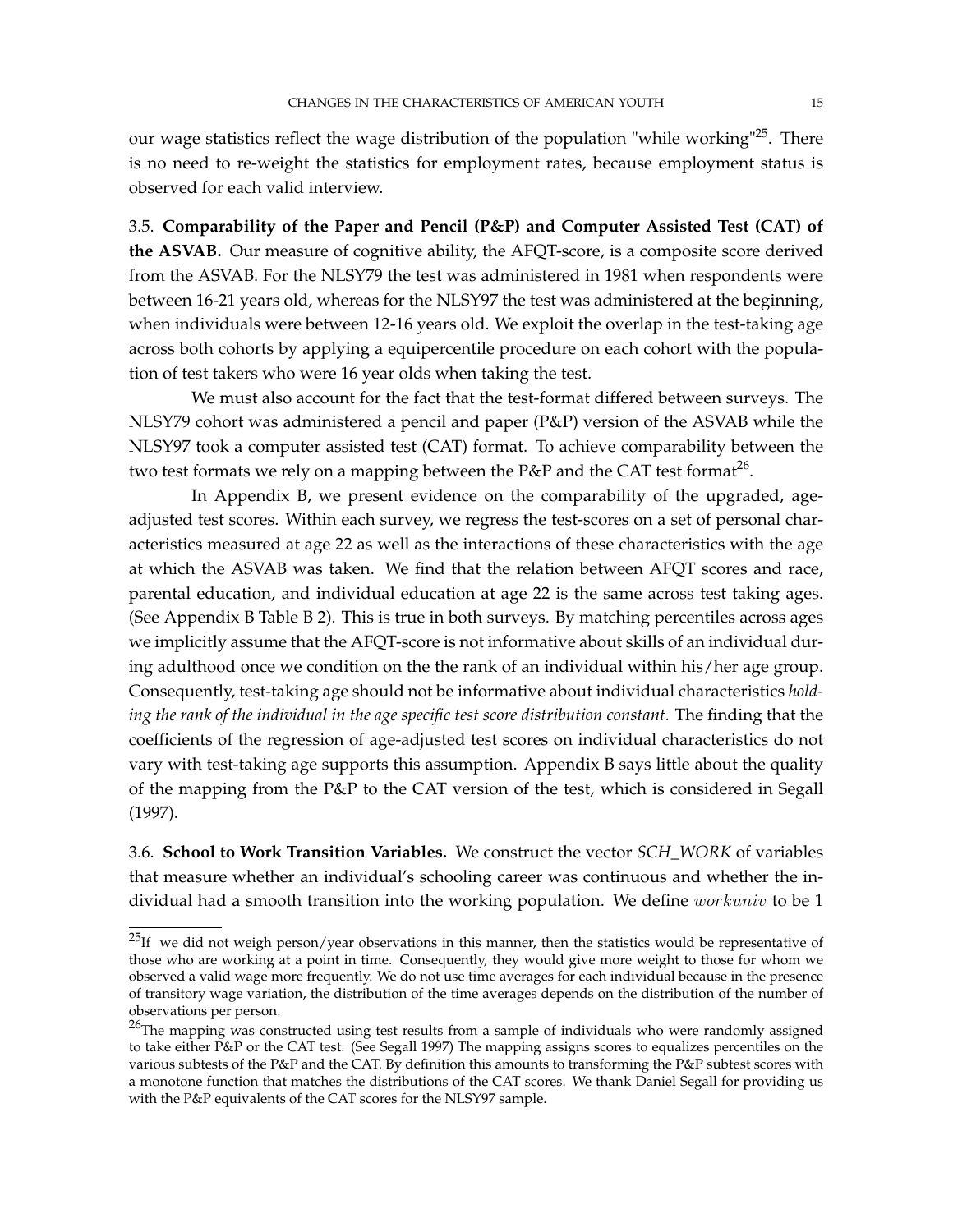if an individual has not attended school for at least 2 years prior to age 22 and 0 otherwise. The variables early, ontime, and late are indicator variables generated by comparing school leaving age for these individuals with age+6+highest grade completed. The variable work indicates whether individuals have worked for at least 14 weeks in one of the first two years after leaving school. The four *SCH\_WORK* variables are set to 0 for individuals who attended school at least once between ages 20-22 (*workuniv* = 0).

3.7. **Summary Statistics.** Table 3.3 presents summary statistics for the key variables used in this study. Details of the construction of these variables are in the data appendix. These statistics are supposed to describe the population in 1979 and 1997 and are therefore computed using the NLSY cross-sectional weights adjusted for attrition by age 22 and AFQT non-response.

Most characteristics show improvement between NLSY79 and NLSY97. The mean of AFQT rises from 42.35 to  $44.19^{27}$  and highest grade completed as of age 22 increases from 12.64 to 13.02. Average education of both mothers and fathers increased substantially over this time-period. For example, mother's education rose from 11.77 to 12.71 – an increase of about 12 months. While there are gains in most skill characteristics across cohorts the dramatic decline in the percentage of children who grow up in traditional family settings is an important exception. The percentage of individuals living with both biological parents at age 14 drops from 75.23% in 1979 to only about 52.98% in 1997. This decline is mostly accounted for by an increase in the number of children growing up without their biological father. By 1997, 35.66% of children are not living with their biological father. We were sufficiently surprised by the magnitude of the fraction of individuals living outside of traditional family structures that we have confirmed this result using Census data. Appendix C compares the measures of family structure available in the NLSY with those available in the Census data.

Panel B of the table 3.3 summarizes the main characteristics separately for whites, blacks, and Hispanics. The changes for the subgroups generally parallel those for the sample as a whole. However, the size of the increase in AFQT scores is substantially larger for blacks and Hispanics than for whites. Hispanics also gain substantially along the schooling dimension in both absolute terms and in comparison to whites. By contrast, blacks have not gained relative to whites along this dimension. While whites in the 1997 cohort completed about 1/2 of a year more than the 1979 cohort, blacks only gained about 1/4th of a year along this dimension. All races have substantially more educated parents in 1997, reflecting secular gains in education over the last 50 years. These gains have been larger for minorities, which is reflected in the larger observed increases in parental education of blacks and Hispanics relative to whites.

 $27$ Large secular increases in IQ scores have been demonstrated in all countries for which data on IQ scores is available over time. This "Flynn"-effect (see Flynn (2000)) is so large as to cast doubt on the comparability of IQ scores over time. The AFQT-test is strictly speaking not an IQ test and it is not clear whether it is subject to the same concern. The increase in AFQT-scores between the 79 and 97 cohorts of about 1/10th of a standard deviation does not strike us as implausible a priori. Nevertheless, caution is necessary when comparing ability test scores across temporal and cultural distances.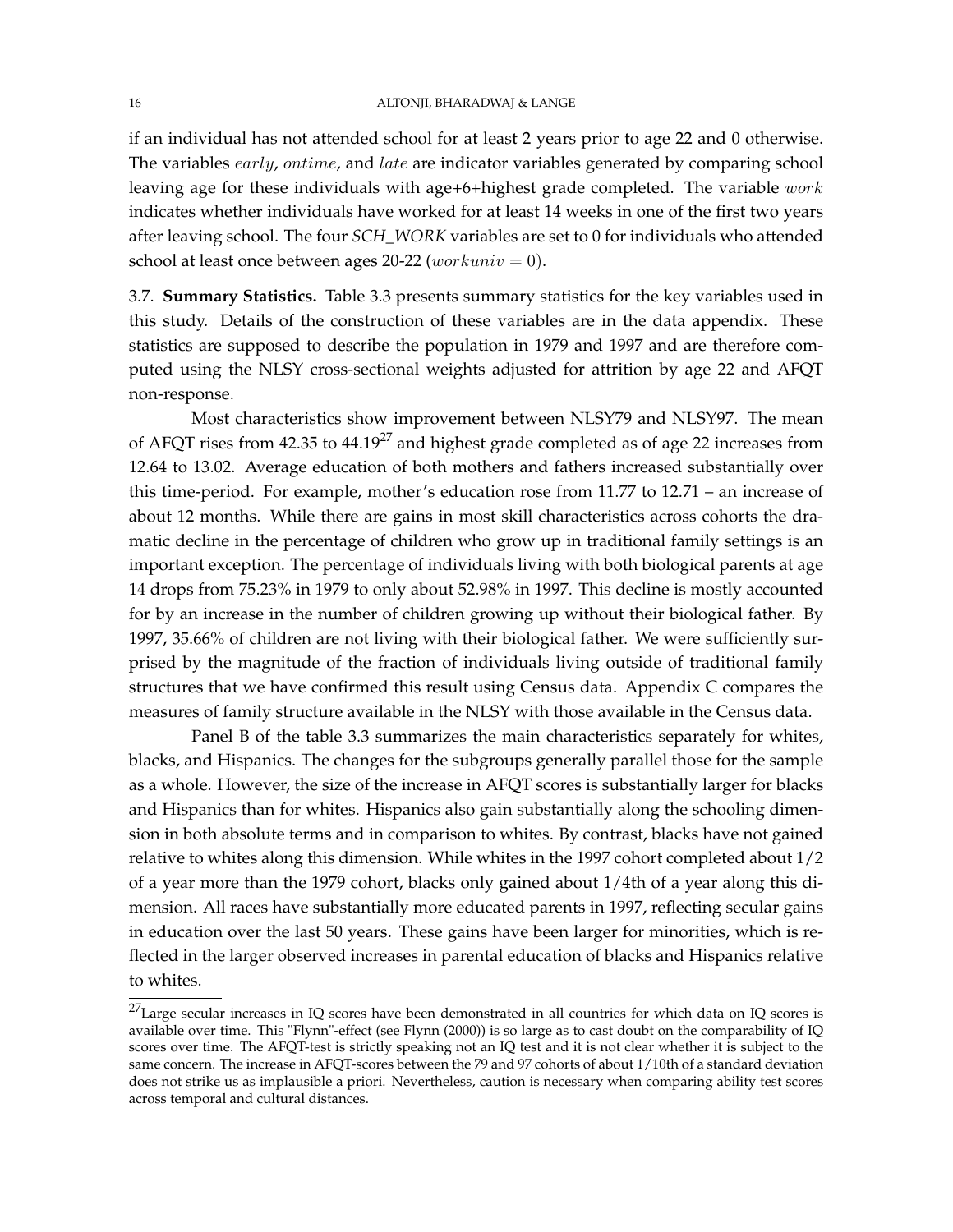The decline of the traditional family structure is dramatic for whites and blacks and large for Hispanics as well. Across the 2 cohorts, the percentage of youths living with both biological parents at age 14 declines by 21.99%-points for whites, 24.87%-points for blacks and 9.49%-points for Hispanics. Among the 1979 cohort, only a slim majority (50.21%) of black youths lives with both parents. Continued decline results in the striking fact that only about 1 in 4 black youths in the 1997 cohort grew up in a household with both biological parents present. The decline of traditional family structures has been slower among Hispanics and the 1997 distributions of white and Hispanic youths across family types are comparable.

Panel C reports results by race and gender. In 1979 white males and females are about equal in average education and AFQT scores. Both groups show improvement, but by 1997 white females exceed males in both of these skill dimensions and have an education advantage of one half year. Hispanics females and black females gain relative to their males counterparts, particularly black females had very large gains in AFQT scores (8.45 points) and also gained about 0.45 years in highest grade completed. Black males gained 5.6 points on the AFQT but only 0.17 years of education. Black males also had the smallest increase in the enrollment rate at age 22.

Within gender across race, blacks and Hispanics are disadvantaged relative to whites in both cohorts. The gaps decreased along some but not all skill dimensions between 1979 and 1997. For example, AFQT scores rose on average by 1.48 points for white, 5.6 for black, and 4.88 for Hispanic males. However, the share of individuals who make a seamless transition between schooling and work rose faster for white males than for their black and Hispanic counterparts. On the other hand, white females stagnated along this dimension, while black and Hispanic females experienced substantial gains.

Table 3.4 looks at education in more detail. The results show increases in education for most measures across all race and demographic groups. By 1997 Hispanic females close the gap with blacks and Hispanic males surpass black males. Increases in schooling are not uniform across the distribution of schooling. Rather, we observe that among whites and blacks the share of individuals with HS diplomas stayed roughly constant, while the fraction of those with more than 14 years of education by age 22 increased substantially for all subgroups. This and the share of individuals still enrolled at age 22 implies that the conditional probability of continuing with school once a high school diploma has been obtained increases substantially across the two cohorts. The education statistics presented in Table 3.4 suggest that at the top of the education distribution there has been a significant response to the increases in the returns to education observed throughout the 1980s and 1990s. At the same time however there is a persistent fraction of the population that still does not acquire a high school degree. Our results for the two cohorts are broadly consistent with those of Heckman and Lafontaine (2007). They show using multiple data sources that high school graduation rates have stagnated over the last 20 years, while we show a small increase for the specific years of NLSY79 and 97. Both studies show an increase in college attendance conditional on high school graduation for the birth cohorts covered by NLSY79 and NLSY97.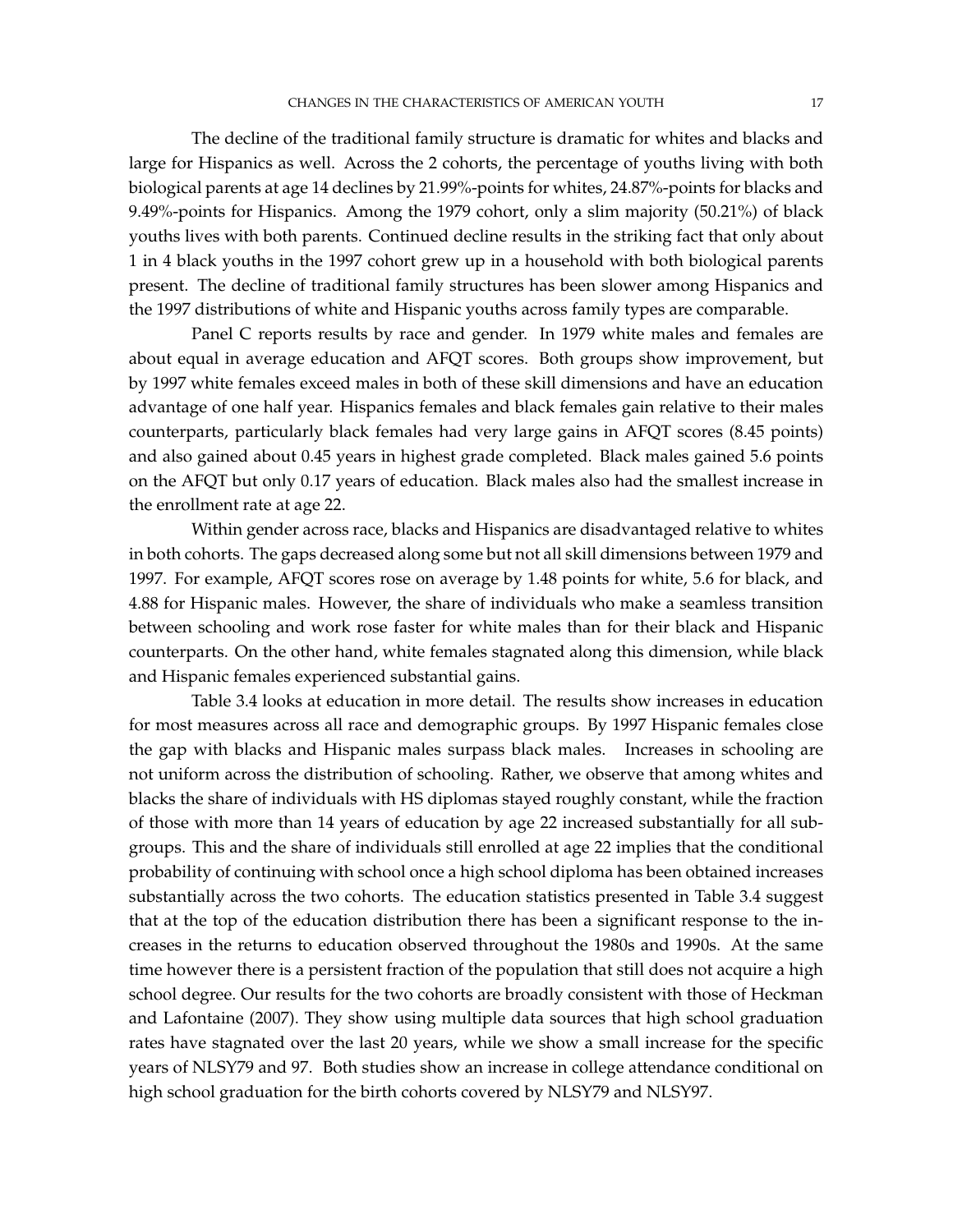### 18 ALTONJI, BHARADWAJ & LANGE

# 4. ESTIMATION OF PROPENSITY SCORES

We now turn to the estimation of the propensity score conditional on our available skill measures. Equation (2.3) shows the relation of the propensity weights to the estimated propensity scores. We estimate the propensity score using Probits based on various sets of skill measures. We use flexible functional forms for the latent index of the Probit model so as not to restrict the changes in the skill distributions across cohorts unduly.

We consider various specifications for the skill vector  $Z$ . We organize the variables used to estimate the propensity score into a hierarchical structure according to the degree of predetermination. Our most basic skill vector consists of variables that are outside the individual's control: race and gender (Model 4.1). We then sequentially add additional variables related to individuals skills. *Each set of additional variables is fully interacted with race and gender.* In Model 4.2 we add parental education and the indicators for presence of mother and father at age 14 (*parents)* as measures that influence skill development and economic decision-making across generations, but are predetermined relative to the skill characteristics that refer to the individual herself. Since changing social norms regarding childbearing out of wedlock may alter the relationship between the parental presence indicators and unobserved characteristics of family background, we experiment with excluding the parental presence indicators. In Model 4.3 we add a quadratic in the AFQT score. If cognitive skills are fully determined by inherited factors, environmental factors and primary schooling and are not amenable to individual investments after the early teens, then this variable will be predetermined relative to variables referring to educational attainment and the transition to work. In Model 4.5 we add education, as measured by a vector of dummy variables for highest grade completed at age 22 (HGC) as well as indicator variables for whether individuals are enrolled at age 22. To the extent that cognitive tests scores are influenced by high school and college education, as suggested by a number of studies, one might want to reverse the order of AFQT and education<sup>28</sup>. Model 4.4 drops the AFQT terms and keeps the education terms. For the most part, our results are robust to switching the order or including AFQT and schooling at the same time. Our full model  $(4.6)$ , adds the components of the vector  $SCH_{W}ORK$  to Model 4.5. We conjecture that spending time neither at work nor at school is a negative indicator for future employment and wage rates.

Equation (4.1) below presents the exact specification of the latent index for Model 4.6, which nests the other models. Denote the latent index determining whether an individual is observed in the NLSY97 rather than the NLSY79 as  $\theta_i$ . The first line contains race and gender (Model 4.1). The second line adds the variables  $MHGCe$ , iand  $FHGCe$ , i, which are dummy variables for highest grade completed e. Missing data on parental education are treated as a category and observations with missing parental education are included in the analysis. The third line adds family structure indicators. Lines 1, 2 and 3 constitute Model 4.2. Line 4 adds

<sup>&</sup>lt;sup>28</sup>See Neal and Johnson (1996), Korenman and Winship (2000), Hansen, Heckman, and Mullen (2004), and Cascio and Lewis (2006).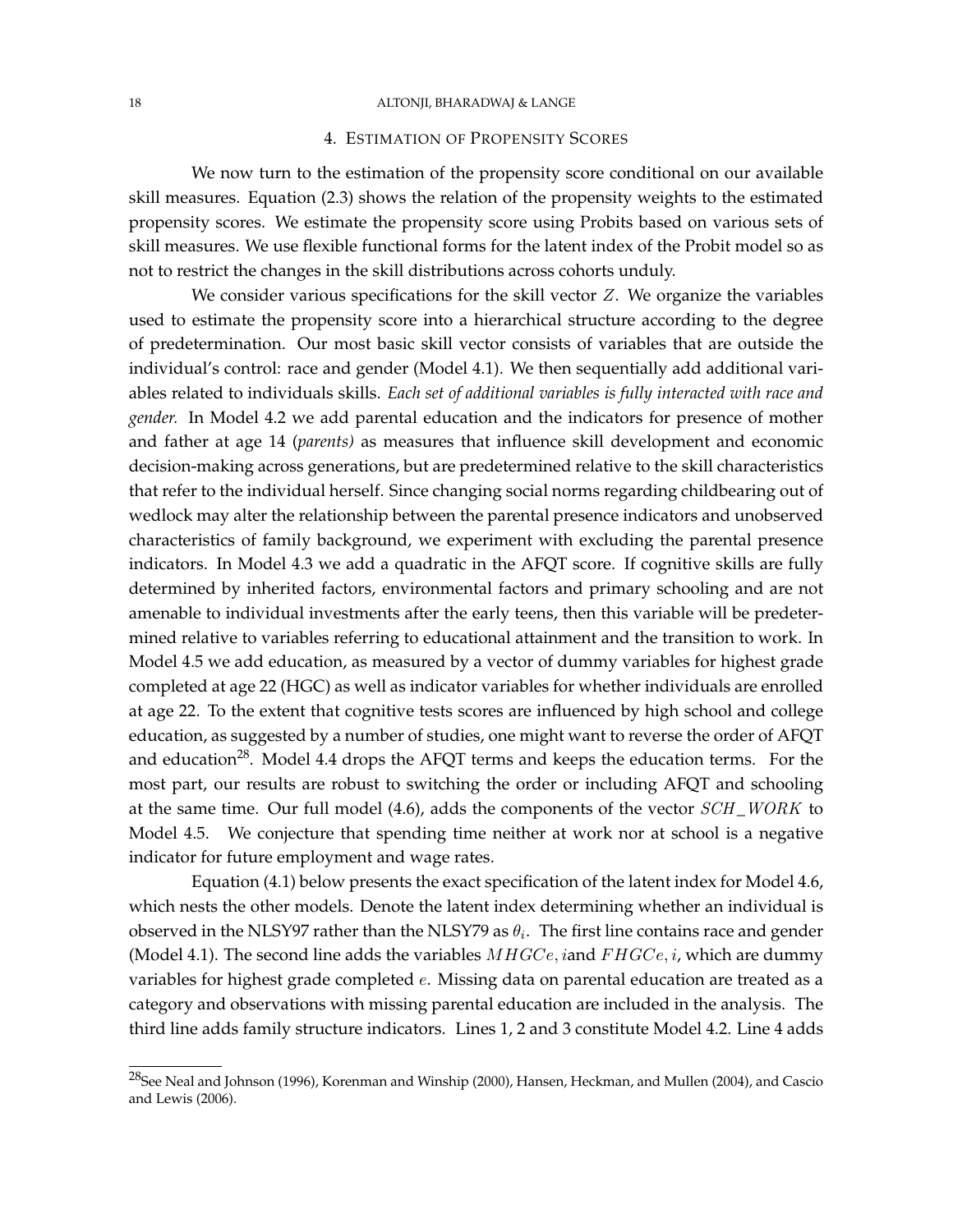interactions of a quadratic in the AFQT with race and sex (Model 4.3). Line 5 adds the  $HGC$ and enroll (Model 4.5). To obtain Model 4.6, we add lines 6 and 7, which contain the variables describing the transition from schooling to work.

(4.1) 
$$
\theta_i = \sum_{s,r} Sex_{s,i} Race_{r,i}\beta_{s,r}
$$
  
(4.2) 
$$
+ \sum Sex_{s,i} Race_{r,i}(\sum FHGC_{e,i}\beta_{fe,s,r} + MHGC_{e,i}\beta_{me,s,r})
$$

e

s,r

(4.3) 
$$
+ \sum_{s,r} Sex_{s,i}Race_{r,i}(Mom\_only\beta_{mo,s,r} + Dad\_only\beta_{fo,s,r} + Mom\_Dad)\beta_{fm,s,r})
$$

$$
+ \sum_{s,r} Sex_{s,i}Race_{r,i}(afqt_i\beta_{1afqt,s,r} + afqt^2\beta_{2afqt,s,r})
$$

$$
+ \sum_{s,r} Sex_{s,i}Race_{r,i}(HGC_i\beta_{hgc,s,r} + envoli_i\beta_{enr,s,r})
$$

$$
+ workuniv_i * \sum_{s,r} Sex_{s,i}Race_{r,i}(early_i\beta_{ear,s,r} + ontime_i\beta_{ot,s,})
$$

$$
+ workuniv_i * \sum_{s,r} Sex_{s,i}Race_{r,i}(late_i\beta_{lt,s,r} + work_i\beta_{w,s,r})
$$

$$
(4.5) + \epsilon_i
$$

The error  $\varepsilon_i$  in the latent index function is assumed to be normal. We estimate the models by MLE-Probit after pooling the data from both samples. The base year sample weights provided by the NLSY for both surveys are used in the estimation. As noted earlier, we adjusted these weights by the age of immigration for individuals not born in the US to account for the differences in scope between NLSY79 and NLSY97. The base year sample weights are adjusted for attrition by age 22 based on observable characteristics in both cohorts for specifications estimated on sample 2, which includes all individuals observed at age 22. All specifications estimated on sample 1, which in addition excludes individuals without valid AFQT scores, are estimated with weights adjusting for both attrition by age 22 and AFQT non-response using the same variables. These sample and attrition weights are omitted from the presentation to keep the notation simpler.

We have explored even more flexible functional forms for the propensity models than Model 4.6. We are concerned that as we allow for more flexible functional forms we obtain some extreme values for the propensity weights. This is especially true for the minority groups since all specifications are fully interacted by race and gender. Table 4.1 shows the distribution of the propensity weights obtained for various models. By construction the propensity weights average to 1. Consider Model 4.6. The 1st percentile value of the weight is essentially 0, whereas the 99th percentile in the wage distribution has a weight of about 7. This indicates that the combination of characteristics associated with the 99th percentile in the weight distribution is about 7 times as likely in the 1997 as compared to the 1979 cohort. If we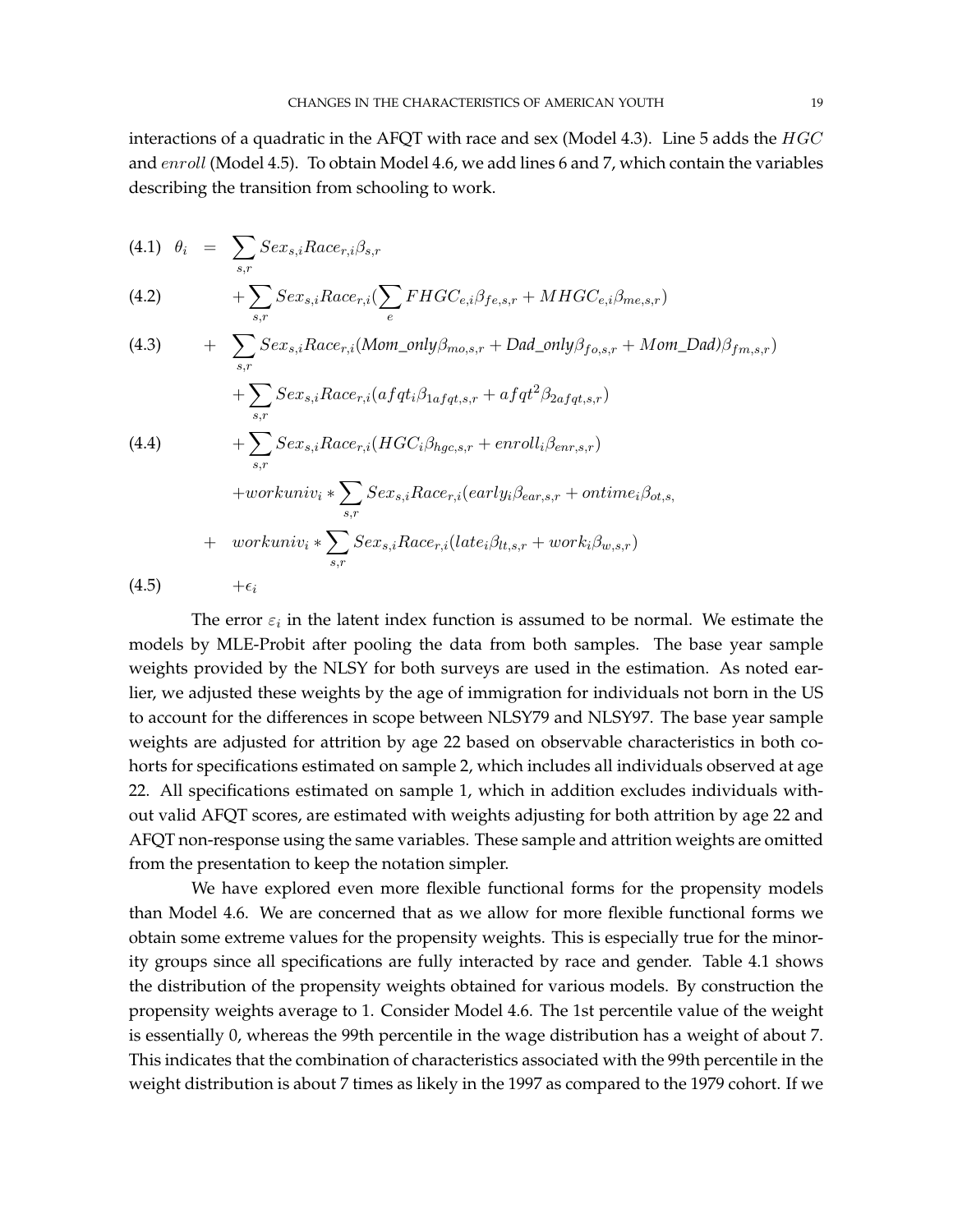go even further into the tail, then we observe some extreme weights. One individual, (a black female with 16 years of education and an AFQT score of 87 who was enrolled in school at age 22 and did not live with either biological parent at 14) has a propensity weight of 88. There are 37 individuals with weights above 10 and 8 with weights above 20. These high propensity weights are disproportionally found among Hispanics.<sup>29</sup> It seems that much of this is generated by the quadratic interaction in the AFQT-score with race and gender, leading to extreme propensity weights for individuals in parts of the support of the AFQT that is thinly populated by other members of their race and gender. To limit the influence of observations with extreme weights, we cap the propensity weights at 10. Once we cap the propensity weights our results are typically not sensitive to varying the model specifications, the value of the cap or the weighting procedures to account for attrition and non-response. If we do not cap the weights, then we do get some estimates of the tails of the counterfactual wage distributions that are implausible, are highly sensitive to variations in the model specification and have very large bootstrapped standard errors. Capping the highest propensity weights tends to lower the estimates of gains at the very top of the minority distributions.

# 5. CHANGES IN THE SKILL DISTRIBUTION BETWEEN NLSY79 AND NLSY97

In this section we present the overall changes in the skill distribution across cohorts using labor market outcomes in middle ages measured using the methodology and data presented in Section 2-4.

5.1. **Overall increase in skills.** The first result to note is that the 1997 cohort is more skilled than is the 1979. Table 5.1 and 5.2 show how employment and log wages are predicted to change due to the variation in skill endowments across the two cohorts. Columns 1 and 2 present the results for the observed outcomes in the 1979 cohorts. The remaining columns present the difference between counterfactual statistics and the actual 1979 values. In column 3 we match on the full set of variables including parental education, parental presence, schooling, the AFQT, work transition and race and gender. Columns 4 and 5 refer to the specification without the work transition variables and without the AFQT score on sample 1 and 2 separately. Column 6 omits the work transition variables from the full specification. We show bootstrapped standard errors in parentheses<sup>30</sup>. Generally results are quite robust across specifications.

Using the metric of employment rates we find little difference across cohorts. For men and women combined, the shift in skill components would lead to a decrease in the employment rate of about 0.001 when we use the full set of skill indicators (model 4.6, bottom

 $297$  out of 8 with a weight larger than 20 and 23 out of 37 with a weight greater than 10 are Hispanics.

 $30$ We choose bootstrap samples by selecting individuals with replacement from subsamples stratified by race and ethnicity and gender so as to preserve the basic demographic composition of the samples. Each replication sample consists of a bootstrap sample stratified along sex and race from the NLSY 79 and NLSY 97. We then applied all of our procedures including the estimation of *weights for attrition and AFQT-nonresponse* to the replication sample. We repeated this process 300 times.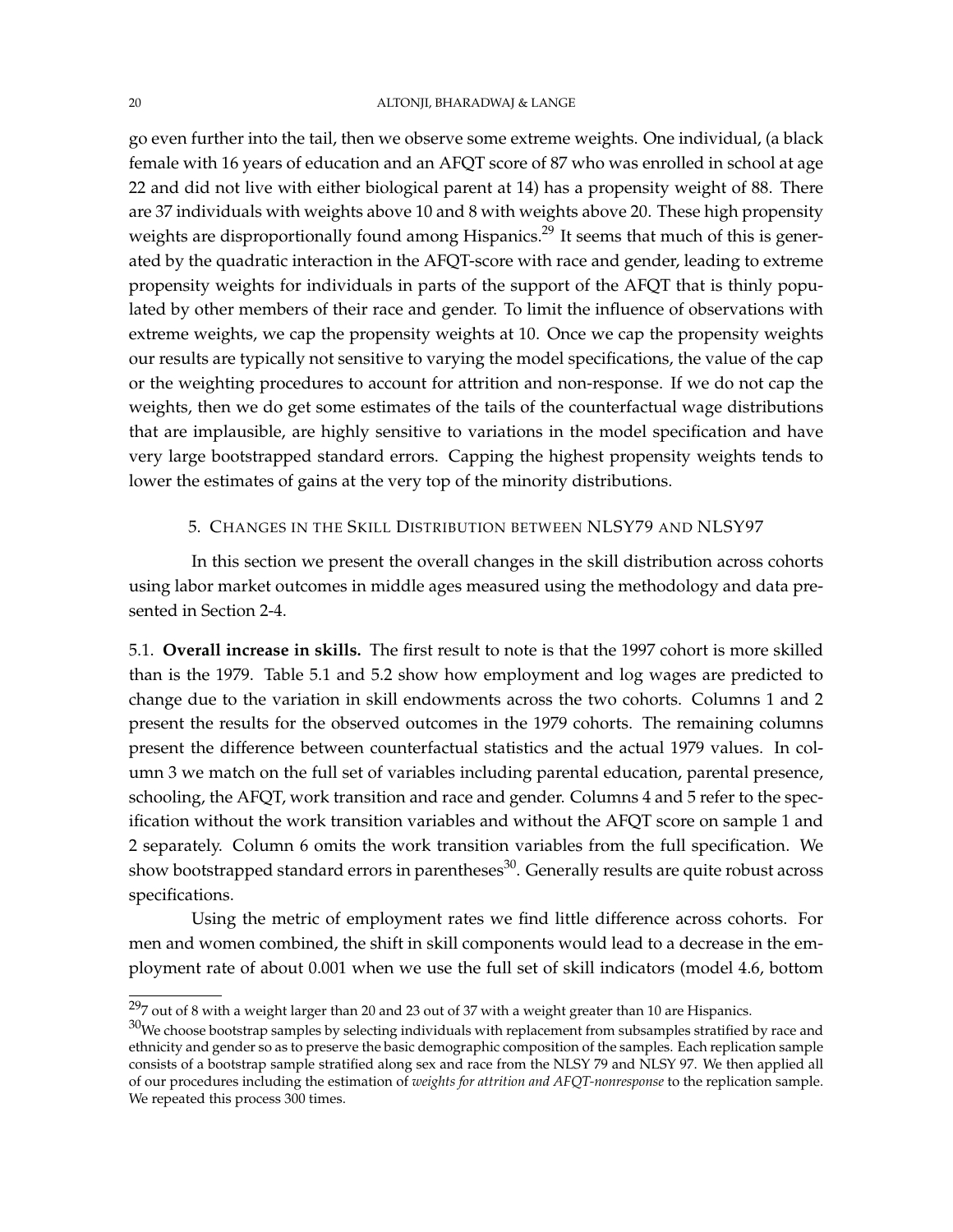row, col. 3). This is the net result of an increase of 0.005 for males and a decrease of 0.007 for women. We find more substantial increases for black men and for Hispanic men and women, particularly when we use the full set of skill indicators. For example, the shift in skill components for black men implies an increase in employment from 84.9 to 87. The employment results by race and gender are somewhat sensitive to the specification, but the findings for the full population and for males and females separately are robust to the choice of specification.

Using the metric of wages we find that the 1997 cohort is stronger than the 1979 cohort. The bottom row of table 5.2 shows the average increase in skills between 1979 and 1997. Average skills increased between 1979 and 1997 by about 6-7%, regardless of whether we consider the full model (column 3), exclude the AFQT and work transition variables from the model (column 4) or include persons with missing AFQT scores (column 5).

5.2. **The Effects of Skill Shifts over the Wage Distribution.** Table 5.2 and Figure 1 show the shift in skills across the wage distribution<sup>31</sup>. The shift implies a wage increase of only about 5% below the 10th percentile. Between the 20th and 85th percentile there is a large region with gains of about 5-6% while gains are in the 10% range in the top decile. The increase at the top of the distribution and the smaller increase at the bottom imply a widening in the skill distribution. This will, all else equal, result in increased economic inequality over the next decades.

Figure 1 also shows the gains across the log wage distribution for various specifications. One can see that the changing racial composition of the work-force and the associated changes in the other characteristics that it implies generates only a small, fairly uniform, predicted decline in our skill metric. Adding parental education and presence indicators (model 4.2) implies a shift in the log wage of about 5% over most of its distribution. The additional gain of adding all other components (model 4.6) is typically between 1 to 2 percent. The results with only AFQT and HGC (model 4.5) are similar to the results with AFQT, HGC, and the school to work transition variables (model 4.6). Thus, we find an increase of about 7 percent in skills between the 1979 and 1997 cohorts, about 5 percent of which is associated with shifts in parent background. It is important to remember that the shift attributed to parental background includes the effects of induced changes in schooling and AFQT scores under the assumption that the conditional distribution of schooling and AFQT constant. Nevertheless, the results here indicate that about 2/3 of the shift in skills between 1979 and 1997 is linked to parental education. Another way of putting this is that conditional on parental education and family structure, other skill measures have only gained by small amounts.

We discuss the contributions of the various skill components in more detail in section

5.4.

 $31$ We present results from the 5th to the 95th percentiles. Results from the tails are consistent with our findings here, but noisy. Figure A-1 in Appendix A displays the observed and counterfactual pdf of log wages. The counterfactual is generated using the full skill specification (model 4.6). Note that the bulge on the left tail comes from the fact the wages are bound below at \$3 in 2003 values. The regression adjustment for experience and year "spreads" the censored values a little rather than leaving them as a mass point.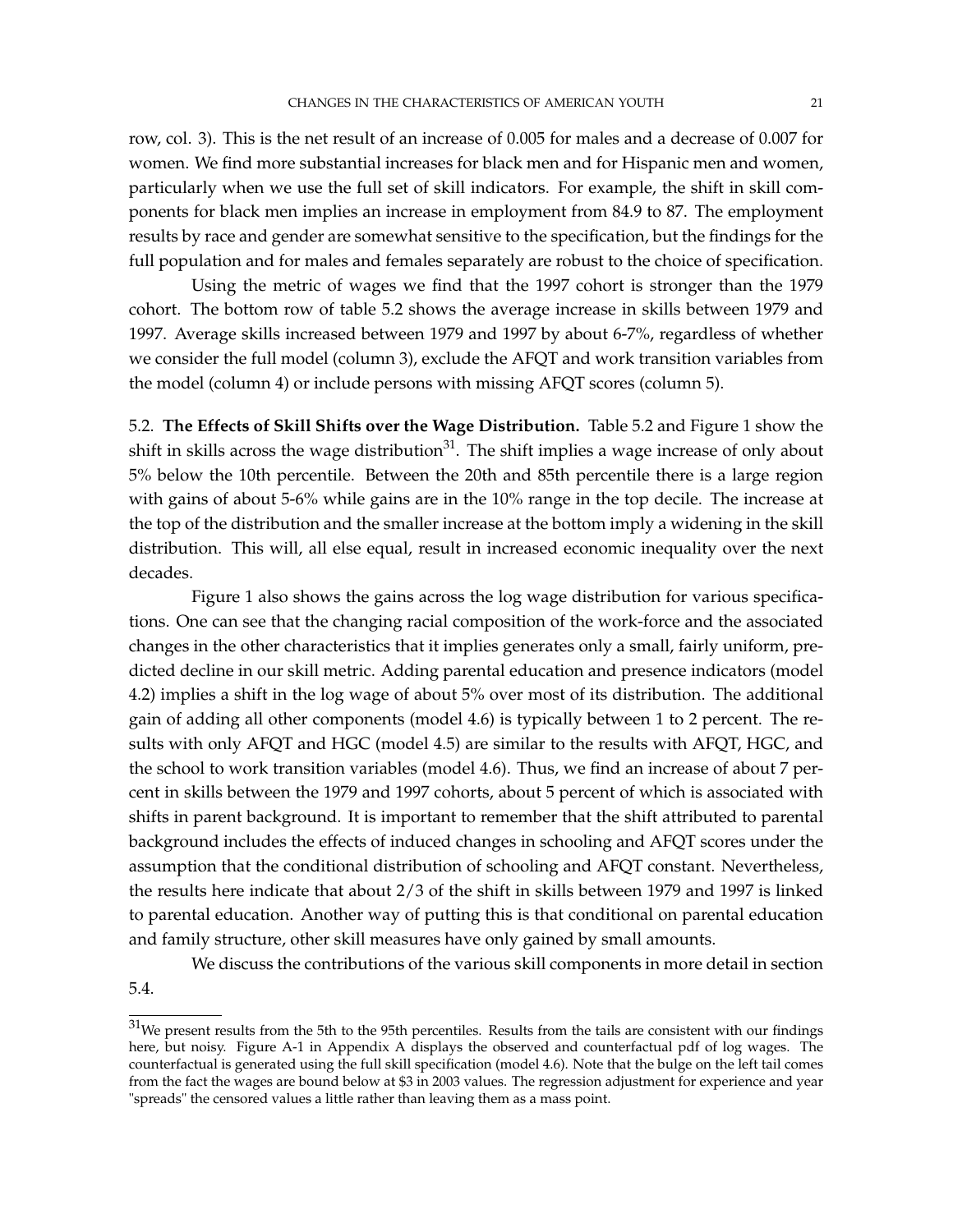5.3. **Race and Gender Gaps.** Overall we find a modest widening in the skill distribution for the recent generation. At the same time we find gains in skill endowments for various groups that were significantly disadvantaged in the 1979 cohort.

The two panels of figure 2 present the expected changes in the log wage distribution conditional on race and gender along with 1.65 standard error bands. The counterfactual distribution is obtained by reweighing to match the changing distributions of all our skill measures (parental education, parental presence, schooling, AFQT, and work transition). The y-axis within each panel is forced to be the same scale and thus results across race can easily be compared. Across gender the scale differs, however.

For males we find that blacks and Hispanics gain significantly relative to whites over most of the wage distribution. Only at the very top are gains of white males similar to those of their black and Hispanic counterparts. The shift in characteristics implies a reduction in the mean log wage gap between white and black men from 32.2% to 28.2% and a reduction at the 90th percentiles for the two groups from 36.7% to 32.4%. Only above the 90th percentile does the gap fail to narrow, as indicated by Figure 2, panel 1. The corresponding reductions in the gap between white and Hispanic men are from 18.2% to 14.3% at the mean and from 18.94% to 15.6% at the 90th percentile The results in the upper tail are somewhat sensitive to the specification of the propensity weight model.

We find significant widening in skills within both the black and Hispanic male population. And, as already described, black and Hispanic males' skills overall are increasing relative to whites. Based on these findings we can thus expect a significant proportion of the black and especially Hispanic populations to enter the middle class. In the NLSY79 a black male at the 75th percentile of the black male wage distribution is at the 47th percentile of the overall distribution of males. A Hispanic male at the 75th percentile of the Hispanic male distribution is at the 67th percentile of the overall distribution. The counterfactual wage distributions using the full set of characteristics imply that in 1997 a black male at the 75th percentile would lie at the 60th percentile of the counterfactual distribution for all males and that a Hispanic male at the 75th percentile would find himself at the 72nd percentile.

Figure 2.2 suggests that the wage gains of females are likely to exceed gains among males. Again, Hispanics show the most dramatic gains. Over the entire distribution females are expected to gain between 10 and 20%. Black females likewise are expected go gain over the entire distribution, with gains greater than 10% for about two-thirds of the distribution. Gains for white women are small near the bottom of the distribution but increase along the entire distribution. Above the 80th percentile the gains exceed 10 percent.The results imply that changes in skill components will lead a modest decline in the average gap in the wages of men and women, from 27.82% to 26% log points. The male/female gap in the 10th, 50th, and 90th quantiles will decline by 1.5%, 4.2%, and 1.3% respectively. The narrowing gender gap reflects a larger increase for women than men in education and a somewhat larger increase in AFQT.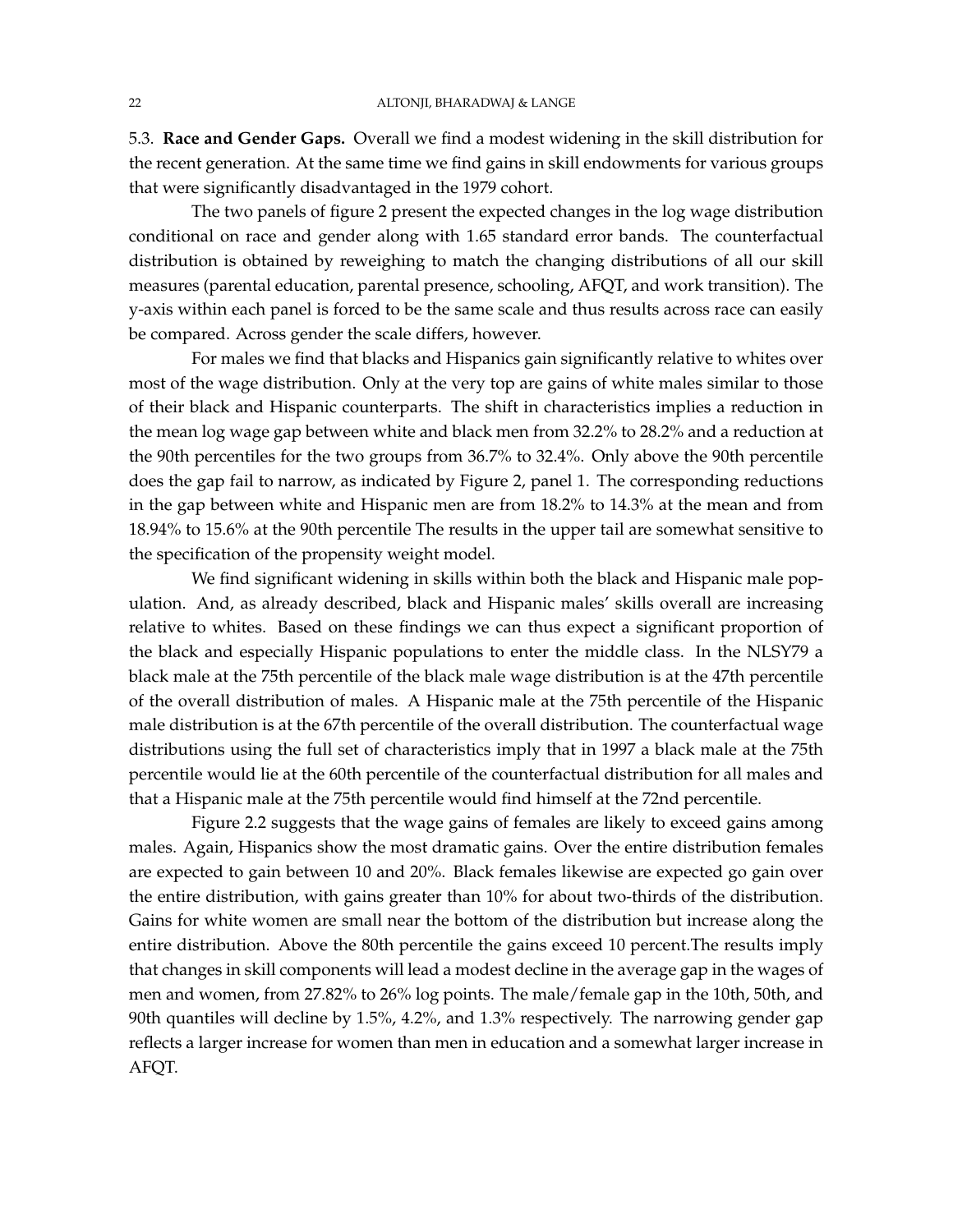Overall we find that if the conditional distribution of adult wages for the 1997 cohort turns out to be similar to that of the 1979 cohort, then an increase in the skill endowments of blacks and Hispanics relative to whites and of women relative to men will contribute to a decline in economic inequality across groups as the 1997 cohort enters its prime. However, substantial group differences in wages will persist unless wage gaps conditional on skill characteristics decline. We also find that the changing distribution of skills will lead to more inequality within demographic subpopulations.

# 6. IDENTIFYING THE CONTRIBUTION OF SUBSETS OF VARIABLES TO DIFFERENCES BETWEEN THE 1979 AND 1997 WAGE DISTRIBUTIONS

In this section, we examine in more detail how much the different skill components contribute to the overall changes in skills between 1979 and 1997.<sup>32</sup> First, we present decompositions based on sequential applications of (2.6) and report the marginal effects of each additional group of variables. Then we impose additive separability restrictions and use multivariate multivariate regression to report both marginal effects as additional variables are added and the partial effects of each group with all variables in model 4.6 included.

Table 6.1 breaks up the difference between the actual wage distribution for 1979 and the counterfactual distribution obtained as we sequentially add variables to the skill vector Z.

The first column shows the actual distribution of NLSY79 wages and is the same as Table 5.2, column 1. The second column shows the marginal effect of the shift in the race and gender on the mean and various percentiles of the wage distribution. As we have already noted, these shifts have a small negative effect. One should keep in mind that the marginal effect in column 2 is the sum of the direct effect of race and sex on wages and the indirect effect that arises because race and sex are associated with other characteristics, such as AFQT and parental education. Column 3 reports the marginal effect of adding parental education and presence indicators. (The combined effect of race and sex and the parent variables may be calculated by summing columns 2 and 3.) The parent variables are quite important. They imply an increase in the mean wage of about .055 log points. Column 4 reports the marginal effect of adding AFQT. The marginal shift in the AFQT distribution implies only a small additional increase of 0.002 across the entire distribution. In column 5 we add HGC. Adding schooling has a fairly sizable effect of 0.02 log points at the mean and 0.002, 0.024, and 0.02 at the 10th, 50th, and 90th quantiles respectively. In column 6 we add the school to work transition variables. These variables have a small negative marginal effect on the counterfactual wage distribution. This indicates that given the observed changes in other skill characteristics

<sup>&</sup>lt;sup>32</sup>All calculations in this section are based upon Sample 1.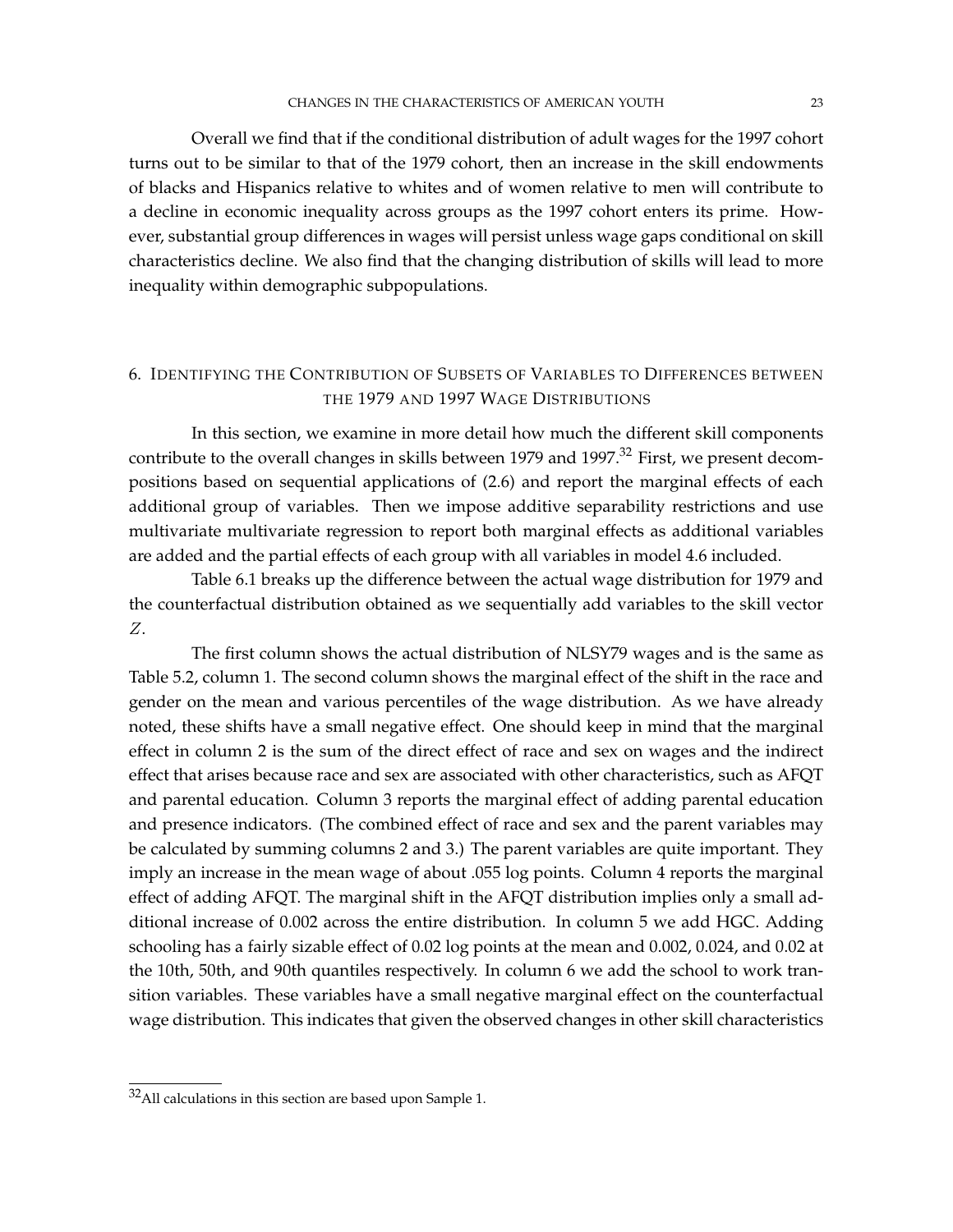we would have expected larger gains in the work transition variable than we actually observe in the 1997 data. $33$ 

Tables 6.2A and 6.2B break down the marginal effects for each race/sex group. The results show much larger effects of parental background for Hispanics than for whites and blacks, as we discuss in more detail below.

As we discussed in Section 2.2, the marginal effects of particular variables depend on the order in which they are introduced. There is a reasonable case for introducing race and sex followed by parental background before adding AFQT or education outcomes. But the AFQT and school outcomes are jointly determined, so it is far from obvious that causal priority should be given to AFQT. In column (7) and (8) of table 6.1 we switch the order in which we introduce AFQT and HGC. Reversing the order does not change the finding that the change in schooling has a relatively large marginal effect on the wage distribution while adding the AFQT has only a small marginal effect. Indeed, from Table 6.1, column 8 we can see that once schooling has been accounted for, the marginal effect of the AFQT is negative at the mean. This pattern holds white males, white females, and Hispanic males. On the other hand, for black males the improvement in AFQT seems to be as or more important than the increase in HGC. For black and Hispanic females the joint increase in schooling and AFQT is important, but we cannot determine the relative contribution, as it depends on the order of inclusion in the propensity model.

6.1. **Regression decompositions.** Contrary to other statistics, we can provide regression decompositions of the mean and compare the results from these regression decompositions with the results obtained from the DFL decompositions. These comparisons give insights into the role of non-linearity and dependencies among the variables in generating the overall shift in wages. We find that non-linearity, in the wage function, including non-linear effects of particular variables and non-separability among the variabilities are moderately important. By contrast, dependencies between skill variables have large impacts on how the changes in skills are decomposed among variables. In particular, the parental education has not only a large direct impact on the change in mean log wages, but also a large indirect impact through other variables.

Traditional regression decompositions report partial effects of shifts in the mean of particular variables holding the mean of all other variables constant. As we have already noted in section 2.2, the partial effects are well defined only if the regression model is additively separable. It is also possible to report marginal effects for regression decompositions,

 $33$ Appendix Figure A-2 provides a different take on the shifts in various skill indicators. Each data-point in the figure refers to individuals in a percentile of the log wage distribution in 1979. The vertical axis displays weight of these individuals in the sample after reweighing the 1979 data to match the 1997 distribution. We smooth the information in figure 3 using a non-parametric kernel regression. The figure shows that matching the 1979 cohort to the 1997 distribution of parental education and parental presence means increasing the weights for those in the top half of the distribution at the expense of those in the bottom part. Accounting for schooling and AFQT scores leads to a further increase in the weights on NLSY79 cohort members who had characteristics that place them in the upper range of the wage distribution.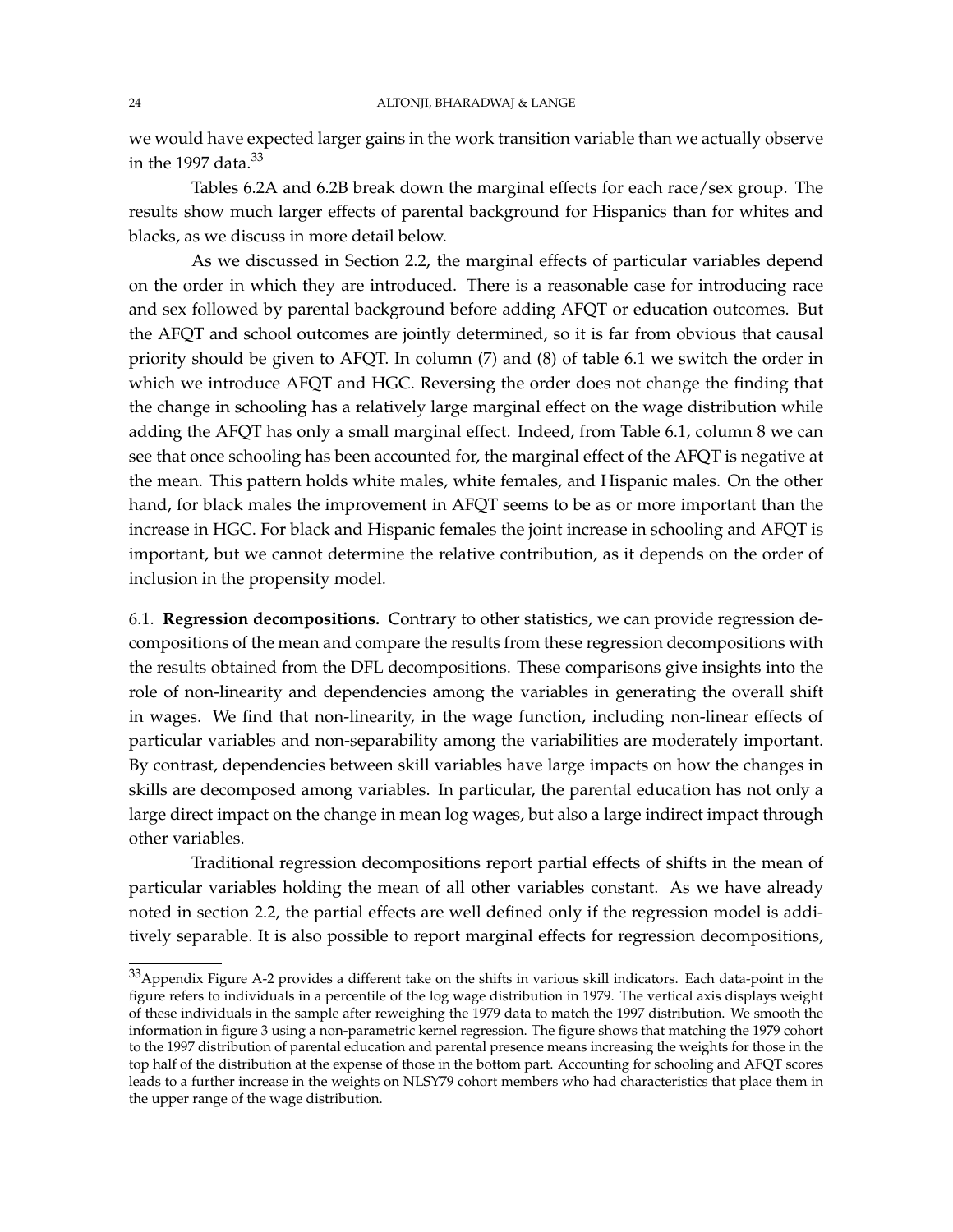which account for dependencies between variables in a manner analogous to the DFL decompositions. In order to account for dependencies in the regression decompositions we impose the sequential order of (2.6). Based on this order, we estimate auxiliary linear projections of lower order variables on higher order variables. We then attribute to a higher order variable both its direct effect on log wages as well as the contribution that arises because of the implied shift in the mean of the lower order variables.

We therefore estimate three different effects of a variable on the means: the marginal effect from the DFL decomposition, the marginal effect from the regression decomposition and the partial effect from the regression decomposition. Pairwise comparisons of these effects provide different insights into the changes in the skill distributions that took place between 1979 and 1997. Comparing the marginal effects of the DFL and the regression decomposition informs us about the role of non-linearities in the wage function. We find that these non-linearities are moderately important. Comparing the partial effect and the marginal effect of the regression decompositions informs us about the role of dependencies between variables. These dependencies turn out to be particularly important for understanding the role of parental education in driving the changes in skills.

Table 6.2 reproduces the three effects for the full population. The OLS coefficients on race, sex, father's education, mother's education, HGC, AFQT, and the school to work transition dummies are in column 1. For ease of interpretation, the education variables and AFQT enter in linear form. The second column reports the difference between the 1997 and 1979 cohorts in the means of each of the characteristics. The third column reports the implied partial effect of shifts in variables in each grouping. It is based on the coefficients in column 1 and the mean shifts in column 2. The fourth column reports the marginal effect of each additional variable, which is the sum of the partial effect in column 3 and the indirect effect of the variable on the means of the variables in the subsequent rows of the table weighted by the multiple regressions coefficients from column 1. In column 5 we display the corresponding DFL estimates of the marginal effects, some of which are also reported at the bottom of Table 6.1.

For the full population, the marginal effects from the regression decomposition do differ from those obtained from the DFL procedure. This difference is observed for both individual variables and for the joint contribution of all variables and indicates that nonlinearity and non-separability in the wage function does play a role. Overall, the regression decomposition implies a mean log wage increase of 0.04, which is somewhat smaller than the estimate of 0.058 that we obtain using the DFL approach. For individual variables, we find some modest difference between the marginal effects from the regression decomposition in column 4 of table 6.1 and the marginal effects from the DFL procedure that are found in column 5. Nonlinearities among the various skill components clearly matter, and it is not sufficient to simply decompose the means with a simple additively separable linear regression to get an accurate description of the variation in skills between 1979 and 1997.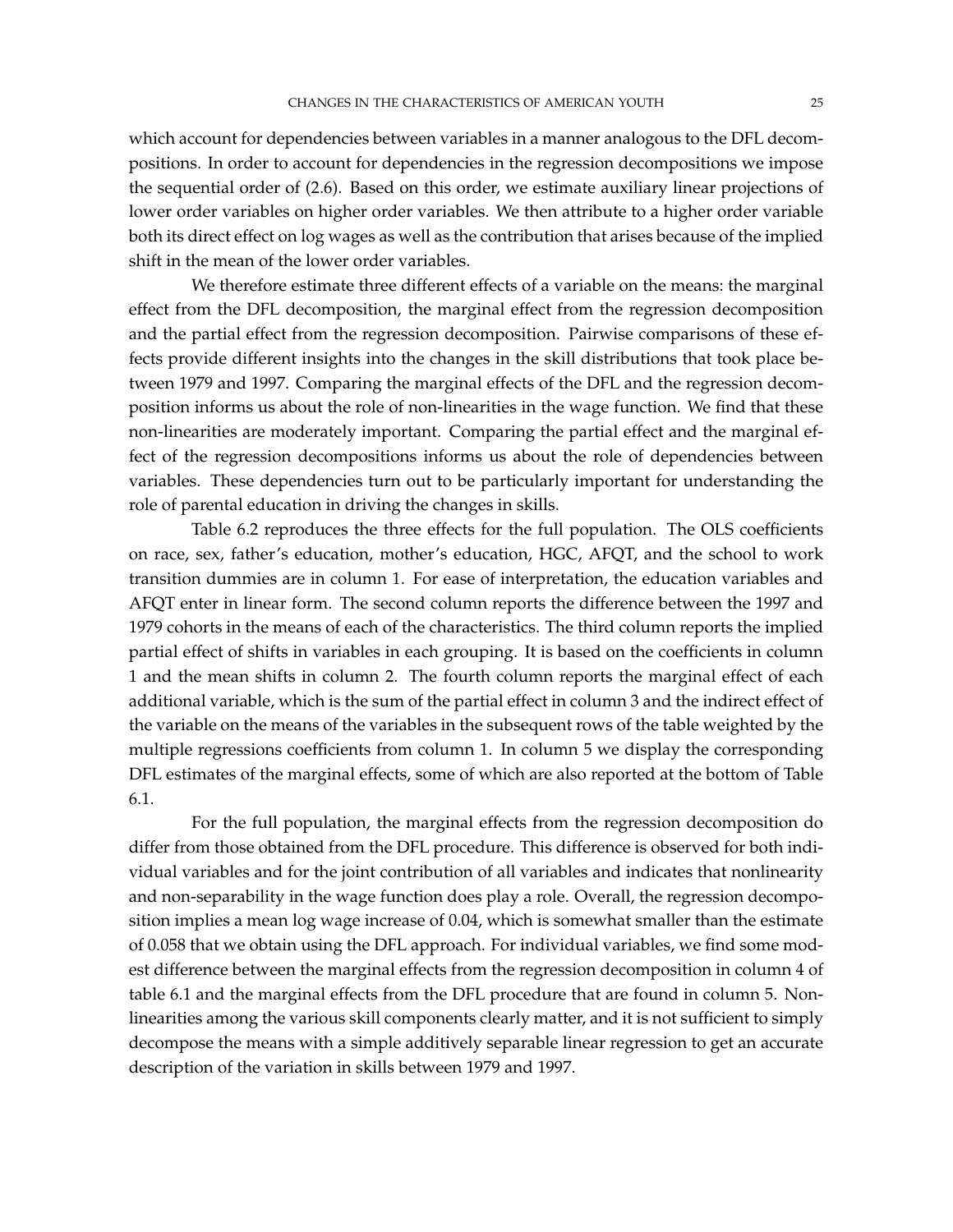### 26 ALTONJI, BHARADWAJ & LANGE

Comparing the marginal and partial effects in columns 3 and 4 indicates the important role of dependence among variables in determining how much a variable contributes to the overall increase in skills. This is particularly true for parental education and family structure. The partial effect of the increase in parental education is 0.019. On the other hand, the shift away from 2 parent families implies a reduction of 0.008. This reflects the coefficients of -0.032 on "neither mother nor father" and -0.044 on "mother only". Combining the estimates implies that the partial effect of the shift in parental background is 0.011. These estimated partial effects hold constant the effects of HGC, AFQT, and the school to work transition as family background varies. The family background variables have much larger marginal effects which account for the indirect effect through HGC, AFQT and school-to-transition. According to both the DFL and the marginal effects reported in column 4, table 6.2, the total effect of the changes in parental background variables between the two cohorts is to increase skills by about 5-6%. The marginal effects are much larger than the partial effects because parental schooling correlates with individual skill measures such as HGC and the AFQT.

The regression based estimates of the marginal and the partial effects have to sum to the same number. Therefore, the relative marginal and partial effects of HGC, AFQT, and the school-to-work transition variables present a mirror image of the relative marginal and partial effects of parental education. For the regression decomposition, the marginal effect of HGC, AFQT, and school-to-work combine to -0.002 (DFL:0.012) which is much smaller than the sum of the partial effects, which is 0.022. The partial effects are small because we observe only modest increases in skills once we account for parental education. The shift in parental background induces a large part of the increase in individual skill measures such as schooling and the AFQT.

The relative contributions of HGC and AFQT to total skills are also interesting. The means of both HGC and AFQT increase between 1979 and 1997. If we value these increases using the positive regression coefficients (Table 6.2, col.1), then we observe partial effects of HGC and of the AFQT equal to 0.017 and 0.012 respectively. In contrast, the marginal effect of the shift in HGC (with AFQT excluded) is 0.017 and once HGC is included, the marginal contribution of AFQT is negative (-0.008). The regression estimates of the partial and marginal effects of HGC and AFQT are consistent with the pattern of marginal effects found with DFL. The negative marginal effect of AFQT when HGC is already included stems from the fact that based on the shifts in race and gender, parental background and schooling we would expect the AFQT-score to increase by about 4 points, but we only observe an actual increase in the AFQT of 2.4 points.

Table 6.3, panels A and B present the regression decompositions separately by race and gender. As for the aggregate population, we find that the marginal effects of parental education are strikingly large and consistently exceed the partial effects. For minority males, the marginal effects of parental education are as large as the total increase in skills. For white males and females the marginal effects of parental education actually exceed the total measured increase in skills. This implies that for white males and females, skills as measured by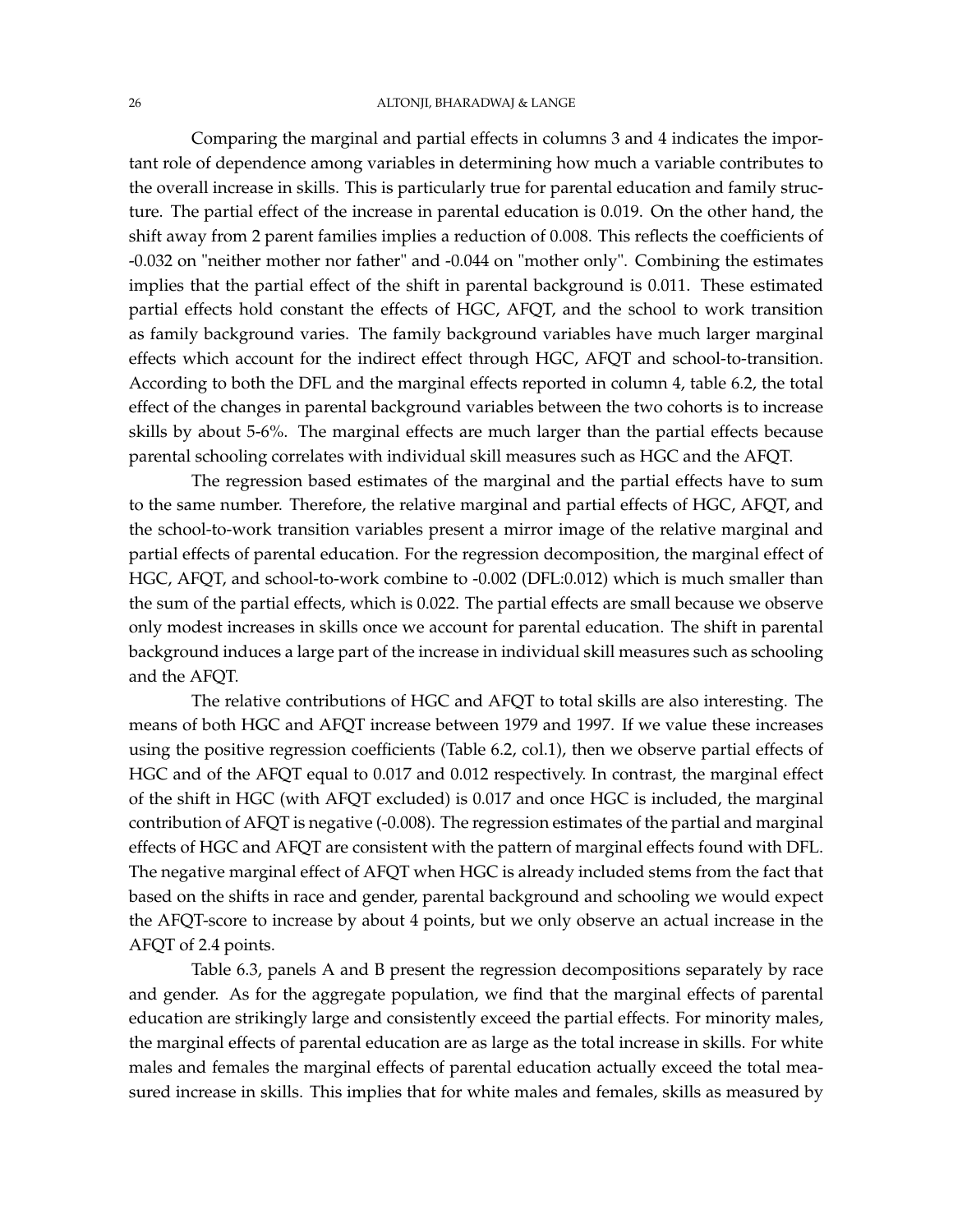parental presence, HGC, AFQT, and work-transition declined after accounting for the direct and indirect effects of changes in parental education. For white males the total increase is log wages is 0.028, while the marginal effect of parental education suggests an increase of 0.072. The difference is mainly due to the decline in the number of 14 year olds living with their parents and the decline in the work-transition variables, while HGC and AFQT together contribute a negligible amount (-0.003). even though both variables have substantial positive regression coefficients and partial effects. The DFL estimate is -0.004. The combined marginal effects of HGC and AFQT are positive but relatively small for black and Hispanic males— 0.012 and 0.008 respectively. The partial effects of both variables are larger.

The regression estimates of marginal effects indicate that the only demographic groups that experience an increase in skills conditional on parental education are black and Hispanic females. For black and Hispanic females the observed marginal effects of parental education are as large as those observed for whites of both gender and for minority males, but black and Hispanic females have also made large gains in HGC and AFQT conditional on family background. The combined marginal effect of HGC and AFQT is 0.055 for black females and 0.06 for Hispanic females, which are about as large as the marginal effects of parental education. The partial effects of HGC and AFQT are larger than the corresponding values for black and Hispanic males.

Note also that blacks (both males and females) differ from whites and Hispanics in the relative marginal effects of HGC and AFQT. Both the regression estimates and the DFL estimates indicate that for whites and Hispanics of both genders the marginal effect of AFQT is much smaller than the marginal effect of HGC. For blacks however the marginal contribution of AFQT remains sizeable and positive even after accounting for HGC. This fact is mirrored in the large partial effects of AFQT for blacks, especially relative to whites. These results underline the role of test scores in closing the skill gap between blacks and whites between 1979 and 1997. It also makes the concern about the recent failure of closing the test score gap further (Neal, 2006) ever more relevant.

Overall, both the regression and DFL decompositions underline the important role of parental education for understanding the evolution of skills between 1979 and 1997. The partial effects generally attribute about 1/3 to 1/2 of the total increase in skills to parental education, while the marginal effects suggest that more than 2/3 and in some case the entire increase in skills can be explained by the direct and indirects effects of the shift in parental education on wages. We also find important differences across race and gender. Cognitive tests scores of black males improved rapidly, while schooling of black males did not. For black and Hispanic females, we observe a large increase in skills even after accounting for parental education.

## 7. CONCLUSION

Changes in the level and distribution of skill play an important role in determining both economic growth and changes in the distribution of wages and employment. In this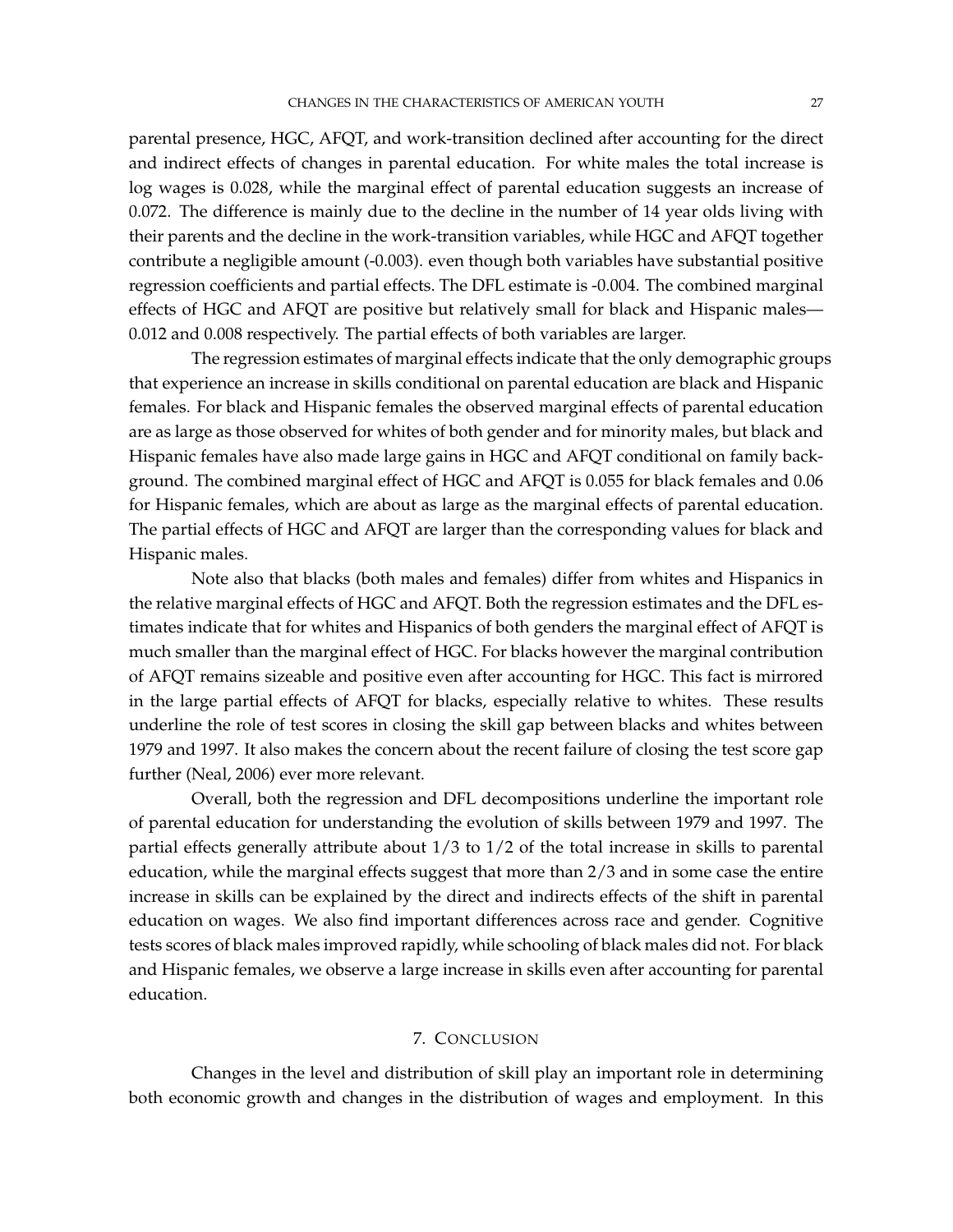### 28 ALTONJI, BHARADWAJ & LANGE

paper we examine changes in the characteristics of American youth between the late 1970s and the late 1990s, with a focus on characteristics that matter for labor market success. Drawing on the approach of DFL, we reweigh the NLSY79 to look like the NLSY97 along a number of dimensions that are related to labor market success, including race, gender, parental background, education, test scores, and variables that capture whether individuals transition smoothly from school to work. We then use the re-weighted sample to examine how changes in the distribution of observable skills affect employment and wages. We also use more standard regression methods to assess the labor market consequences of differences between the two cohorts.

Considering the entire population, we find that the current generation is more skilled than the previous one, but also that the skill distribution in the current generation has widened. Much of these trends in skills seem to be generated by changes in the distribution of parental education. We present evidence that suggests skills for all groups combined, have only increased by small amounts after we account for the change in skills that can be attributed to parental education (with the exception of Hispanics).

Interestingly, we find that the skill gaps between white males and other demographic groups have declined over this time-period. If the wage process faced by the NLSY79 cohort in their prime age years persists, our findings imply that women will gain significantly relative to men. Significant skill gaps remain, but blacks and Hispanics have narrowed the gap in skills relative to whites.

We doubt that our empirical findings will be the last word on change in labor force skills. First, more needs to be done to assess the issue of whether the NLSY97 base year sample is nonrepresentative. Second, while we believe that our corrections for attrition and for bias from missing data on test scores are adequate, one might be able to improve upon them by using a larger set of covariates from the base year sample at the cost of greater sampling error. Third, our results for NLSY79 and NLSY97 need to be supplemented with information from other sources, including the NAEP and the CPS. A cursory look at the NAEP scores for the relevant years indicate that they move in the same direction as the AFQT scores, but we need to assess this more carefully. We are currently extending our analysis to other outcomes, notably incarceration and fertility. We will also explore the role of immigration in shaping the labor market potential of the cohort represented by NLSY97, as well as the impact of immigration after age 16.

In future work, we hope to extend our methods in two directions. The first involves using vectors, say  $Z_1$  and  $Z_2$ , of variables for which the joint distribution is available in NLSY79 but only the marginal distributions of  $Z_1$  and  $Z_2$  are observed for NLSY97. The second involves using variables that measure the same concepts but are based on different questions in the two data sets.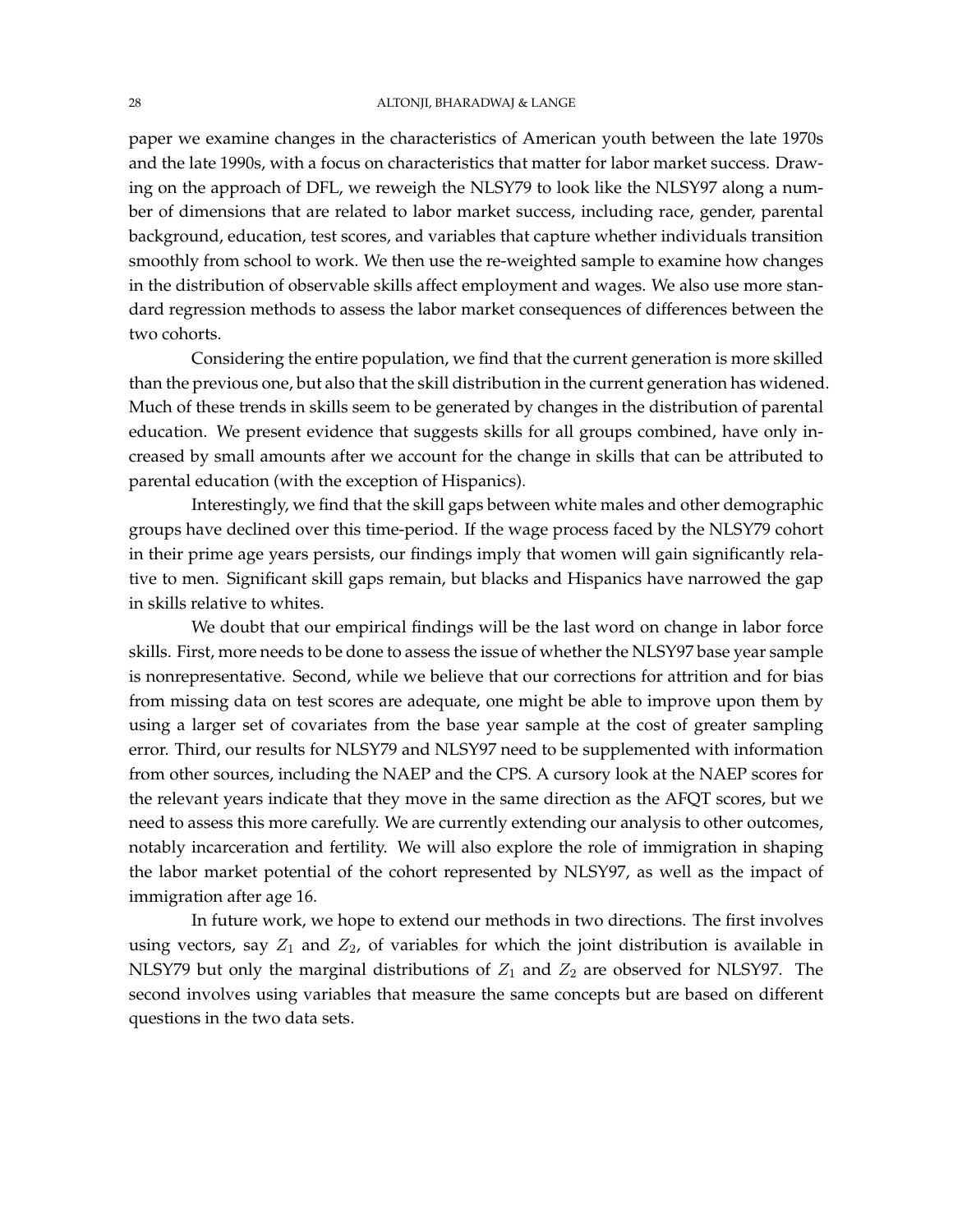#### 8. REFERENCES

Bishop, John H., "Is the Test Score Decline Responsible for the Productivity Growth Decline?", *The American Economic Review*, Vol. 79, No. 1. (March): pp. 178-197.

Blau, Francine D. And Andrea H. Beller. 1992. "Black-White Earnings Over the 1970s and 1980s: Gender Differences in Trends." *Review of Economics and Statistics*. Vol 74:2, pp276- 86.

Belley, Philippe and Lance Lochner, (2007) "The Changing Role of Family Income and Ability in Determining Educational Achievement", University of Western Ontario.

Card, David and Alan Krueger (1996). "School resources and student outcomes: an overview of the literature and new evidence from North and South Carolina". *Journal of Economic Perspectives* 10(4), 31-50.

Cascio, Elizabeth and Ethan Lewis (2006) "Schooling and The Armed Forces Qualifying Test. Evidence from School-Entry Laws", *The Journal of Human Resources*, XLI, 2: 294-318.

Chin, Aimee and Hoyt Bleakley, "Language Skills and Earnings: Evidence from Childhood Immigrants." *Review of Economics and*

*Statistics*, (2004), 86(2): 481-496.

Chinloy, Peter, (1980)"Sources of Quality Change in Labor Input," *American Economic Review*, 70, March, 108-19.

Denison, E.F, (1974), "Accounting for United States economic growth", 1929-1969, Brookings Institution, Washington.

DiNardo J, Fortin NM, Lemieux T (1996) "Labor Market Institutions and the Distribution of Wages, 1973-1992: A Semiparametric Approach", *Econometrica* 64(5): 1001-46

Eide, Eric, and Jeff Grogger 1995. "Changes in College Skills and the Rise in the College Wage Premium". *Journal of Human Resources* v30 n2 Spring pp 280-310.

Firpo, Sergio, Nicole Fortin and Thomas Lemieux, (2007) "Unconditional Quantile Regressions", unpublished paper, University of British Columbia.

Gosling, A., Machin, S., and C. Meghir (2000) "The changing distribution of male wages in the UK", *Review of Economic Studies* 67: 635-686.

Grogger, Jeffrey (1996) "Does School Quality Explain the Recent Black/White Wage Gap", *Journal of Labor Economics* Vol 14(2): 231-253.

Heckman, James and Paul LaFontaine (2007), "The American High School Graduation Rate: Trends and Levels", IZA Working Paper No. 3216.

Hirano, Keisuke, Guido Imbens, and Geert Ridder, (2003) "Efficient Estimation of Average Treatment Effects Using the Estimated Propensity Score" *Econometrica*, 71(4): 1161- 1189.

Jorgensen, Dale, Frank Gollop, and Barbara Fraumeni, (1987), "Productivity and U.S. Economic Growth". Cambridge, MA: Harvard University Press.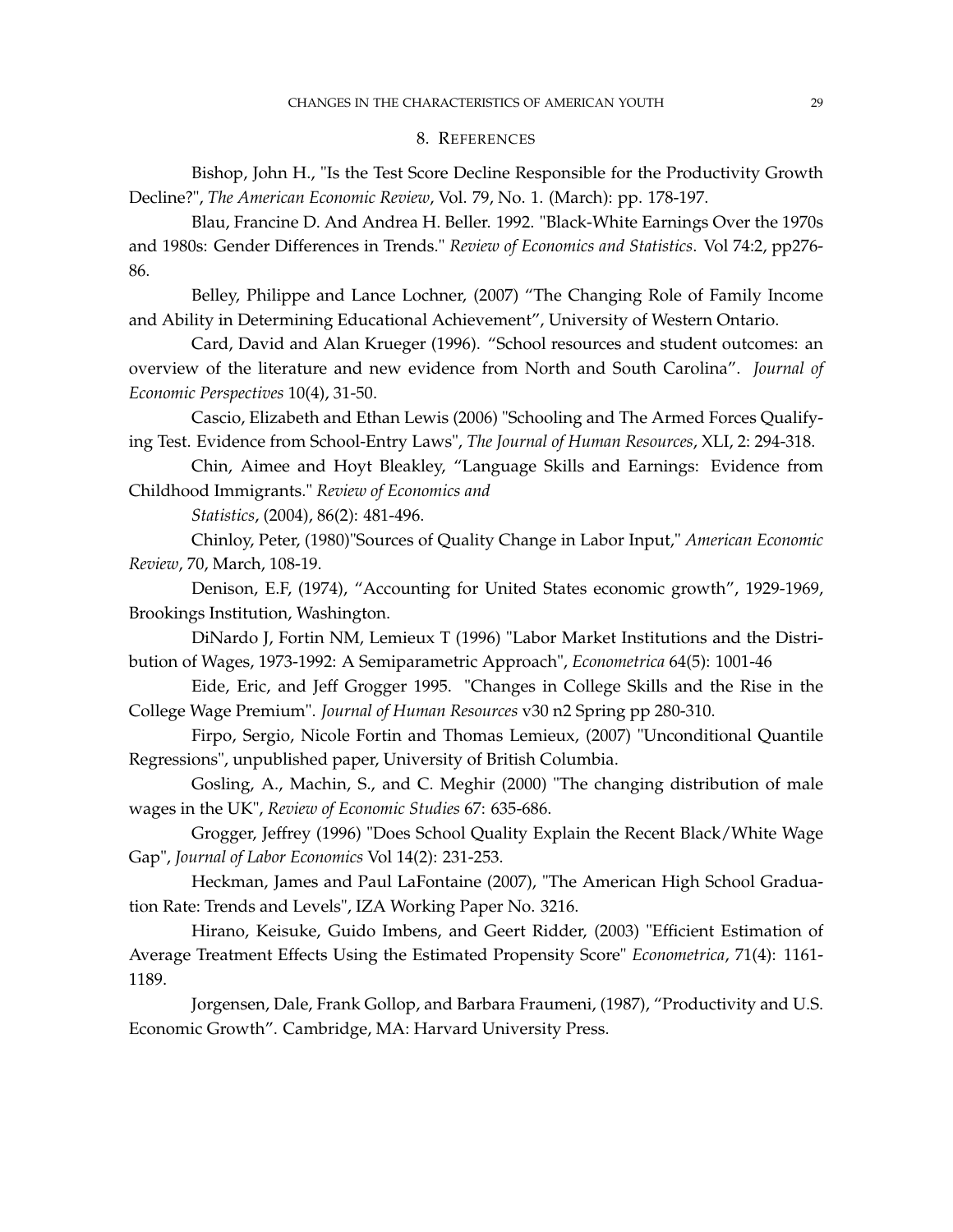Juhn, C., K. M. Murphy, and B. Pierce (1991) "Accounting for the Slowdown in Black-White Wage Convergence." in Workers and their Wages: Changing Patterns in the United Stats. Ed. Marvin H. Kosters, AEI Press, Washington, DC: 107-143.

Korenman, S., & Winship, C. (2000). "A reanalysis of The Bell Curve: Intelligence, family background, and schooling." In K. Arrow & S. Bowles & S. Durlauf (Eds.), Meritocracy and Economic Inequality. Princeton: Princeton University Press.

Machado, Jose and Jose Mata (2005) "Counterfactual Decomposition of Changes in Wage Distributions Using Quantile Regression", *Journal of Applied Econometrics* 20: 445-465.

MaCurdy, Thomas and Edward Vytlacil (2003) "Establishing New Norms for the AFQT Using Data from PAY97", Working Paper.

Melly, Blaise (2005), "Decomposition of differences in distribution using quantile regression", *Labour Economics* 12: 577-590.

W. Moore, S. Pedlow, P. Krishnamurty, and K. Wolter (2000), "National Longitudinal Survey of Youth 1997 (NLSY97) Technical Sampling Report", NCES (National Center for Education Statistics) (2005). Long-term trend major results. July 2005. Available at http://nces.ed.gov/nationsreportcard/ltt/results2004/, accessed September 2007.

Neal, D. 2006. "Why has black-white skill convergence stopped?" In *The Handbook of Economics of Education*, vol. 1, ed. E. Hanushek and F. Welch. Amsterdam: North-Holland.

Segall, D. O. (1997). "Equating the CAT-ASVAB". In W. A. Sands, B. K. Waters, & J. R. McBride (Eds.), *Computerized adaptive testing: From inquiry to operation* (pp. 181-198). Washington, DC: American Psychological Association.

Smith, J. and Welch, F. 1989. Black economic progress after Myrdal. *Journal of Economic Literature* 27, 519-64.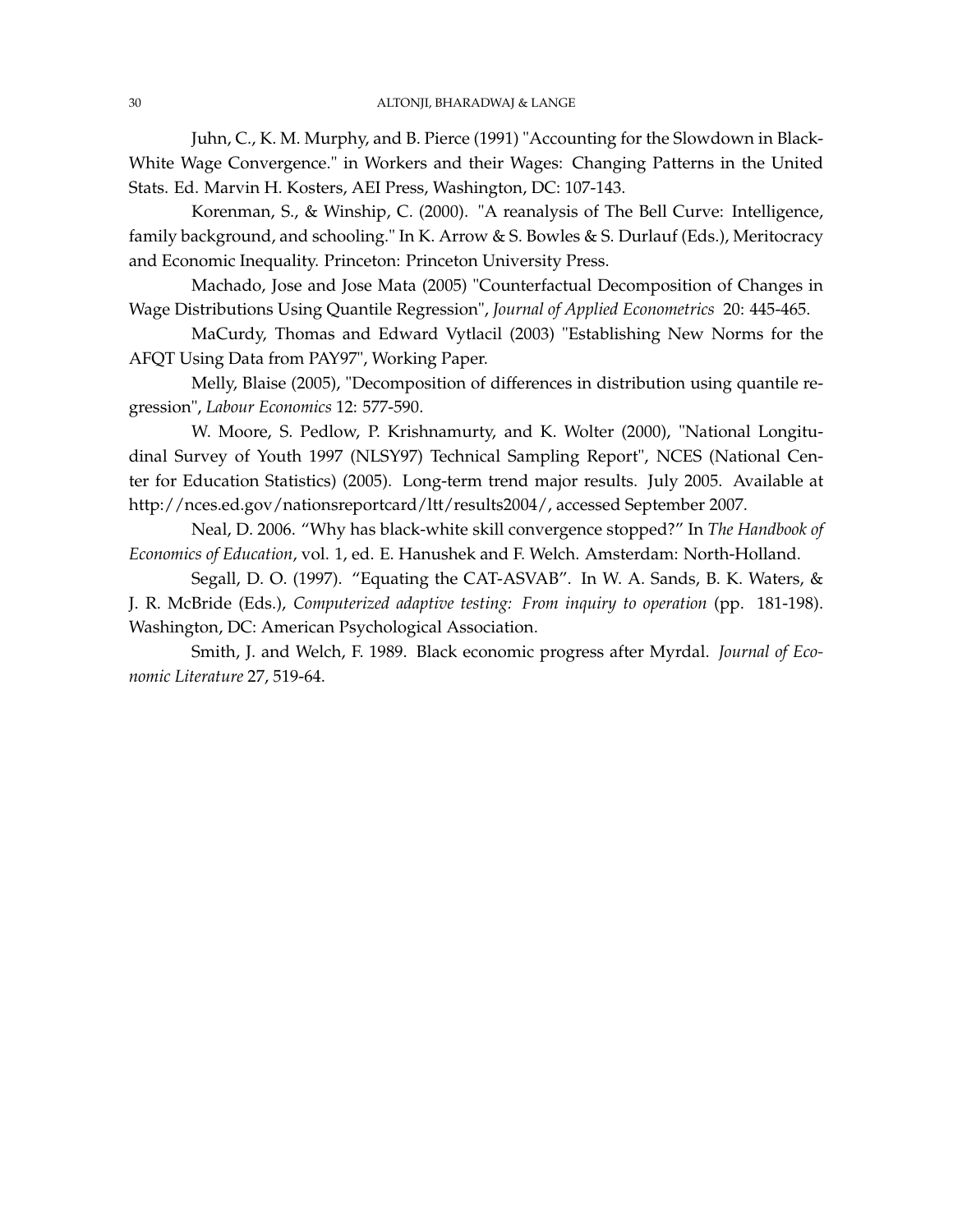#### 9. APPENDIX A: VARIABLES USED AND THEIR CONSTRUCTION

- Observations (1997): Both the "cross-sectional sample" and the oversample of black and/or Hispanic respondents is used. In total there are 8984 observations in the data, which is 91.6% of the eligibles identified in the screening interview.
- Observations (1979): We use the sample as well as parts of the supplemental sample. From the supplemental sample we only keep Hispanics and blacks. (The supplemental economically disadvantaged non-black, non-Hispanic sample consisted of 1643 sample member in 1979 but was dropped after 1990). Hence we have a total of 9761 observations consisting of 6111 from the cross section and 3650 from the supplemental sample.
- Base Year Weights (1997 & 1979): In the case of NLSY79, we use the 1979 cross section weights in the case of whites (R0216101) and the 1979 combined cross-section and supplemental sample weights for blacks and Hispanics. We use weights as they are generated in 1997 and 1979. There is the option of creating one set of weights for all years combined (R0216100). In the case of NLSY97 we use the base year weights for the combined cross section and supplemental sample. We adjust the weights of immigrants based on age as described in the text.
- Work after graduation (1979 & 1997): We construct this variable in the following manner. We examine a person when she is 22 or 23 years of age at the time of the interview and note her highest grade completed. (Due to variation in the timing of interviews, age may increase by 0, 1, or 2 between surveys.) If she had achieved the same highest grade completed by the age of 20 or less, we consider her to be in the universe of people who could have worked after "graduation" (workuniv = 1). The variable work is coded as 1 if  $workuniv = 1$  and the individual have reported 14 weeks of work or more in either of the first 2 years after graduation. It is coded as 0 otherwise.
- Timing of school completion (1979 & 1997): Again, the universe we consider are the people whose highest grade completed at age 22 or 23 is the same as the highest grade completed by age 20 or below. (workuniv = 1). For these individuals, ontime = 1 if the age when last in school equals highest grade completed by June plus six and 0 otherwise. (School completion is assumed to occur in June of given year.) The dummy  $early = 1$  if school leaving age is less than highest grade completed as of June plus six.  $late = 1$  if school leaving age exceeds the highest grade completed in June plus six.
- AFQT scores. (NLSY97): The 1997 cohort was administered the CAT-ASVAB.version of the test in 1997-98. The test was computerized unlike the 1980 test which was a paper and pencil test. For comparability, Daniel Segall created a comparison between the paper and pencil test and the computerized test. We use AFQT scores as computed under his methodology so as to be able to compare AFQT scores across the 2 samples.<sup>34</sup>

 $34$ The NLSY 1997 does not have AFQT score as designated by the DOD. Instead they have a self created variable that mimics what the DOD does to various parts of the CAT-ASVAB. It is not comparable to the AFQT in 1979.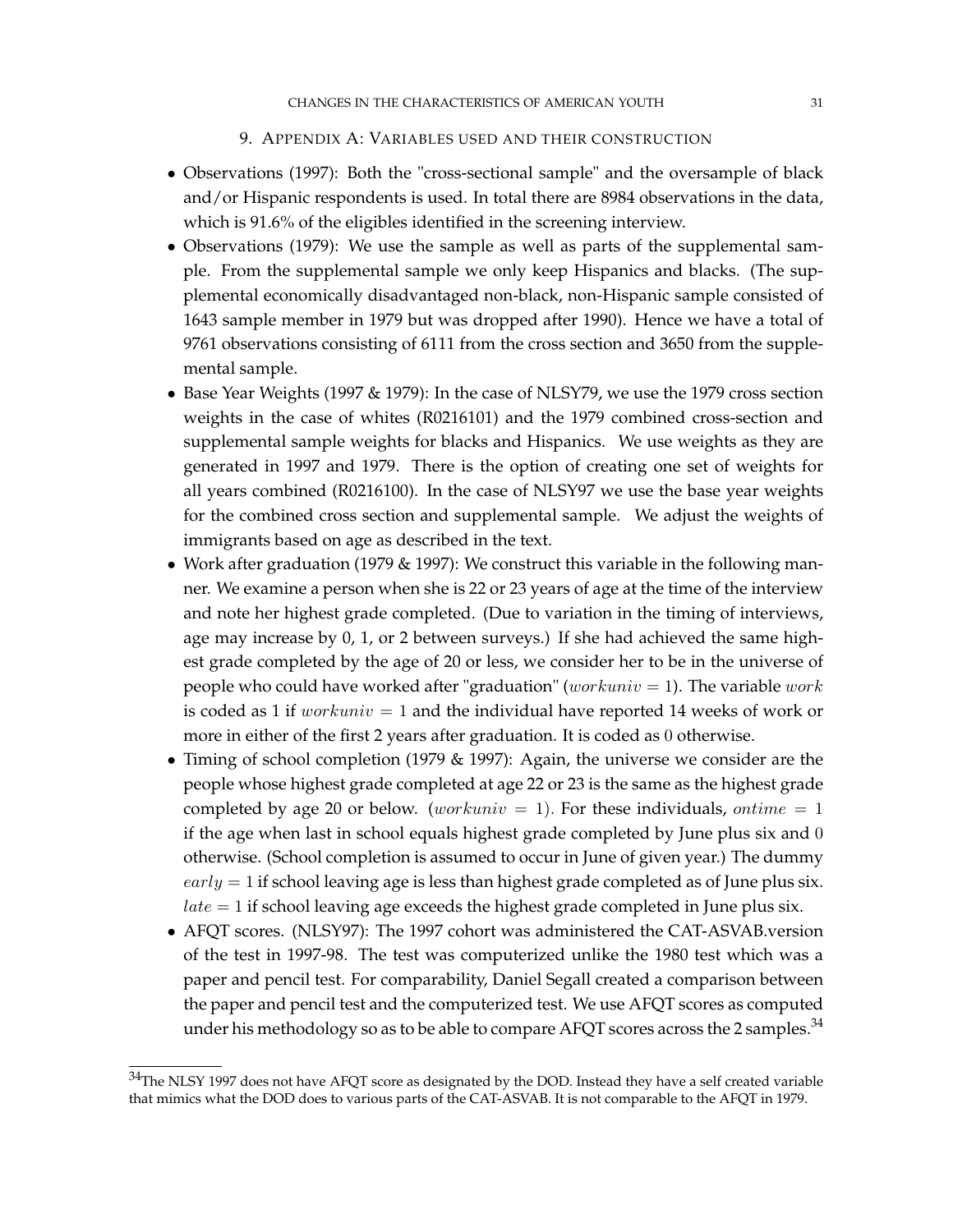(NLSY79).The NLSY79 AFQT scores are used directly. They are age standardized in the same way as the 1997 scores.

- Age standardizing AFQT scores. (1979 & 1997): Since age could play a role in determining the score one gets on the test conditional on cognitive skills, we age standardize the AFQT scores as follows. We take 16 year olds and compute percentiles for their AFQT scores. We can now associate a percentile with an AFQT score. We then compute percentiles for every other age group. We assume that the percentile a person is placed in at (say) age 14 is the same as the percentile the person would have been placed in at age 16. We then associate the percentile with the AFQT score. Basically we create a function applying percentiles to AFQT scores using 16 year olds. For every other age group, we compute percentiles within that age group and then apply the above mentioned function to get their age standardized AFQT scores. We used 16 year olds as the base group because that is the age group with the most overlap in the 2 samples.
- Presence of biological Parents at age 14:  $(mom\_only, dad\_only, mom\_dad, neitherMom\_Dad)$ .  $35$ In 1979 this variable is constructed using a retrospective question to age 14 [R0001900]. In 1997 the variable [R1205300] is constructed using the household roster generated based on the screener interview. In 1997 this variable therefore refers to the age of respondents during the screening interview - typically between 12 and 16. In 1979 and 1997 there are 19 and 31 respondents respectively in the full sample for whom this information is missing. We assign these individuals to the largest category (living with both biological mother and father).
- Race: Information on race and ethnicity is taken from the screener interviews. In both surveys the variable combines ethnicity and race information and gives priority to Hispanic ethnicity over race classification.
	- **–** 1979 [R02147.00]: The 1979 race/ethnicity code does not allow for mixed race.
	- **–** 1997 [R14826.00]: The 1997 race/ethnicity code allows for mixed race/other classification. 83 respondents fall into this category. We eliminate these from the analysis since there is no counterpart in the 1979.
- Mother's Highest Grade Completed, Father's Highest grade Completed. In both cohorts, we use the same strategy to identify father and mother's highest grade completed. The variables are based on a screener interview question . If the response to the screener question in 1979 and 1997 is missing, we use the demographic roster information collected each year.
- Wage: The actual wage variable used for the 1979 cohort is the hourly wage variable. This variable denotes the hourly wage in cents and has been CPI adjusted for 2003. We recoded real wage values below \$3.00 as \$3.00 and values above \$200.00 to \$200.00.

 $35$ Respondents living with "neither" parent were typically living with grandparents or other relatives.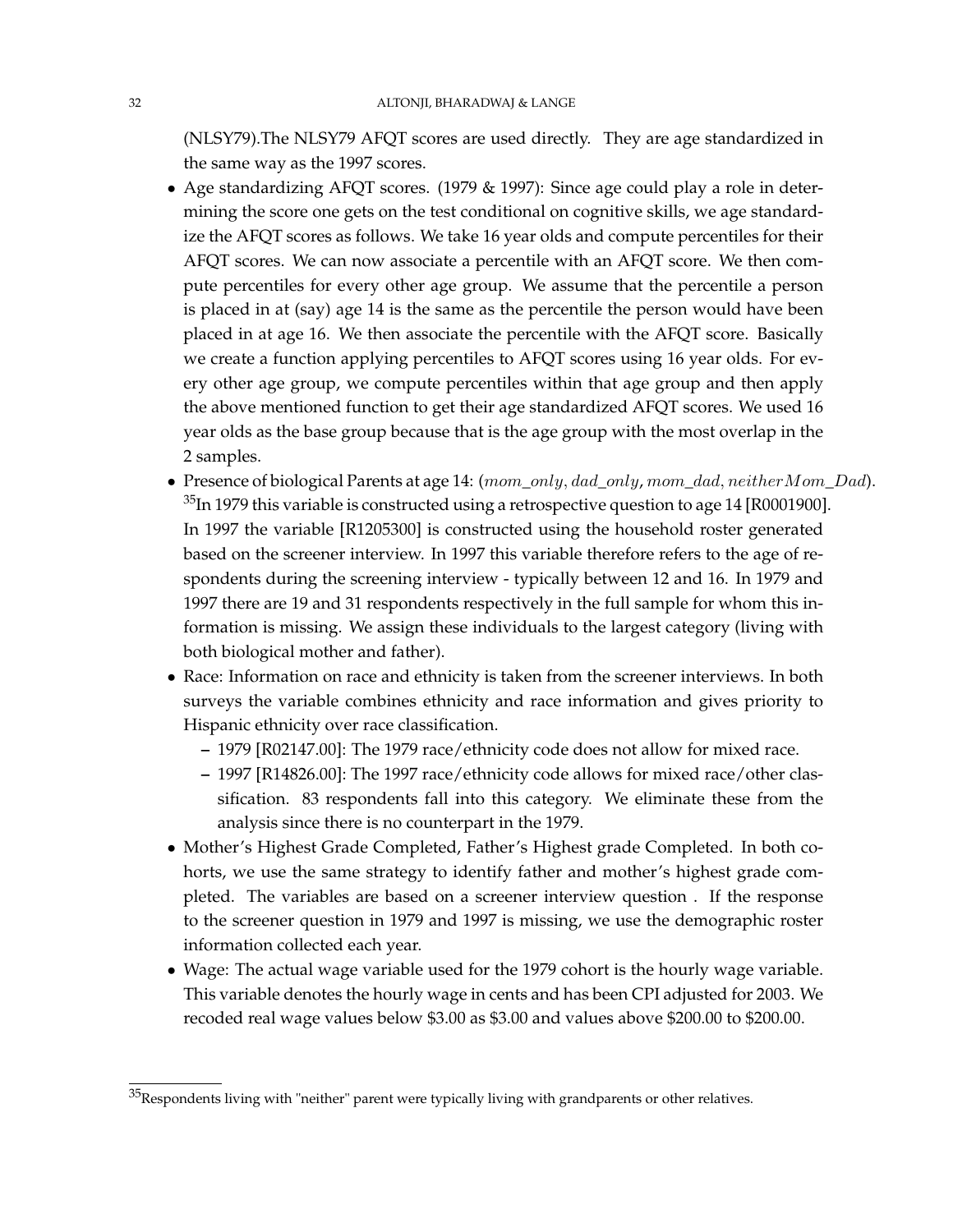- **–** Residualized wages: for the 1979 cohort we compute experience and education adjusted wages in the following manner: regress the log of hourly wage on a cubic of potential experience (defined as age minus highest grade completed at age 22 minus 6) by education group. Education groups are less than 12 years of education, exactly 12 years of education and more than 12 years of education. From these regressions we compute the predicted log wage for a common experience of 23 and year 2002 and add the residual. In this manner we regression adjust wages to reflect experience 23, year 2002 values.
- High School Diploma and GED Information: In 1979 a question is asked each year whether the person has a GED or a HS diploma (respondents can also answer both, but there are so few of them them that we include these respondents under the HS Diploma category). If they respond in the affirmative, then they were asked when they received the HS Diploma or GED. We use answers to these questions to accurately construct HS Diploma or GED by age 22. If respondents reported a degree one year, but not in the following year we take that respondent to have obtained the degree as stated in the prior interview. Hence if someone responds affirmatively to having a degree once, that person is considered to have obtained that degree for the rest of the time in the sample. In the 1997 sample, we use the answers from questions about the Highest Degree Completed to back out whether a person has a HS Diploma or GED. Respondents who report having a GED or HS Diploma before the age of 22 are counted under this variable.

# APPENDIX B:COMPARABILITY OF AFQT-SCORES ACROSS NLSY79 AND NLSY97

Two major problems arise in making the AFQT-scores comparable across the NLSY79 and NLSY97 cohort. First, the ASVAB changed from a paper and pencil (P&P) format in 1980 to a computer adminstered (CAT) format in 1997. Second, NLSY79 sample members were between 15 and 23 years old when they took the test. Test takers in the NLSY97 were between 12 and 18 years olds and thus typically were younger than their NLSY79 counterparts.

To make the AFQT scores comparable we perform two "equipercentile" procedures. The first method is based on the work of Daniel Segall (1997), who matches test scores of individuals across percentiles based on a study of individuals who were randomly administered either the P&P or the CAT. As noted above, Segall kindly provided us with the results of mapping within age P&P (1979) scores for the NLSY79 sample into equivalent CAT (1997) scores The second equipercentile procedure adjusts for the variation in age at test taking. For this purpose we use the overlap between the age ranges of NLSY79 and NLSY97 test takers. The most overlap exists for age 16 with 1329 respondents in 1997 taking the test at age 16 and 1324 respondents in 1980 taking the test at age 16. For each sample, we perform an equipercentile mapping to age 16 of the scores of respondents who took the test age other ages. Specifically, in the case of the NLSY79 sample, persons who took the test at age a who scored in the q'th percentile among age a test takers were assigned the qth percentile value for NLSY79 sample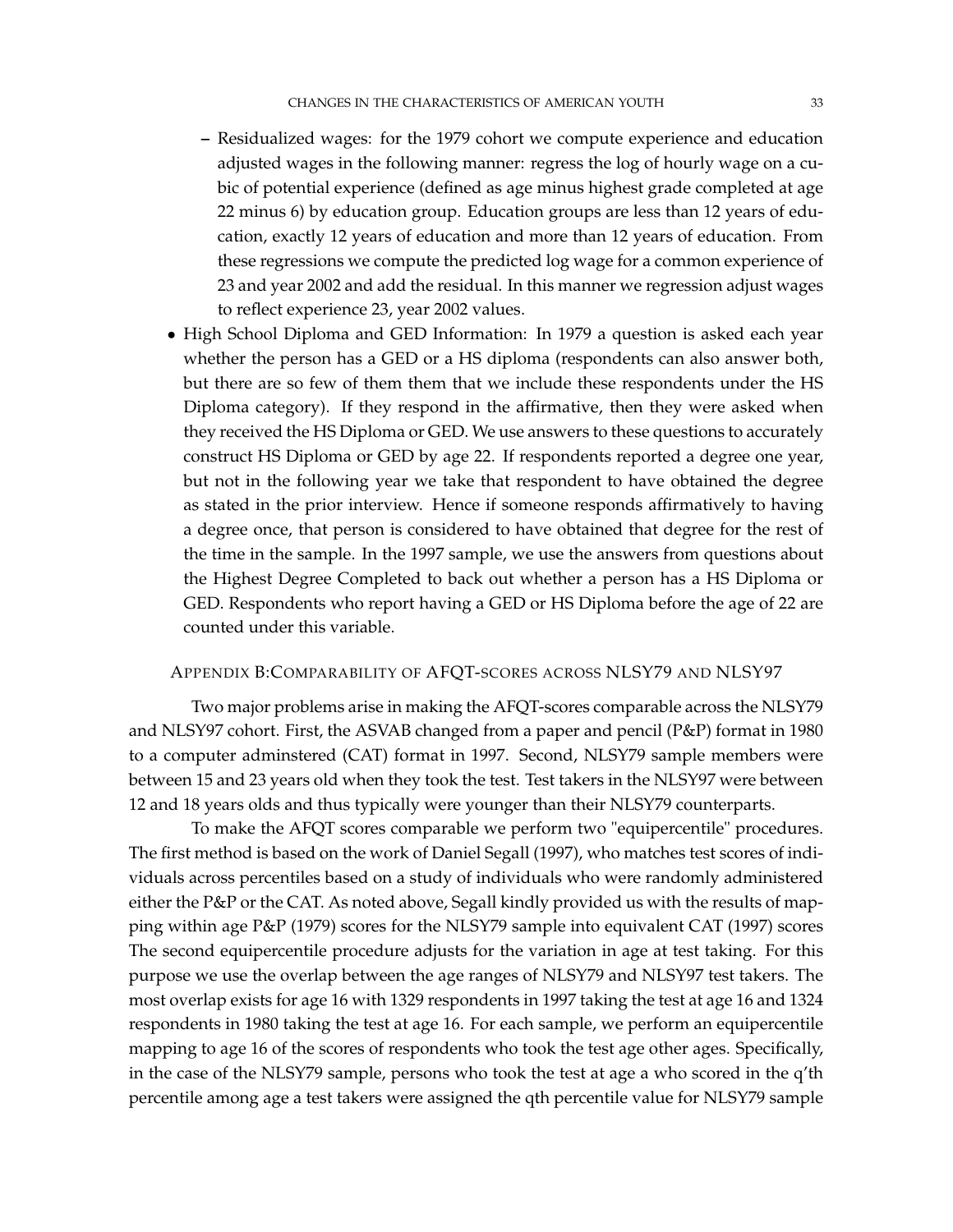members who took the test at age 16. A corresponding set of assignments were made for the NLSY97 sample. This procedure assumes that the relative rankings of individuals in the AFQT-distribution on average do not depend on when they took the test. It also assumes that the level of cognitive skills in adulthood associated with the qth percentile in the age 16 test taker distribution is the same as that for the qth percentile in the age a distribution.

Table B.1 provides evidence that the joint distribution of observables and the AFQT score is indeed similar across ages in both surveys. We estimate regressions of the standardized AFQT-scores on interaction of the birth years with various observables used in the anlysis. If the joint distribution of observables and percentile score conditional on age varies across age, then we would expect that interacting age (or equivalently birth-year) with observables would predict the age standardized AFQT scores. Table B.1 shows the F-statistic for excluding various sets of interactions between observables and birth years for various specifications and both the NLSY79 and NLSY97. Table B.1 strongly suggests that there is no variation in the relationship between observables and the AFQT score across cohorts within either the NLSY79 and NLSY97.

# 10. APPENDIX C: FAMILY STRUCTURE IN THE NLSY SAMPLES AND IN THE CENSUS

Based on the NLSY79 and the NLSY97 we report a sizeable decline in the fraction of children living with their families during adolescence. This appendix compares our findings with statistics on the family structure between 1980 and 2000 generated using 14 years olds from both the 1 and 5% IPUMS samples in both census years. The IPUMS allows one to generate a measure of social parenthood but not biological parenthood. This measure includes step-parents and adoptive parents. It is generated based on an algorithm exploiting various survey responses from the Census on various questions regarding family structure, age, whether a women has given birth, how many children survived, last name and other indicators (see www.ipums.org). This algorithm changes over time and it is not clear how comparable the variables are. Our measures of family structure from the NLSY used throughout the paper refer to biological parenthood and are based on survey responses obtained during the screening interview. These vary somewhat between both years and it is possible to construct strictly comparable measures for both years only for the biological parent structure. However, we can also generate an approximate social measure based on the survey responses. The ambiguity arises because in 1997 we can not distinguish individuals living with one vs. two adoptive parents if they do not have biological parents. This problem arises only for a small number of cases (103) and we assign them to the largest group - both mother and father present. Note that the family structure question in 1979 is retrospective and refers to family structure at age 14. The family structure measures for the 1997 cohort are obtained during the screening interview and refer to the age at the screening interview, ie 12-16 years of age. Table C reports the social family structure measures for 1980-2000 from the IPUMS sample and the biological and social family structure measures from the 1979 and 1997 NLSY cohort.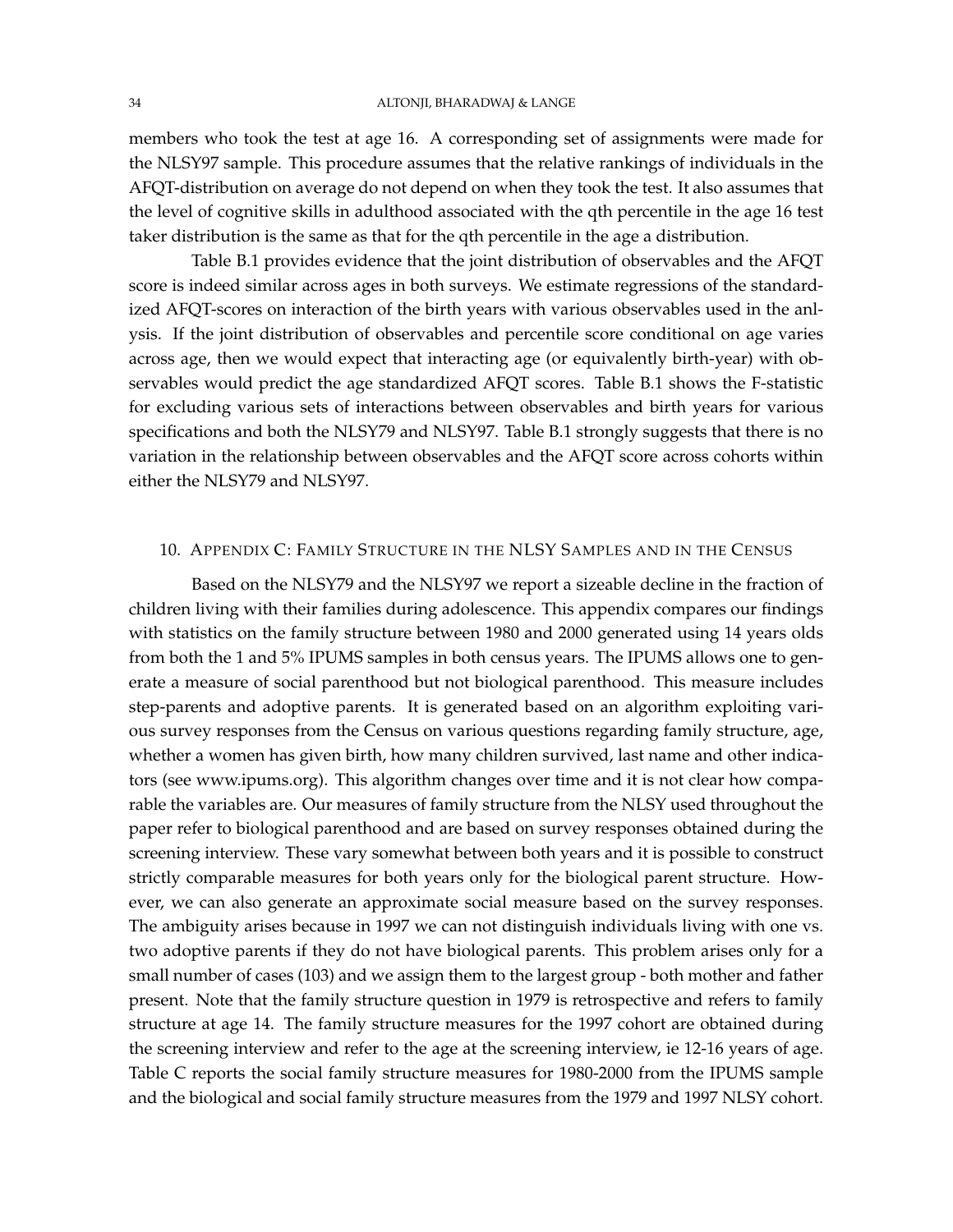The IPUMS statistics are weighted by the weights (perwt) provided by the Census and the NLSY variables are weighted by the cross-sectional weights.

The results in Table C provide additional evidence for the break-up of the traditional family. The results from the NLSY and from the Census are roughly consistent, even though in the NLSY we typically find more individuals living with two (social) parents.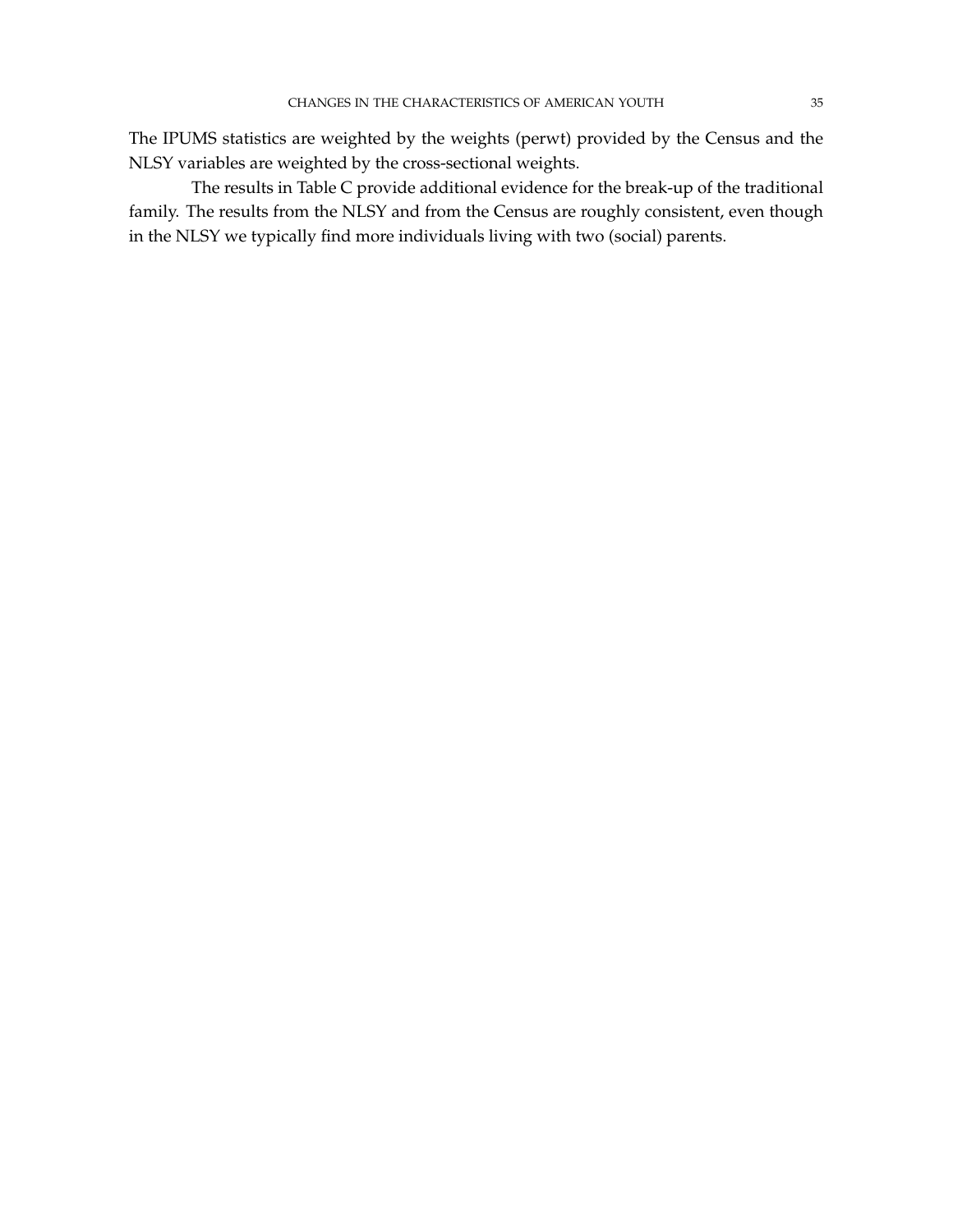|                                             | Table 3.0 SAMPLE ATTRITION                 |                                            |  |  |  |  |  |  |  |  |  |
|---------------------------------------------|--------------------------------------------|--------------------------------------------|--|--|--|--|--|--|--|--|--|
| <b>Reason for exclusion</b>                 | <b>NLSY 1979</b><br>(Birthyears 1957-1964) | <b>NLSY 1997</b><br>(Birthyears 1980-1984) |  |  |  |  |  |  |  |  |  |
| No excluded cases                           | 12,682                                     | 8,984                                      |  |  |  |  |  |  |  |  |  |
| Excluded oversampled White male and female  | 9,757                                      | 8,984                                      |  |  |  |  |  |  |  |  |  |
| Excluded "Other" races                      | 9,757                                      | 8,901                                      |  |  |  |  |  |  |  |  |  |
| Excluded if age of entry to $US > 16$ years | 9,661                                      | 8,901                                      |  |  |  |  |  |  |  |  |  |
| Ought to be present at age 22               | 9,661<br>100.00%                           | 7,148<br>100.00%                           |  |  |  |  |  |  |  |  |  |
| Present at age 22                           | 9,228                                      | 6,085                                      |  |  |  |  |  |  |  |  |  |
|                                             | 95.52%                                     | 85.13%                                     |  |  |  |  |  |  |  |  |  |
| Highest grade completed                     | 9,201                                      | 6,014                                      |  |  |  |  |  |  |  |  |  |
|                                             | 95.24%                                     | 84.14%                                     |  |  |  |  |  |  |  |  |  |
| <b>AFQT</b>                                 | 8,822                                      | 4,882                                      |  |  |  |  |  |  |  |  |  |
|                                             | 91.32%                                     | 68.30%                                     |  |  |  |  |  |  |  |  |  |

Notes: Ought to be present at age 22 is calculated using birth year information of respondents. In the 1979 cohort we expect to observe everyone at age 22. in the 1997 cohort, since the last year of interview is 2005, we only expect people born on or before 1983 to reach the age of 22 in the data. AFQT here means age standardized AFQT. Note that a small number of cases in both cohorts are lost due to a death prior to age 22.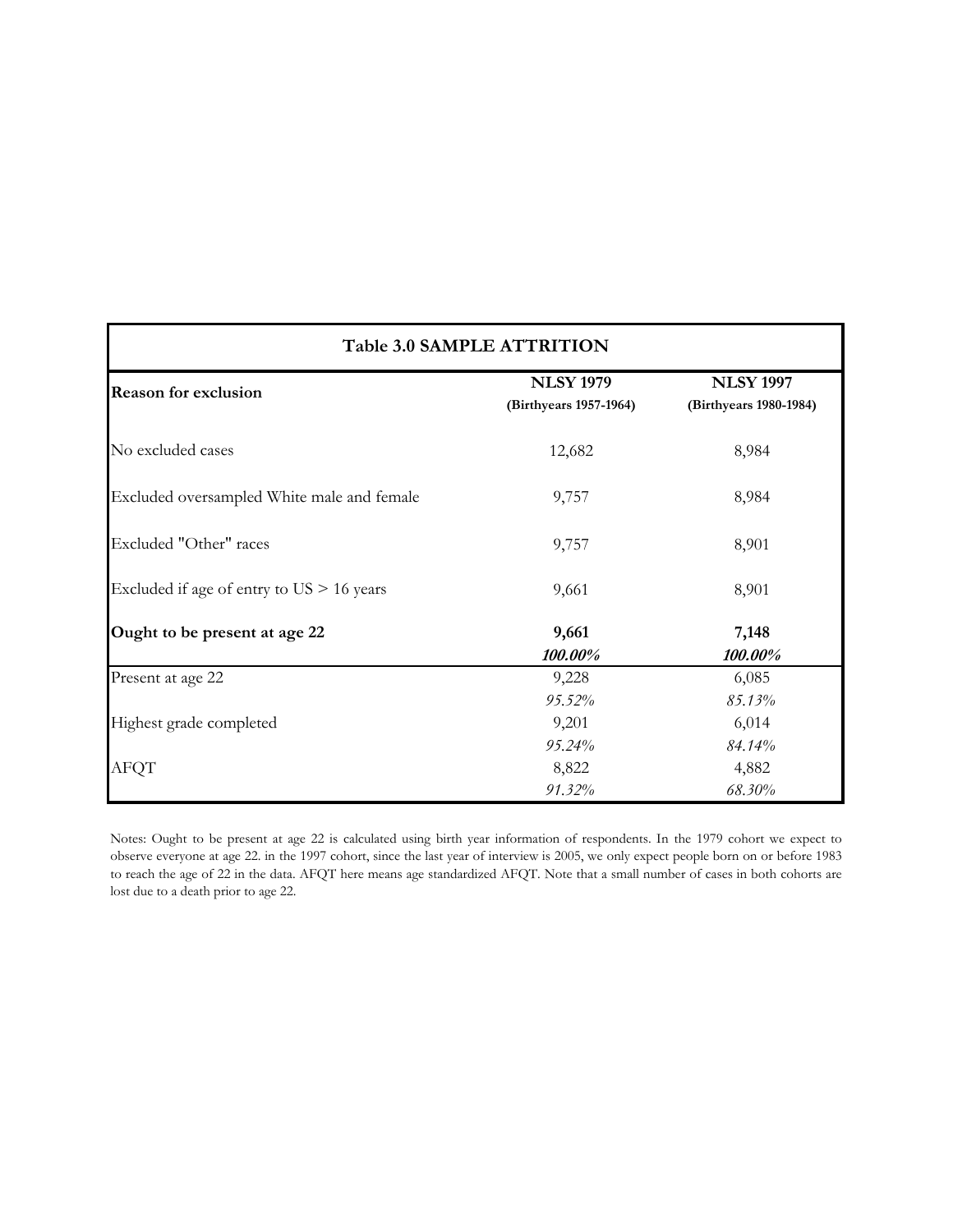|                                    | Table 3.1 Characteristics by Attrition Status at Age 22 |           |                  |         |                        |       |           |                  |         |                           |  |  |  |
|------------------------------------|---------------------------------------------------------|-----------|------------------|---------|------------------------|-------|-----------|------------------|---------|---------------------------|--|--|--|
|                                    |                                                         |           | <b>NLSY 1979</b> |         |                        |       |           | <b>NLSY 1997</b> |         |                           |  |  |  |
|                                    | (1)                                                     | (2)       | $\overline{3)}$  | (4)     | $\overline{(5)}$       | (6)   | (7)       | (8)              | (9)     | (10)                      |  |  |  |
|                                    | N                                                       | Pooled    | Attriters        | Stayers | Attriters-<br>Stayers  | N     | Pooled    | Attriters        | Stayers | Attriters-<br>Stayers     |  |  |  |
| Race                               |                                                         |           |                  |         |                        |       |           |                  |         |                           |  |  |  |
| White                              | 4,899                                                   | 78.90%    | 79.82%           | 78.86%  | 0.96<br>(2.0442)       | 3,741 | 71.19%    | 75.30%           | 70.42%  | 4.88<br>$(1.4699)$ ***    |  |  |  |
| Black                              | 2,911                                                   | 14.75%    | 11.84%           | 14.89%  | $-3.05$<br>$(1.7765)*$ | 1,895 | 15.68%    | 13.44%           | 16.09%  | $-2.65$<br>$(1.1807)$ *** |  |  |  |
| Hispanic                           | 1,851                                                   | $6.35\%$  | 8.35%            | 6.25%   | 2.10<br>$(1.2210)*$    | 1,512 | 13.13%    | 11.25%           | 13.48%  | $-2.23$<br>$(1.0968)$ **  |  |  |  |
| Sample                             |                                                         |           |                  |         |                        |       |           |                  |         |                           |  |  |  |
| Cross-Sectional Sample             | 6,082                                                   | 84.64%    | 83.74%           | 84.68%  | $-0.942$<br>(1.8065)   | 5,352 | $87.07\%$ | 90.04%           | 86.52%  | 3.52<br>$(1.0892)$ ***    |  |  |  |
| Supplemental Sample                | 3,579                                                   | 15.36%    | 16.26%           | 15.32%  | 0.942<br>(1.8065)      | 1,796 | 12.93%    | 9.96%            | 13.48%  | $-3.52$<br>$(1.0892)$ *** |  |  |  |
| <b>Parental Years of Schooling</b> |                                                         |           |                  |         |                        |       |           |                  |         |                           |  |  |  |
| Father                             |                                                         |           |                  |         |                        |       |           |                  |         |                           |  |  |  |
|                                    |                                                         |           |                  |         | 0.10                   |       |           |                  |         | $-0.18$                   |  |  |  |
| Years completed (average)          | 8,215                                                   | 12.09     | 12.19            | 12.09   | (0.1780)               | 6,115 | 13.07     | 12.92            | 13.1    | $(0.1054)*$               |  |  |  |
| Missing                            | 1446                                                    | $10.00\%$ | 13.24%           | 9.84%   | 3.40<br>$(1.5025)$ **  | 1,033 | 10.84%    | 11.35%           | 10.74%  | 0.61<br>(1.0096)          |  |  |  |
| Mother                             |                                                         |           |                  |         |                        |       |           |                  |         |                           |  |  |  |
| Years completed (average)          | 9,038                                                   | 11.78     | 11.73            | 11.79   | $-0.06$<br>(0.1292)    | 6,886 | 13.01     | 12.73            | 13.06   | $-0.33$<br>$(0.0892)$ *** |  |  |  |
| Missing                            | 623                                                     | 5.12%     | 7.14%            | 5.03%   | 2.11<br>$(1.1046)*$    | 262   | 3.05%     | 3.38%            | 2.99%   | 0.39<br>(0.5584)          |  |  |  |
| Parental Presence at age 14        |                                                         |           |                  |         |                        |       |           |                  |         |                           |  |  |  |
| Mother only                        | 2,378                                                   | 18.54%    | 18.69%           | 18.54%  | $-0.15$<br>(1.9472)    | 2,817 | 35.67%    | 32.64%           | 36.24%  | $-3.60$<br>$(1.5555)**$   |  |  |  |
| Father only                        | 278                                                     | 2.98%     | 4.09%            | 2.93%   | 1.16<br>(0.8518)       | 418   | 6.36%     | 7.35%            | 6.18%   | 1.17<br>(0.7927)          |  |  |  |
| Mother and Father                  | 6,545                                                   | 75.38%    | 73.33%           | 75.48%  | $-2.15$<br>(2.1581)    | 3,473 | 52.75%    | 54.37%           | 52.45%  | 1.92<br>(1.6216)          |  |  |  |
| Neither Mother nor Father          | 460                                                     | $3.09\%$  | 3.89%            | 3.05%   | 0.84<br>(0.8673)       | 440   | $5.22\%$  | 5.64%            | 5.14%   | 0.50<br>(0.7223)          |  |  |  |
|                                    |                                                         |           |                  |         |                        |       |           |                  |         |                           |  |  |  |
| Total                              | 9,661                                                   |           | 4.57%            | 95.43%  |                        | 7,148 |           | 15.74%           | 84.26%  |                           |  |  |  |

Reported statistics are generated by attrition status at age 22 and weighted using the the base year sample weights for NLSY79 and NLSY97 respectively adjusted for year of entry into the US. For each statistic the difference between the attriter and stayers is reported with standard errors. Difference statistically significant at the .01 level (\*\*), .05 level (\*\*) or .10 level (\*). Std errors reported in parenthesis.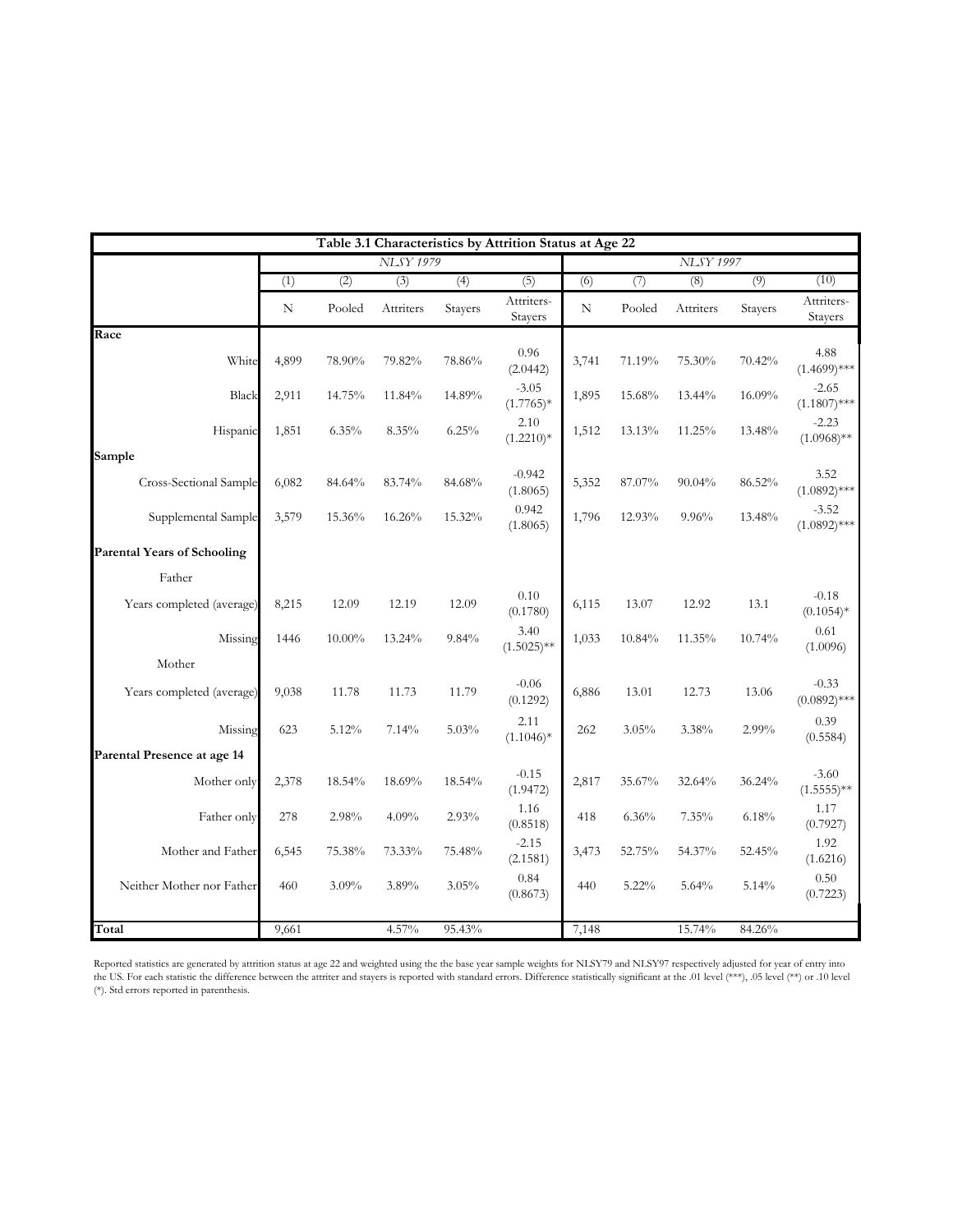| Sample: persons observed at age 22           |       |           |                  |                               | Table 3.2: Skill indicators/early outcomes by AFQT Missing status |       |        |                  |                        |                            |
|----------------------------------------------|-------|-----------|------------------|-------------------------------|-------------------------------------------------------------------|-------|--------|------------------|------------------------|----------------------------|
|                                              |       |           | <b>NLSY 1979</b> |                               |                                                                   |       |        | <b>NLSY 1997</b> |                        |                            |
|                                              | (1)   | (2)       | (3)              | (4)                           | (5)                                                               | (6)   | (7)    | (8)              | (9)                    | (10)                       |
|                                              | N     | Pooled    | AFQT<br>Missing  | AFQT<br><b>Not</b><br>Missing | Missing -<br>Not Missing                                          | N     | Pooled | AFQT<br>Missing  | AFQT<br>Not<br>Missing | Missing -<br>Not Missing   |
| Race                                         |       |           |                  |                               |                                                                   |       |        |                  |                        |                            |
| White                                        | 4,674 | 78.95%    | 78.21%           | 78.98%                        | $-0.77$<br>(2.2080)                                               | 3,115 | 71.35% | 62.74%           | 73.17%                 | $-10.42$<br>$(1.5209)$ *** |
| Black                                        | 2,808 | 14.74%    | 12.45%           | 14.84%                        | $-2.38$<br>$(1.9197)$ ***                                         | 1,655 | 15.55% | 18.68%           | 14.89%                 | 3.78<br>$(1.2228)$ ***     |
| Hispanic                                     | 1,746 | 6.31%     | 9.34%            | 6.19%                         | 3.15<br>$(1.3167)$ ***                                            | 1,315 | 13.10% | 18.58%           | 11.94%                 | 6.63<br>$(1.1361)$ ***     |
| Sample                                       |       |           |                  |                               |                                                                   |       |        |                  |                        |                            |
| Cross Sectional Sample                       | 5,819 | 84.75%    | 84.18%           | 84.77%                        | $-0.59$<br>(1.9471)                                               | 4,505 | 86.93% | 81.76%           | 88.03%                 | $-6.27$<br>$(1.1352)$ ***  |
| Supplemental Sample                          | 3,409 | $15.25\%$ | 15.82%           | 15.23%                        | 0.59<br>(1.9471)                                                  | 1,580 | 13.07% | 18.24%           | 11.97%                 | 6.27<br>$(1.1352)$ ***     |
| Highest grade completed at age 22            |       |           |                  |                               |                                                                   |       |        |                  |                        |                            |
| Years completed (average)                    | 9,201 | 12.64     | 11.82            | 12.68                         | $-0.85$<br>$(0.1087)$ ***                                         | 6,014 | 13.12  | 12.56            | 13.23                  | $-0.67$<br>$(0.0679)$ ***  |
| Missing                                      | 27    | 0.29%     | 0.52%            | 0.28%                         | $0.24$ (na)                                                       | 71    | 0.92%  | $1.24\%$         | 0.85%                  | 0.38<br>(0.3218)           |
| <b>Parental Years of Schooling</b><br>Father |       |           |                  |                               |                                                                   |       |        |                  |                        |                            |
| Years completed (average)                    | 7,858 | 12.09     | 11.63            | 12.11                         | $-0.48$<br>$(0.19377)$ **                                         | 4,814 | 13.12  | 12.55            | 13.23                  | $-0.68$<br>$(0.1169)$ ***  |
| Missing                                      | 1,370 | 9.94%     | 13.01%           | 9.81%                         | 3.2<br>$(1.6200)$ **                                              | 1,271 | 16.19% | 21.43%           | 15.09%                 | 6.34<br>$(1.2412)$ ***     |
| Mother                                       |       |           |                  |                               |                                                                   |       |        |                  |                        |                            |
| Years completed (average)                    | 8,639 | 11.78     | 11.36            | 11.8                          | $-0.44$<br>$(0.1404)$ ***                                         | 5,746 | 13.02  | 12.33            | 13.16                  | $-0.83$<br>$(0.0944)$ ***  |
| Missing                                      | 589   | 5.09%     | 8.66%            | 4.94%                         | 3.72<br>$(1.1895)$ ***                                            | 339   | 4.53%  | 6.04%            | 4.21%                  | 1.83<br>$(0.7019)$ ***     |
| Parental presence at age 14                  |       |           |                  |                               |                                                                   |       |        |                  |                        |                            |
| Mother only                                  | 2,268 | 18.55%    | 16.09%           | 18.66%                        | $-2.56$<br>(2.1051)                                               | 2,431 | 35.93% | 40.09%           | 35.05%                 | 5.04<br>$(1.6188)$ ***     |
| Father only                                  | 263   | 2.93%     | 3.99%            | 2.89%                         | 1.09<br>(0.9139)                                                  | 343   | 6.21%  | 7.22%            | $6.00\%$               | 1.22<br>(0.8147)           |
| Mother and Father                            | 6,260 | 75.43%    | 75.33%           | 75.44%                        | $-0.11$<br>(2.3314)                                               | 2,943 | 52.84% | 45.73%           | 54.34%                 | $-8.61$<br>$(1.6820)$ ***  |
| Neither Mother nor Father                    | 437   | 3.08%     | 4.60%            | 3.01%                         | 1.58<br>$(0.9353)*$                                               | 368   | 5.02%  | 6.96%            | 4.61%                  | 2.34<br>$(0.7369)$ ***     |
| Total                                        | 9,228 |           | 5.92%            | 84.08%                        |                                                                   | 6,085 |        | 19.98%           | 80.02%                 |                            |

Reported statistics are generated for groups defined by observed AFQT test score and weighted using the attrition adjusted weights generated by the authors to account for attrition by age 22 in both years. For each statistic the difference between the attriter and stayers is reported. \*\*\* denote rejecting the difference to be 0 at a 1%, \*\* at a 5% significance level, \*\*\* at a 5% significance level, \*\*\* a 1% significance level. Std error reported in parenthesis.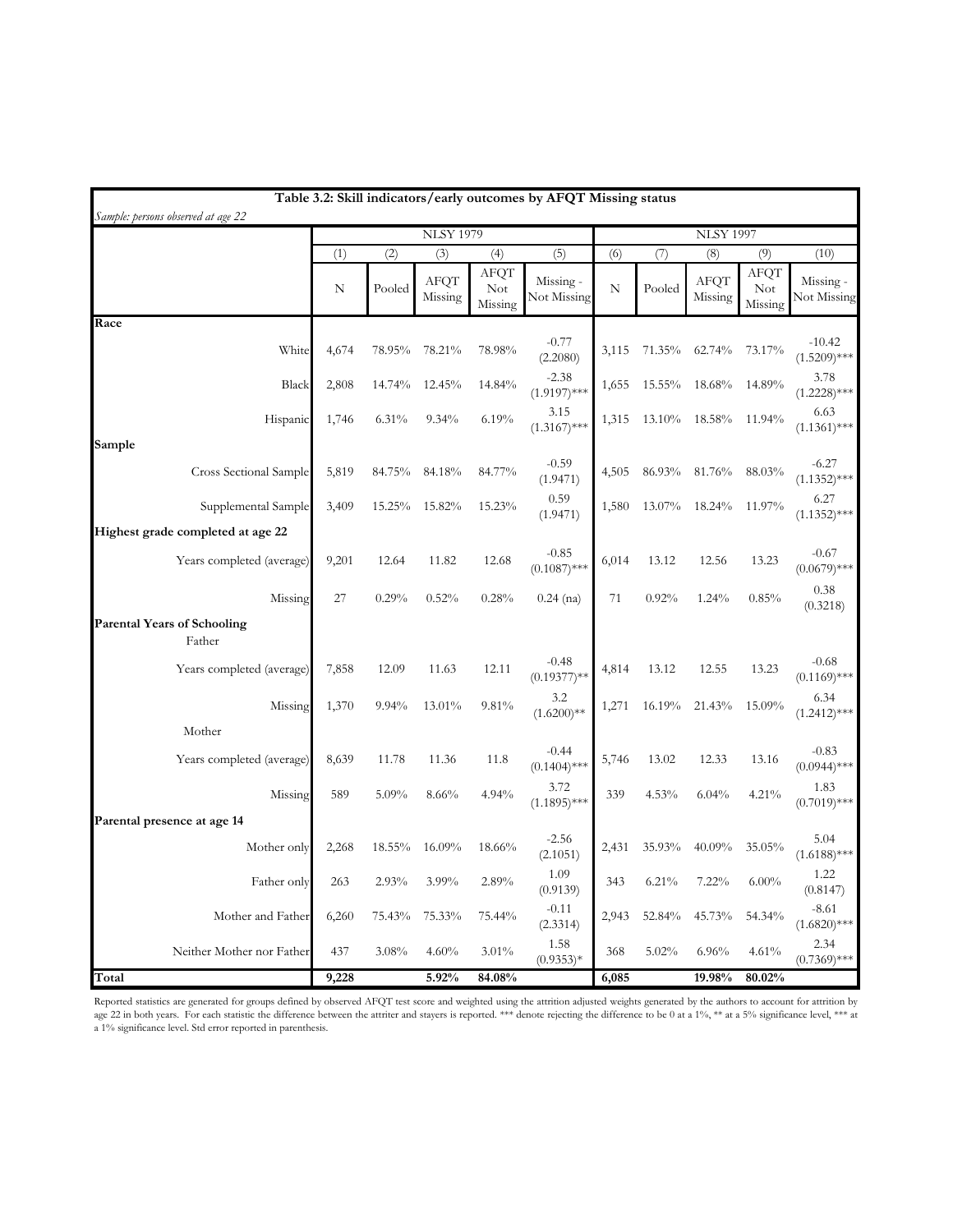|                           |                                     |           | Table 3.3 Summary Statistics |                             |           |                               |           |          |                             |
|---------------------------|-------------------------------------|-----------|------------------------------|-----------------------------|-----------|-------------------------------|-----------|----------|-----------------------------|
|                           | Panel A: Statistics for Full Sample |           |                              |                             |           |                               |           |          |                             |
| Variable                  | 1979                                | 1997      | Difference<br>$(1997-1979)$  |                             |           |                               |           |          |                             |
| AFQT                      | 42.35                               | 44.19     | 1.84<br>$(0.4721)$ ***       |                             |           |                               |           |          |                             |
| HGC at age 22             | 12.64                               | 13.02     | 0.38<br>$(0.0339)$ ***       |                             |           |                               |           |          |                             |
| GED at age 22             | 5.80%                               | 7.28%     | 1.48<br>$(0.4101)$ ***       |                             |           |                               |           |          |                             |
| HS Diploma at age 22      | 78.54%                              | 80.15%    | 1.61<br>$(0.6812)$ **        |                             |           |                               |           |          |                             |
| $HGC>=14$ at age 22       | 31.11%                              | 39.79%    | 8.68<br>$(0.7949)$ ***       |                             |           |                               |           |          |                             |
| Enrolled at age 22        | 20.38%                              | 29.95%    | 9.57<br>$(0.7143)$ ***       |                             |           |                               |           |          |                             |
| Father's HGC              | 12.09                               | 12.81     | 0.72<br>$(0.0545)$ ***       |                             |           |                               |           |          |                             |
| Mother's HGC              | 11.77                               | 12.71     | 0.94<br>$(0.04204)$ ***      |                             |           |                               |           |          |                             |
| Mother only               | 18.57%                              | 35.66%    | 17.09<br>$(0.6803)$ ***      |                             |           |                               |           |          |                             |
| Father only               | $3.02\%$                            | 5.94%     | 2.92<br>$(0.3193)$ ***       |                             |           |                               |           |          |                             |
| Mother and Father         | 75.23%                              | 52.98%    | $-22.25$<br>$(0.7306)$ ***   |                             |           |                               |           |          |                             |
| Neither Mother nor Father | 3.18%                               | 5.42%     | 2.24<br>$(0.3148)$ ***       |                             |           |                               |           |          |                             |
| Work after leave school   | 83.11%                              | 84.94%    | 1.83<br>$(0.9067)$ **        |                             |           |                               |           |          |                             |
|                           |                                     |           |                              | Panel B: Statistics by race |           |                               |           |          |                             |
|                           |                                     | White     |                              |                             | Black     |                               |           | Hispanic |                             |
| Variable                  | 1979                                | 1997      | Difference<br>$(1997-1979)$  | 1979                        | 1997      | Difference<br>$(1997 - 1979)$ | 1979      | 1997     | Difference<br>$(1997-1979)$ |
| <b>AFQT</b>               | 48.08                               | 50.44     | 2.36<br>$(0.6441)$ ***       | 18.75                       | 25.45     | 6.7<br>$(0.6102)$ ***         | 26.06     | 32.2     | 6.14<br>$(0.8731)$ ***      |
| HGC at age 22             | 12.81                               | 13.26     | 0.45<br>$(0.0485)$ ***       | 12.11                       | 12.41     | 0.30<br>$(0.0582)$ ***        | 11.71     | 12.54    | 0.83<br>$(0.0741)$ ***      |
| GED at age 22             | 5.50%                               | 6.87%     | 1.37<br>$(0.5750)$ ***       | 6.86%                       | 10.13%    | 3.27<br>$(0.8357)$ ***        | 7.11%     | 6.10%    | $-1.01$<br>(0.9174)         |
| HS Diploma at age 22      | 81.63%                              | 83.02%    | 1.39(0.9277)                 | 68.98%                      | 71.50%    | 2.52<br>$(1.3943)*$           | $62.34\%$ | 76.40%   | 14.06<br>$(1.6717)$ ***     |
| $HGC>=14$ at age 22       | 33.91%                              | $45.30\%$ | 11.39<br>$(1.1687)$ ***      | 21.59%                      | 27.06%    | 5.47<br>$(1.2958)$ ***        | 18.45%    | 28.49%   | 10.04<br>$(1.5939)$ ***     |
| Enrolled at age 22        | 21.83%                              | 32.81%    | 10.98<br>$(1.0526)$ ***      | 14.67%                      | 22.51%    | 7.84<br>$(1.1631)$ ***        | 15.54%    | 24.96%   | 9.42<br>$(1.5157)$ ***      |
| Father's HGC              | 12.48                               | 13.35     | 0.87<br>$(0.0709)$ ***       | 10.64                       | 12.29     | 1.65<br>$(0.0905)$ ***        | 9.59      | 10.52    | 0.93<br>$(0.1409)$ ***      |
| Mother's HGC              | 12.12                               | 13.2      | 1.08<br>$(0.0540)$ ***       | 11                          | 12.43     | 1.43<br>$(0.0701)$ ***        | 9.07      | 10.69    | 1.62<br>$(0.1199)$ ***      |
| Mother only               | 14.27%                              | 30.32%    | 16.05<br>$(0.9553)$ ***      | 38.21%                      | 59.51%    | 21.3<br>$(1.4851)$ ***        | 27.10%    | 35.21%   | 8.11<br>$(1.7336)$ ***      |
| Father only               | 3.13%                               | 6.52%     | 3.39<br>$(0.4887)$ ***       | 2.65%                       | 4.82%     | 2.17<br>$(0.5694)$ ***        | 2.49%     | 4.45%    | 1.96<br>$(0.6826)$ ***      |
| Mother and Father         | 80.61%                              | 58.62%    | $-21.99$<br>$(1.0486)$ ***   | 50.21%                      | 25.34%    | -24.87<br>$(1.4371)$ ***      | 65.55%    | 56.06%   | $-9.49$<br>$(1.8151)$ ***   |
| Neither Mother nor Father | 1.99%                               | 4.54%     | 2.55<br>$(0.3951)$ ***       | 8.93%                       | $10.33\%$ | 1.4<br>$(0.8991)$ **          | 4.86%     | 4.28%    | $-0.58$<br>(0.7420)         |
| Work after leave school   | 86.81%                              | 88.11%    | $1.3(1.2279)*$               | 68.39%                      | 74.71%    | 6.32<br>$(1.9341)$ ***        | 79.54%    | 84.22%   | 4.68<br>$(2.0295)$ **       |

Notes: Weighted means presented. Weights used are attrition-afqt adjusted weights created by the authors. Summary stats presented regardless of presence at age 22, except those variables<br>which are measured at age 22 (HGC a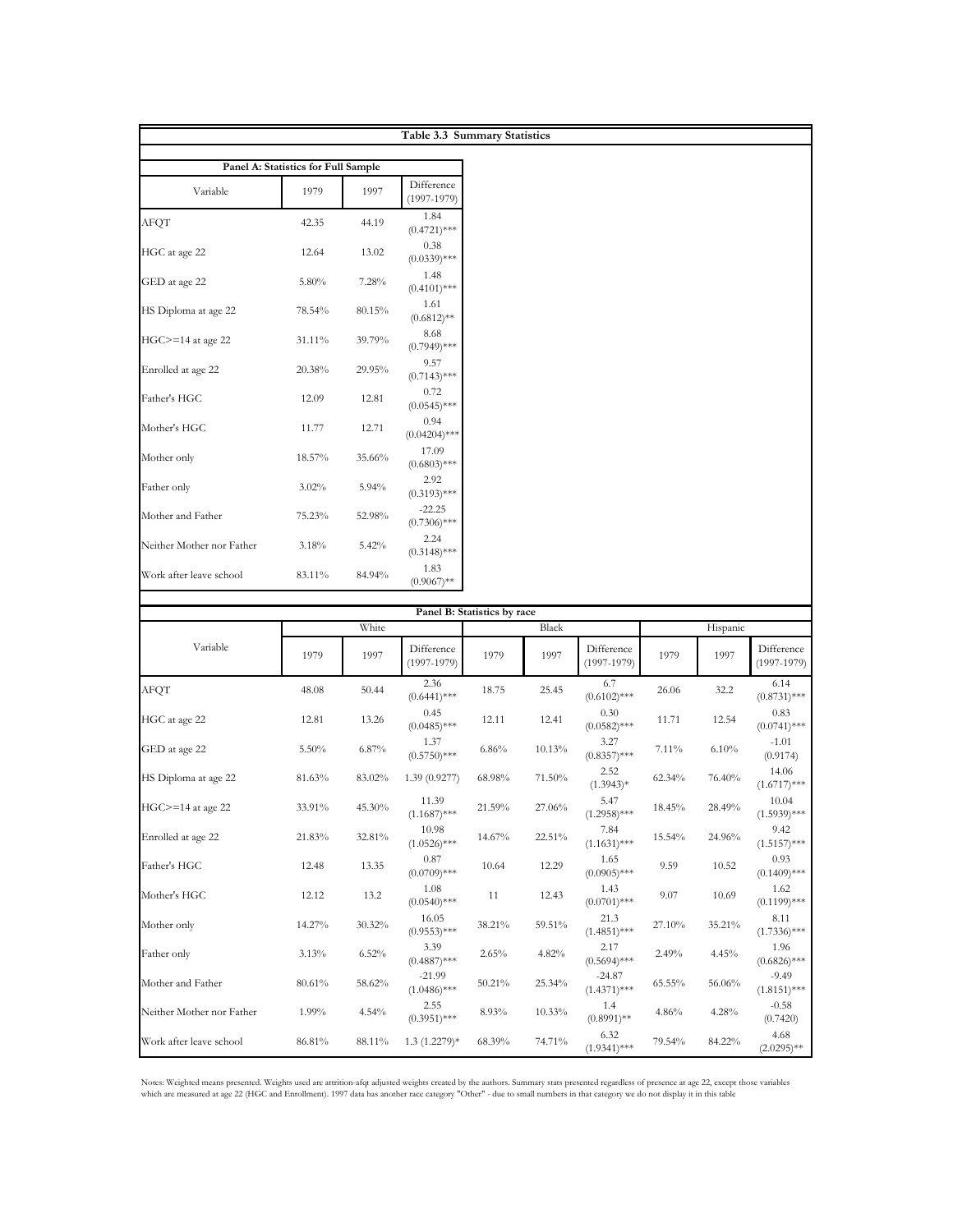|                                     |        |          |                               | Table 3.3 Summary Statistics (contd) |        |                               |        |          |                                  |
|-------------------------------------|--------|----------|-------------------------------|--------------------------------------|--------|-------------------------------|--------|----------|----------------------------------|
| Panel C: Statistics by race and sex |        | White    |                               |                                      | Black  |                               |        | Hispanic |                                  |
| Males                               | 1979   | 1997     | Difference<br>$(1997 - 1979)$ | 1979                                 | 1997   | Difference<br>$(1997-1979)$   | 1979   | 1997     | Difference<br>$(1997 -$<br>1979) |
| AFQT                                | 48.57  | 50.05    | 1.48<br>(0.9398)              | 17.95                                | 23.55  | 5.6<br>$(0.8882)$ ***         | 27.51  | 32.39    | 4.88<br>$(1.3000)$ ***           |
| HGC at age 22                       | 12.74  | 13.04    | 0.30<br>$(0.0672)$ ***        | 11.89                                | 12.06  | 0.17<br>$(0.0822)$ **         | 11.70  | 12.45    | 0.75<br>$(0.1027)$ ***           |
| Enrolled at age 22                  | 24.51% | 30.89%   | 6.38<br>$(1.5101)$ ***        | 13.21%                               | 17.45% | 4.24<br>$(1.5406)$ ***        | 15.61% | 25.61%   | 10.00<br>$(2.2197)***$           |
| Father's HGC                        | 12.55  | 13.37    | 0.82<br>$(0.1004)$ ***        | 10.71                                | 12.17  | 1.46<br>$(0.1245)$ ***        | 9.65   | 10.68    | 1.03<br>$(0.2018)$ ***           |
| Mother's HGC                        | 12.18  | 13.16    | 0.98<br>$(0.0764)$ ***        | 11.09                                | 12.47  | 1.38<br>$(0.0987)$ ***        | 9.21   | 10.75    | 1.54<br>$(0.1761)$ ***           |
| Mother only                         | 13.47% | 28.57%   | 15.10<br>$(1.2370)$ ***       | 37.37%                               | 58.93% | 21.56<br>$(2.0041)$ ***       | 28.60% | 34.32%   | 5.72<br>$(2.4200)$ **            |
| Father only                         | 3.72%  | 6.93%    | 3.21<br>(0.6909)              | 2.96%                                | 4.58%  | 1.62<br>$(0.7774)$ ***        | 2.92%  | 4.82%    | 1.90<br>$(1.0366)*$              |
| Mother and Father                   | 80.88% | 60.11%   | $-20.77$<br>$(1.3795)$ ***    | 51.08%                               | 26.33% | $-24.75$<br>$(1.9434)$ ***    | 65.03% | 56.56%   | $-8.47$<br>$(2.5352)$ ***        |
| Neither Mother nor Father           | 1.93%  | 4.40%    | 2.47<br>$(0.5341)$ ***        | 8.58%                                | 10.16% | 1.58<br>(1.1945)              | 3.45%  | 4.30%    | 0.85<br>(1.0166)                 |
| Work after leave school             | 84.65% | 89.08%   | 4.43<br>$(1.7276)$ **         | 72.43%                               | 75.58% | 3.15<br>(2.6373)              | 84.13% | 84.31%   | 0.18<br>(2.9703)                 |
|                                     |        |          |                               |                                      |        |                               |        |          |                                  |
|                                     |        | White    |                               |                                      | Black  |                               |        | Hispanic |                                  |
| Females                             | 1979   | 1997     | Difference<br>$(1997 - 1979)$ | 1979                                 | 1997   | Difference<br>$(1997 - 1979)$ | 1979   | 1997     | Difference<br>$(1997 -$<br>1979) |
| AFQT                                | 47.58  | 50.85    | 3.27<br>$(0.8801)$ ***        | 18.93                                | 27.38  | 8.45<br>$(0.8350)$ ***        | 24.59  | 31.98    | 7.39<br>$(1.1608)$ ***           |
| HGC at age 22                       | 12.89  | 13.51    | 0.62<br>$(0.0697)$ ***        | 12.33                                | 12.78  | 0.45<br>$(0.0806)$ ***        | 11.71  | 12.66    | 0.95<br>$(0.1077)$ ***           |
| Enrolled at age 22                  | 19.09% | 34.85%   | 15.76<br>$(1.4612)$ ***       | 16.08%                               | 27.95% | 11.87<br>$(1.7318)$ ***       | 15.46% | 24.07%   | 8.61<br>$(2.0710)$ ***           |
| Father's HGC                        | 12.40  | 13.33    | 0.93<br>$(0.1001)$ ***        | 10.57                                | 12.42  | 1.85<br>$(0.1315)$ ***        | 9.54   | 10.30    | 0.76<br>$(0.1970)$ ***           |
| Mother's HGC                        | 12.06  | 13.26    | 1.20<br>(0.0764)              | 10.92                                | 12.38  | 1.46<br>$(0.0995)$ ***        | 8.93   | 10.61    | 1.68<br>$(0.1631)$ ***           |
| Mother only                         | 15.10% | 32.25%   | 17.15<br>$(1.2998)$ ***       | 39.03%                               | 60.15% | 21.12<br>$(2.0144)$ ***       | 25.57% | 36.39%   | 10.82<br>$(2.3304)$ ***          |
| Father only                         | 2.53%  | $6.07\%$ | 3.54<br>$(0.6211)$ ***        | 2.34%                                | 5.09%  | 2.75<br>$(0.7609)$ ***        | 2.06%  | 3.95%    | 1.89<br>$(0.8829)$ **            |
| Mother and Father                   | 80.33% | 56.98%   | $-23.35$<br>$(1.4089)$ ***    | 49.36%                               | 24.24% | $-25.12$<br>$(1.9372)$ ***    | 66.08% | 55.40%   | $-10.68$<br>$(2.4507)$ ***       |
| Neither Mother nor Father           | 2.05%  | 4.70%    | 2.65<br>$(0.5545)$ ***        | 9.26%                                | 10.52% | 1.26<br>(1.2265)              | 6.29%  | 4.26%    | $-2.03$<br>$(1.1002)^{*}$        |
|                                     |        |          |                               |                                      |        |                               |        |          |                                  |

Notes: Weighted means presented. Weights used are attrition-afqt adjusted weights created by the authors. Summary stats presented regardless of presence at age 22, except those variables which are measured<br>at age 22 (HGC a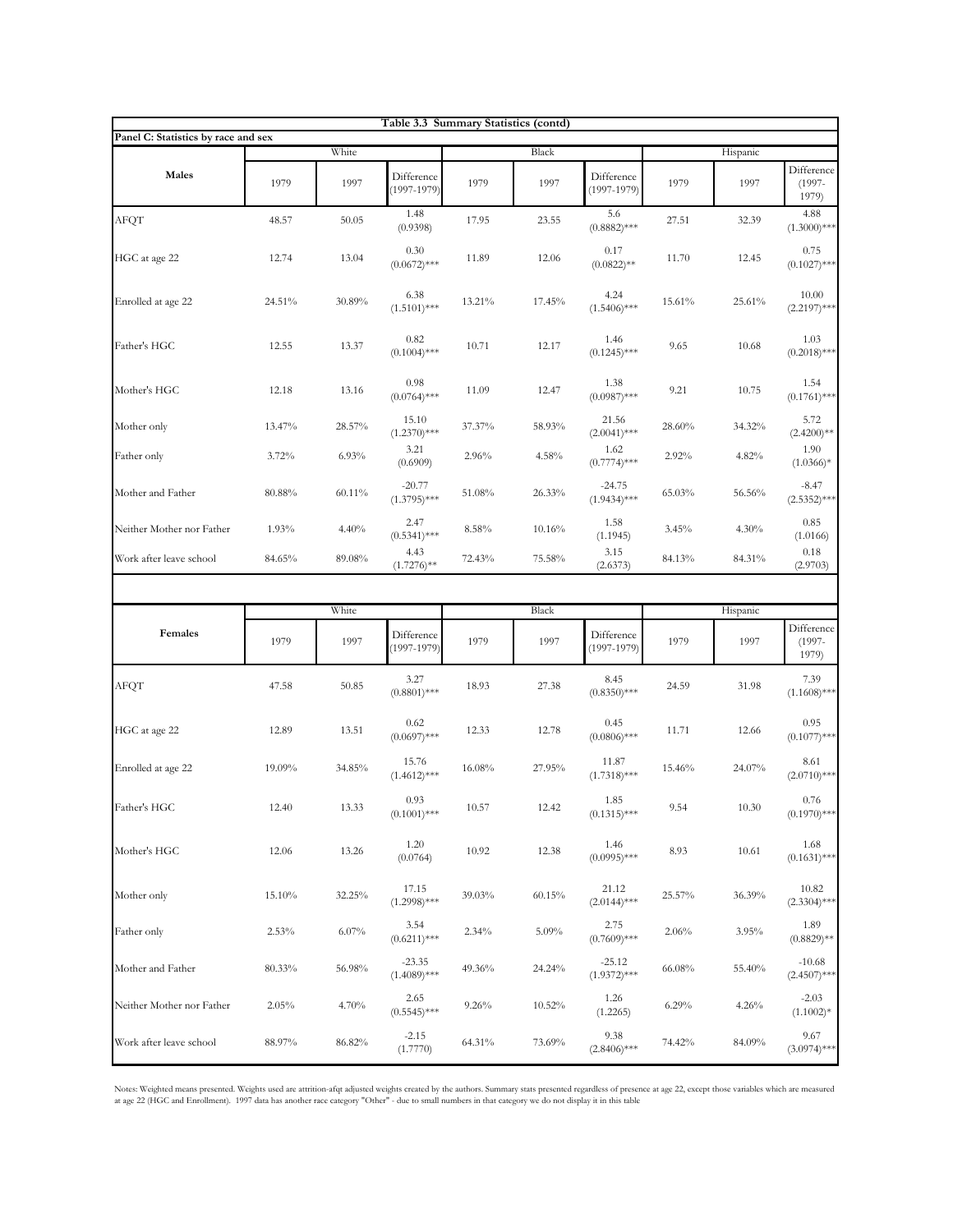|                            |          |        | Table 3.4 Summary Statistics on Education |        |        |                               |        |          |                             |
|----------------------------|----------|--------|-------------------------------------------|--------|--------|-------------------------------|--------|----------|-----------------------------|
| Statistics by race and sex |          |        |                                           |        |        |                               |        |          |                             |
|                            |          | White  |                                           |        | Black  |                               |        | Hispanic |                             |
| <b>Males</b>               | 1979     | 1997   | Difference<br>$(1997 - 1979)$             | 1979   | 1997   | Difference<br>$(1997 - 1979)$ | 1979   | 1997     | Difference<br>$(1997-1979)$ |
|                            |          |        |                                           |        |        |                               |        |          |                             |
| GED at age 22              | $5.81\%$ | 8.05%  | 2.24<br>$(0.8492)$ ***                    | 8.22%  | 12.90% | 4.68<br>$(1.3053)$ ***        | 8.59%  | $6.55\%$ | $-2.04$<br>(1.3979)         |
| HS Diploma at age 22       | 79.90%   | 81.40% | 1.50<br>(1.3539)                          | 64.20% | 64.56% | 0.35(2.0673)                  | 60.27% | 75.32%   | 15.05<br>$(2.4385)$ ***     |
| $HGC = 14$ at age 22       | 33.27%   | 39.43% | 6.16<br>$(1.6315)$ ***                    | 18.16% | 20.89% | 2.73(1.7039)                  | 18.03% | 24.48%   | 6.45<br>$(2.2330)$ ***      |
| Enrolled at age 22         | 24.51%   | 30.89% | 6.38<br>$(1.5101)$ ***                    | 13.21% | 17.45% | 4.24<br>$(1.5406)$ ***        | 15.61% | 25.61%   | 10.00<br>$(2.2197)$ ***     |
|                            |          | White  |                                           |        | Black  |                               |        | Hispanic |                             |
| Females                    | 1979     | 1997   | Difference<br>$(1997 - 1979)$             | 1979   | 1997   | Difference<br>$(1997 - 1979)$ | 1979   | 1997     | Difference<br>$(1997-1979)$ |
|                            |          |        |                                           |        |        |                               |        |          |                             |
| GED at age 22              | 5.18%    | 5.62%  | 0.44<br>(0.7730)                          | 5.54%  | 7.15%  | 1.61(1.0365)                  | 5.62%  | 5.48%    | $-0.14$<br>(1.1825)         |
| HS Diploma at age 22       | 83.40%   | 84.75% | 1.35<br>(1.2641)                          | 73.63% | 78.97% | 5.34 (1.8385)                 | 64.41% | 77.88%   | 13.47<br>(2.2926)           |
| $HGC>=14$ at age 22        | 34.55%   | 51.55% | 17.00<br>(1.6656)                         | 24.91% | 33.69% | 8.78 (1.9329)                 | 18.87% | 34.02%   | 15.15<br>(2.2763)           |
| Enrolled at age 22         | 19.09%   | 34.85% | 15.76<br>$(1.4612)$ ***                   | 16.08% | 27.95% | 11.87<br>$(1.7318)$ ***       | 15.46% | 24.07%   | 8.61<br>$(2.0710)$ ***      |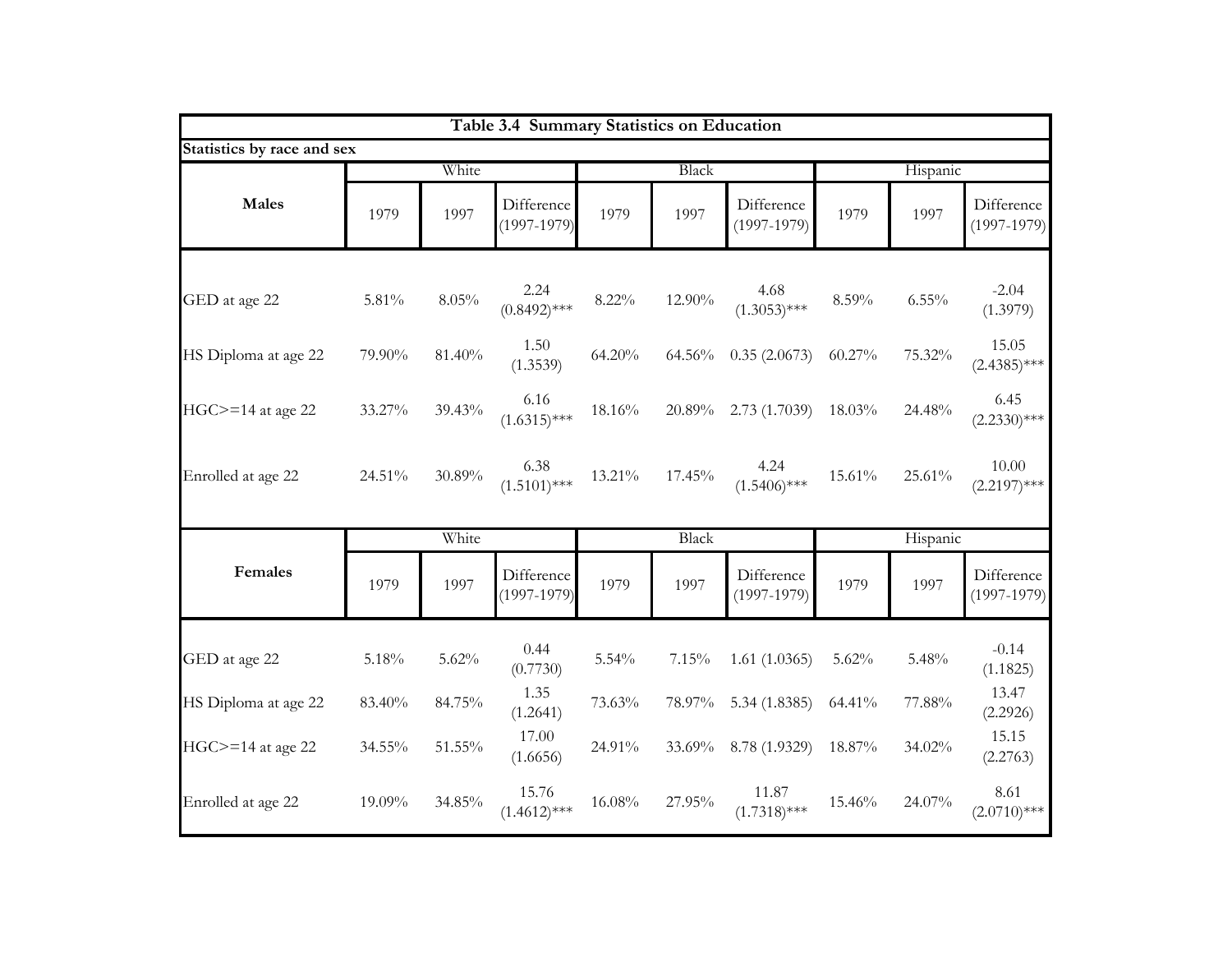| Table 5.1 Comparison of Actual Employment Rates of 1979 Cohort with |                                                                            |                 |                |               |                                                      |                |  |  |  |  |  |  |
|---------------------------------------------------------------------|----------------------------------------------------------------------------|-----------------|----------------|---------------|------------------------------------------------------|----------------|--|--|--|--|--|--|
|                                                                     | Counterfactual Rates based on characteristics of 1997 cohort. <sup>1</sup> |                 |                |               |                                                      |                |  |  |  |  |  |  |
|                                                                     |                                                                            | Observed LFP in |                |               | Counterfactual minus observed LFP-Rates <sup>3</sup> |                |  |  |  |  |  |  |
|                                                                     |                                                                            | NLSY 79         | Model $4.6^3$  |               | Model $4.4^3$                                        | Model $4.5^3$  |  |  |  |  |  |  |
| Percentile                                                          | Sample 1                                                                   | Sample 2        | Sample 1       | Sample 1      | Sample 2                                             | Sample 1       |  |  |  |  |  |  |
| Male Total                                                          | 0.919                                                                      | 0.917           | 0.005          | 0.001         | 0.005                                                | 0.001          |  |  |  |  |  |  |
|                                                                     | (0.0041)                                                                   | (0.0041)        | (0.0047)       | (0.0036)      | (0.0037)                                             | (0.0041)       |  |  |  |  |  |  |
| White                                                               | 0.931                                                                      | 0.930           | 0.001          | 0.001         | 0.003                                                | $-0.001$       |  |  |  |  |  |  |
|                                                                     | (0.0049)                                                                   | (0.0049)        | (0.0060)       | (0.0045)      | (0.0047)                                             | (0.0053)       |  |  |  |  |  |  |
| <b>Black</b>                                                        | 0.854                                                                      | 0.849           | 0.027          | 0.001         | 0.012                                                | 0.008          |  |  |  |  |  |  |
|                                                                     | (0.0089)                                                                   | (0.0090)        | $(0.0097)$ *** | (0.0096)      | (0.0102)                                             | (0.0104)       |  |  |  |  |  |  |
| Hispanic                                                            | 0.909                                                                      | 0.902           | 0.022          | 0.018         | 0.031                                                | 0.022          |  |  |  |  |  |  |
|                                                                     | (0.0093)                                                                   | (0.0096)        | $(0.0078)$ *** | $(0.0075)$ ** | $(0.0071)$ ***                                       | $(0.0075)$ *** |  |  |  |  |  |  |
| Female Total                                                        | 0.838                                                                      | 0.837           | $-0.007$       | $-0.006$      | $-0.004$                                             | $-0.006$       |  |  |  |  |  |  |
|                                                                     | (0.0056)                                                                   | (0.0056)        | (0.0070)       | (0.0059)      | (0.0058)                                             | (0.0062)       |  |  |  |  |  |  |
| White                                                               | 0.841                                                                      | 0.840           | $-0.015$       | $-0.010$      | $-0.009$                                             | $-0.012$       |  |  |  |  |  |  |
|                                                                     | (0.0068)                                                                   | (0.0067)        | $(0.0088)*$    | (0.0077)      | (0.0077)                                             | (0.0082)       |  |  |  |  |  |  |
| <b>Black</b>                                                        | 0.832                                                                      | 0.830           | 0.014          | 0.007         | 0.011                                                | 0.015          |  |  |  |  |  |  |
|                                                                     | (0.0089)                                                                   | (0.0087)        | (0.0151)       | (0.0116)      | (0.0118)                                             | (0.0108)       |  |  |  |  |  |  |
| Hispanic                                                            | 0.821                                                                      | 0.819           | 0.024          | 0.012         | 0.018                                                | 0.016          |  |  |  |  |  |  |
|                                                                     | (0.0117)                                                                   | (0.0117)        | $(0.0138)*$    | (0.0118)      | (0.0115)                                             | (0.0115)       |  |  |  |  |  |  |
| Total                                                               | 0.877                                                                      | 0.876           | 0.000          | $-0.001$      | 0.002                                                | $-0.001$       |  |  |  |  |  |  |
|                                                                     | (0.0036)                                                                   | (0.0035)        | (0.0042)       | (0.0035)      | (0.0035)                                             | (0.0036)       |  |  |  |  |  |  |

1) Employment Rate is measured by reference to a valid wage observation. An individual is coded to have a valid wage observation is the required average hourly rate of pay lies between \$3 and \$200 (in 2003 real values) in a given year. Reported percentages refer to shares with valid wages in years with positive responses between 1998-2004. Sample 1 includes respondents with observed AFQT scores. Sample 2 includes those with missing AFQT scores. All statistics are weighted by the cross-sectional weights. Specifications estimated on sample 1 are in addition weighted to account for both attrition by age 22 and AFQT-non response. Specifications estimated on Sample 2 are in addition weighted to account for attrition by age 22. Standard errors are bootstrapped with 200 repetitions. Bootstrap stratified on NLSY cohort, race and gender. Units are sampled at the individual level. \* refers to significance at 10%, \*\* at 5%, and \*\*\* at 1 % level.

2) Measured against corresponding sample reported in columns 1 and 2.

3) All specifications match on race and gender. Model 4.4 (eq 4.4) refers to the specification matching on schooling, parental education and family structure. Model 4.5 (eq. 4.5) matches schooling, parental education, family structre, and the AFQT-scores. Model 4.6 refers to the full specification (eq 4.6) matching on schooling, AFQT scores, parental education, family structure and the school-work transition variables.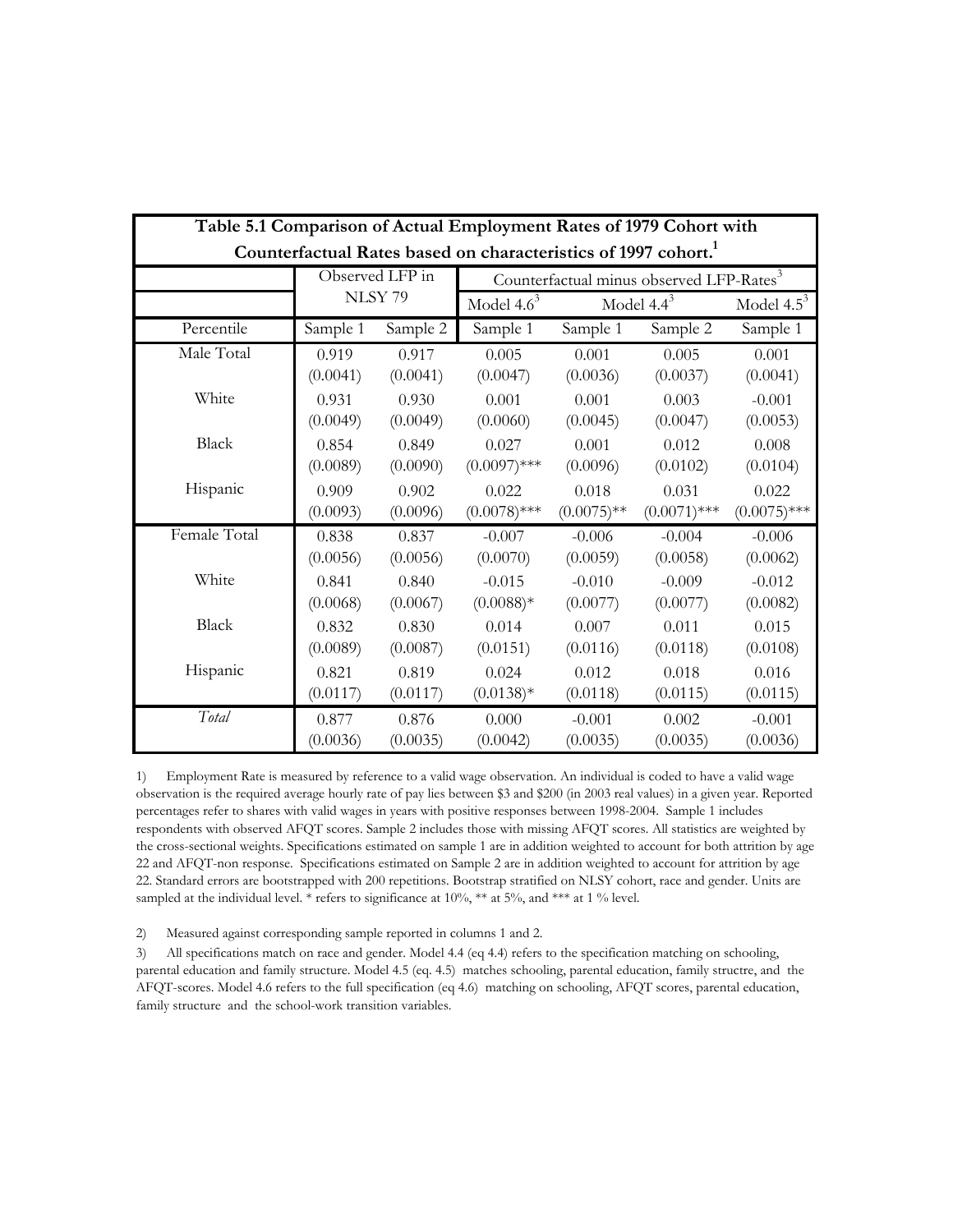|            |          |                                       | Table 5.2 Comparison of Actual Wages of 1979 Cohort with Counterfactual<br>Wage distributions based on characteristics of 1997 cohort. |                |                |                |  |  |  |  |  |
|------------|----------|---------------------------------------|----------------------------------------------------------------------------------------------------------------------------------------|----------------|----------------|----------------|--|--|--|--|--|
|            |          | Observed Wage<br>distribution in NLSY | Counterfactual minus Actual Wages <sup>3</sup>                                                                                         |                |                |                |  |  |  |  |  |
|            |          | 1979                                  | Model $4.6^3$                                                                                                                          | Model $4.4^3$  | Model $4.5^3$  |                |  |  |  |  |  |
| Percentile | Sample 1 | Sample 2                              | Sample 1                                                                                                                               | Sample 1       | Sample 2       | Sample 1       |  |  |  |  |  |
| $5\%$      | 6.230    | 6.228                                 | 0.023                                                                                                                                  | 0.014          | 0.007          | 0.014          |  |  |  |  |  |
|            | (0.0295) | (0.0297)                              | (0.0282)                                                                                                                               | (0.0279)       | (0.0291)       | (0.0279)       |  |  |  |  |  |
| 10%        | 6.491    | 6.487                                 | 0.019                                                                                                                                  | 0.035          | 0.031          | 0.023          |  |  |  |  |  |
|            | (0.0109) | (0.0108)                              | (0.0154)                                                                                                                               | $(0.0140)$ **  | $(0.0133)$ **  | $(0.0132)*$    |  |  |  |  |  |
| 25%        | 6.846    | 6.841                                 | 0.049                                                                                                                                  | 0.073          | 0.073          | 0.063          |  |  |  |  |  |
|            | (0.0089) | (0.0086)                              | $(0.0131)$ ***                                                                                                                         | $(0.0111)$ *** | $(0.0101)$ *** | $(0.0111)$ *** |  |  |  |  |  |
| 50%        | 7.268    | 7.265                                 | 0.063                                                                                                                                  | 0.081          | 0.079          | 0.074          |  |  |  |  |  |
|            | (0.0089) | (0.0089)                              | $(0.0131)$ ***                                                                                                                         | $(0.0115)$ *** | $(0.0112)$ *** | $(0.0119)$ *** |  |  |  |  |  |
| 75%        | 7.665    | 7.663                                 | 0.049                                                                                                                                  | 0.065          | 0.061          | 0.056          |  |  |  |  |  |
|            | (0.0086) | (0.0082)                              | $(0.0140)$ ***                                                                                                                         | $(0.0146)$ *** | $(0.0134)$ *** | $(0.0139)$ *** |  |  |  |  |  |
| 90%        | 8.042    | 8.039                                 | 0.088                                                                                                                                  | 0.097          | 0.093          | 0.094          |  |  |  |  |  |
|            | (0.0143) | (0.0137)                              | $(0.0208)$ ***                                                                                                                         | $(0.0203)$ *** | $(0.0197)$ *** | $(0.0203)$ *** |  |  |  |  |  |
| 95%        | 8.331    | 8.327                                 | 0.110                                                                                                                                  | 0.129          | 0.129          | 0.124          |  |  |  |  |  |
|            | (0.0236) | (0.0229)                              | $(0.0331)$ ***                                                                                                                         | $(0.0329)$ *** | $(0.0317)$ *** | $(0.0326)$ *** |  |  |  |  |  |
| Mean       | 7.265    | 7.261                                 | 0.058                                                                                                                                  | 0.074          | 0.072          | 0.067          |  |  |  |  |  |
|            | (0.0082) | (0.0081)                              | $(0.0121)$ ***                                                                                                                         | $(0.0110)$ *** | $(0.0103)$ *** | $(0.0112)$ *** |  |  |  |  |  |

1) Sample 1 includes only respondents with observed AFQT scores. Sample 2 includes those with missing AFQT scores. Reported wage distributions are conditional on reporting positive wages. Wages are regression standardized to year=2002 and experience=23. Wages are inflation adjusted to 1990 using the CPI-U. All statistics are weighted by the cross-sectional weights. Specifications estimated on sample 1 are in addition weighted to account for attrition by age 22 and AFQT-non response. Sample 2 are in addition weighted to account for attrition by age 22. Standard errors: bootstrapped with 200 repetitions. Bootstrap stratified on NLSY cohort, race and gender. Units are sampled at the individual level. \* refers to significance at 10%, \*\* at 5%, and \*\*\* at 1 % level.

2) Measured against corresponding sample reported in columns 1 and 2.

3) All Specifications match on race and gender. Model 4.4 (eq 4.4) refers to the specification matching on schooling, parental education and family structure. Model 4.5 (eq. 4.5) matches schooling, parental education, family structre, and the AFQT-scores. Model 4.6 refers to the full specification (eq 4.6) matching on schooling, AFQT scores, parental education, family structure and the school-work transition variables.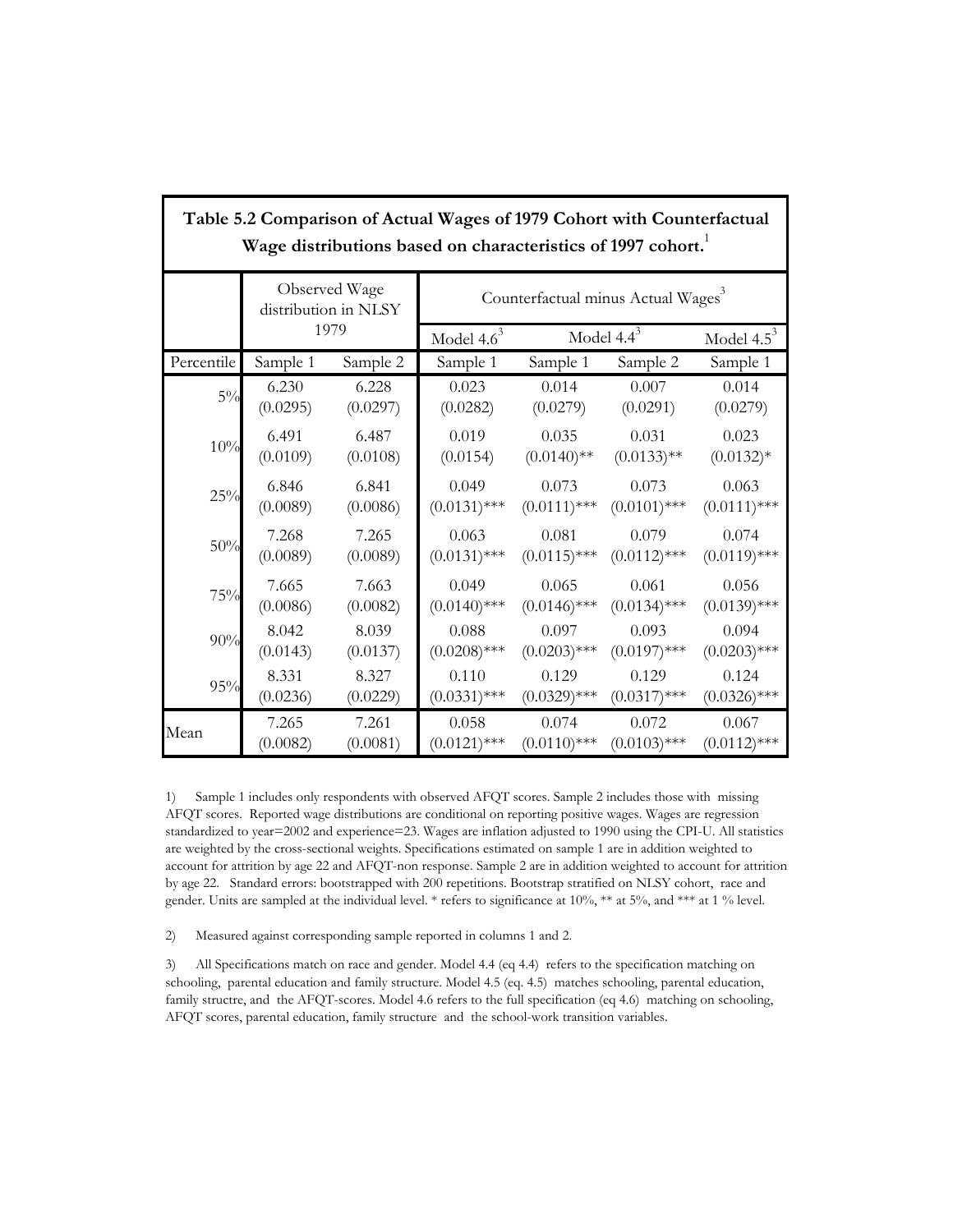|            | Table 6.1A Identifying the Contribution of Subsets of Variables to Differences between the 1979 and 1997 Wage Distributions |                       |                              |                        |                                          |                            |                              |                          |                        |  |  |
|------------|-----------------------------------------------------------------------------------------------------------------------------|-----------------------|------------------------------|------------------------|------------------------------------------|----------------------------|------------------------------|--------------------------|------------------------|--|--|
|            | 1979 Log                                                                                                                    |                       |                              |                        | Marginal Effects of Additional Variables |                            |                              |                          |                        |  |  |
| Percentile | Wage<br><b>Distribution</b>                                                                                                 | + Race,<br>(1)<br>Sex | $(2)$ + Family<br>Background | $(3) +$<br><b>AFQT</b> | $(4)$ + Highest<br>Grade                 | $(5) + Work$<br>Transition | Sum of<br>columns (2)<br>(6) | $(3)$ + Highest<br>Grade | $(7) +$<br><b>AFQT</b> |  |  |
|            | (1)                                                                                                                         | (2)                   | (3)                          | (4)                    | (5)                                      | (6)                        | (7)                          | (8)                      | (9)                    |  |  |
| $5\%$      | 6.230                                                                                                                       | 0.002                 | 0.011                        | 0.000                  | 0.002                                    | 0.008                      | 0.023                        | 0.002                    | 0.000                  |  |  |
|            | (0.0295)                                                                                                                    | (0.0061)              | (0.0274)                     | (0.0064)               | (0.0145)                                 | (0.0140)                   | (0.0351)                     | (0.0129)                 | (0.0067)               |  |  |
| 10%        | 6.491                                                                                                                       | $-0.004$              | 0.022                        | 0.004                  | 0.002                                    | $-0.004$                   | 0.02                         | 0.017                    | $-0.012$               |  |  |
|            | (0.0109)                                                                                                                    | $(0.0027)$ **         | $(0.0128)*$                  | (0.0036)               | (0.0065)                                 | (0.0089)                   | (0.0175)                     | $(0.0065)$ ***           | $(0.0045)$ ***         |  |  |
| 25%        | 6.846                                                                                                                       | $-0.006$              | 0.052                        | 0.002                  | 0.015                                    | $-0.014$                   | 0.049                        | 0.026                    | $-0.010$               |  |  |
|            | (0.0089)                                                                                                                    | $(0.0024)$ ***        | $(0.0091)$ ***               | (0.0040)               | $(0.0054)$ ***                           | $(0.0073)$ **              | $(0.0137)$ ***               | $(0.0060)$ ***           | $(0.0043)$ **          |  |  |
| 50%        | 7.268                                                                                                                       | $-0.010$              | 0.056                        | 0.004                  | 0.024                                    | $-0.011$                   | 0.063                        | 0.034                    | $-0.007$               |  |  |
|            | (0.0089)                                                                                                                    | $(0.0026)$ ***        | $(0.0103)$ ***               | (0.0045)               | $(0.0052)$ ***                           | $(0.0065)*$                | $(0.0142)$ ***               | $(0.0056)$ ***           | $(0.0037)*$            |  |  |
| 75%        | 7.665                                                                                                                       | $-0.007$              | 0.047                        | 0.003                  | 0.013                                    | $-0.008$                   | 0.048                        | 0.025                    | $-0.009$               |  |  |
|            | (0.0086)                                                                                                                    | $(0.0025)$ ***        | $(0.0113)$ ***               | (0.0046)               | $(0.0066)$ **                            | (0.0059)                   | $(0.0153)$ ***               | $(0.0075)$ ***           | $(0.0049)*$            |  |  |
| 90%        | 8.042                                                                                                                       | $-0.009$              | 0.080                        | 0.004                  | 0.019                                    | $-0.006$                   | 0.088                        | 0.026                    | $-0.003$               |  |  |
|            | (0.0143)                                                                                                                    | $(0.0037)$ ***        | $(0.0186)$ ***               | (0.0074)               | $(0.0092)$ **                            | (0.0069)                   | $(0.0233)$ ***               | $(0.0106)$ ***           | (0.0058)               |  |  |
| 95%        | 8.331                                                                                                                       | $-0.011$              | 0.107                        | $-0.002$               | 0.031                                    | $-0.014$                   | 0.111                        | 0.033                    | $-0.005$               |  |  |
|            | (0.0236)                                                                                                                    | $(0.0057)$ **         | $(0.0298)$ ***               | (0.0103)               | $(0.0133)$ **                            | (0.0103)                   | $(0.0362)$ ***               | $(0.0155)$ **            | (0.0088)               |  |  |
| Mean       | 7.265                                                                                                                       | $-0.008$              | 0.055                        | 0.002                  | 0.018                                    | $-0.009$                   | 0.058                        | 0.028                    | $-0.007$               |  |  |
|            | (0.0082)                                                                                                                    | $(0.0020)$ ***        | $(0.0091)$ ***               | (0.0041)               | $(0.0047)$ ***                           | $(0.0049)*$                | $(0.0122)$ ***               | $(0.0052)$ ***           | $(0.0031)$ **          |  |  |

1. Estimated on respondents with non-missing AFQT scores (Sample 1). Reported wage distributions are conditional on reporting positive wages. Wages are regression standardized to year=2002 and experience=23. Wages are inflation adjusted to 1990 using the CPI-U. Standard errors: bootstrapped with 200 repetitions. Bootstrap stratified on NLSY cohort, race and gender. Units are sampled at the individual level. All statistics are weighted by NLSY cross-sectional weights adjusted for attrition by age 22 and non-response to the AFQT variable.

2.Columns 2-8 show the incremental contribution of relevant variables in the title of each column.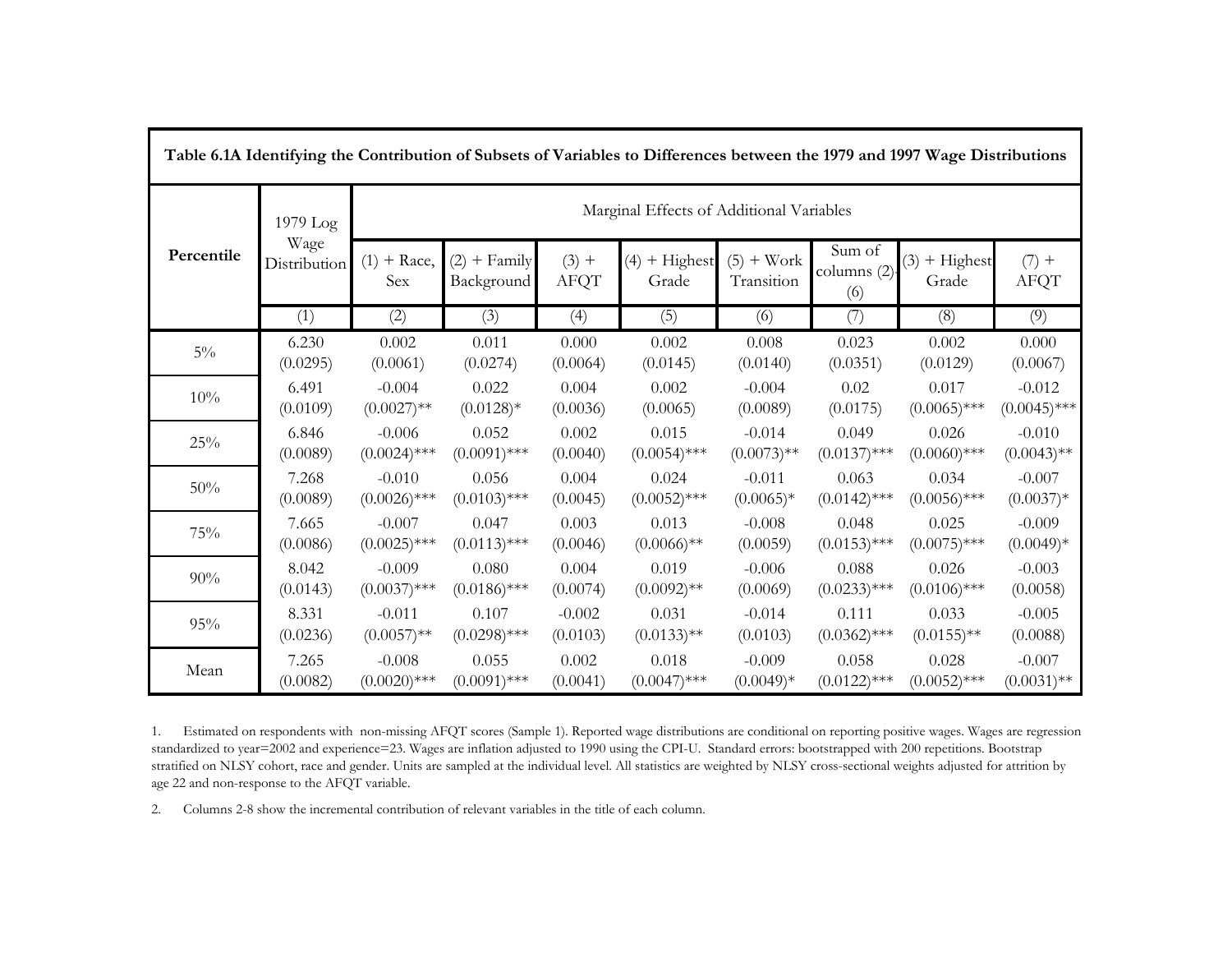|                   |                                                |                              |                                    |                             | Table 6.1B: Identifying the Contribution of Subsets of Variables to Differences between the 1979 and 1997 |                              |                          |                            |
|-------------------|------------------------------------------------|------------------------------|------------------------------------|-----------------------------|-----------------------------------------------------------------------------------------------------------|------------------------------|--------------------------|----------------------------|
|                   |                                                |                              | Wage Distributions by Race and Sex |                             | Marginal Effects of Additional Variables                                                                  |                              |                          |                            |
| Percentile        | 1979 Log<br>Wage<br>Distributio<br>$\mathbf n$ | $(1)$ + Family<br>Background | $(2) + AFQT$                       | $(3) +$<br>Highest<br>Grade | $(4)$ + Work<br>Transition                                                                                | Sum of<br>columns (2)<br>(5) | $(2)$ + Highest<br>Grade | $(6) +$<br>AFQT            |
|                   | (1)                                            | (2)                          | (3)                                | (4)                         | (5)                                                                                                       | (6)                          | (7)                      | (8)                        |
|                   |                                                |                              |                                    | <b>PANEL A: Males</b>       |                                                                                                           |                              |                          |                            |
| White Male        |                                                |                              |                                    |                             |                                                                                                           |                              |                          |                            |
| $5\%$             | 6.468<br>(0.0325)                              | 0.030(0.0413)                | $-0.007$<br>(0.0137)               | 0.003<br>(0.0155)           | 0.014(0.0254)                                                                                             | 0.04<br>(0.0527)             | 0.010(0.0139)            | $-0.014$<br>(0.0151)       |
| 10%               | 6.753<br>(0.0239)                              | 0.049<br>$(0.0230)$ **       | $-0.012$<br>(0.0123)               | 0.010<br>(0.0116)           | 0.005(0.0171)                                                                                             | 0.052<br>$(0.0333)*$         | 0.015(0.0099)            | $-0.016$<br>(0.0111)       |
| 25%               | 7.121<br>(0.0170)                              | 0.042<br>$(0.0187)$ **       | $-0.016$<br>$(0.0092)*$            | 0.016<br>$(0.0096)*$        | 0.010(0.0149)                                                                                             | 0.052<br>$(0.0274)$ **       | 0.024<br>$(0.0113)$ **   | $-0.024$<br>$(0.0088)$ *** |
| 50%               | 7.490<br>(0.0128)                              | 0.035<br>$(0.0168)$ **       | $-0.016$<br>$(0.0077)$ **          | 0.020<br>$(0.0072)$ **      | $-0.005$<br>(0.0092)                                                                                      | 0.034<br>(0.0219)            | 0.014<br>$(0.0079)*$     | $-0.010$<br>(0.0063)       |
| 75%               | 7.870<br>(0.0181)                              | 0.048<br>$(0.0234)$ **       | $-0.013$<br>(0.0107)               | 0.013<br>(0.0091)           | $-0.013$<br>(0.0107)                                                                                      | 0.035<br>(0.0293)            | 0.014(0.0113)            | $-0.014$<br>$(0.0079)*$    |
| 90%               | 8.255<br>(0.0286)                              | 0.110<br>$(0.0445)$ **       | $-0.015$<br>(0.0156)               | 0.026<br>(0.0214)           | $-0.024$<br>(0.0159)                                                                                      | 0.097<br>$(0.0542)^*$        | 0.023(0.0237)            | $-0.012$<br>(0.0120)       |
| 95%               | 8.566<br>(0.0426)                              | 0.177<br>$(0.0964)*$         | $-0.018$<br>(0.0251)               | 0.057<br>(0.0406)           | $-0.036$<br>(0.0246)                                                                                      | 0.18<br>(0.1103)             | 0.044(0.0420)            | $-0.005$<br>(0.0179)       |
| Mean              | 7.498<br>(0.0133)                              | 0.051<br>$(0.0197)$ **       | $-0.014$<br>$(0.0083)*$            | 0.019<br>$(0.0077)$ **      | $-0.005$<br>(0.0081)                                                                                      | 0.051<br>$(0.0241)$ **       | 0.021<br>$(0.0098)$ **   | $-0.017$<br>(0.0000)       |
| <b>Black Male</b> |                                                |                              |                                    |                             |                                                                                                           |                              |                          |                            |
| $5\%$             | 6.193<br>(0.0555)                              | $-0.049$<br>(0.0842)         | 0.026<br>(0.0274)                  | 0.002<br>(0.0302)           | 0.033(0.0752)                                                                                             | 0.012<br>(0.1200)            | 0.012(0.0337)            | 0.015<br>(0.0288)          |
| 10%               | 6.431<br>(0.0234)                              | $-0.015$<br>(0.0274)         | 0.012<br>(0.0102)                  | 0.007<br>(0.0118)           | 0.010(0.0251)                                                                                             | 0.014<br>(0.0403)            | 0.009(0.0135)            | 0.010<br>(0.0088)          |
| 25%               | 6.733<br>(0.0176)                              | 0.037(0.0202)                | 0.009<br>(0.0080)                  | 0.004<br>(0.0097)           | 0.000(0.0144)                                                                                             | 0.05<br>$(0.0278)*$          | 0.006(0.0108)            | 0.007<br>(0.0062)          |
| 50%               | 7.081<br>(0.0185)                              | 0.064<br>$(0.0317)$ **       | 0.023<br>(0.0160)                  | 0.013<br>(0.0136)           | $-0.003$<br>(0.0198)                                                                                      | 0.097<br>$(0.0429)$ **       | 0.016(0.0154)            | 0.021<br>(0.0131)          |
| 75%               | 7.470<br>(0.0207)                              | 0.105<br>$(0.0302)$ ***      | 0.019<br>(0.0155)                  | 0.006<br>(0.0143)           | 0.000(0.0154)                                                                                             | 0.13<br>$(0.0399)$ ***       | 0.011(0.0150)            | 0.014<br>(0.0124)          |
| 90%               | 7.793<br>(0.0314)                              | 0.129<br>$(0.0400)$ ***      | 0.038<br>(0.0265)                  | 0.000<br>(0.0194)           | 0.002(0.0202)                                                                                             | 0.169<br>$(0.0556)$ ***      | 0.001(0.0186)            | 0.036<br>(0.0266)          |
| 95%               | 8.064<br>(0.0417)                              | 0.092<br>$(0.0544)*$         | 0.041<br>(0.0374)                  | 0.000<br>(0.0262)           | 0.022(0.0239)                                                                                             | 0.155<br>$(0.0749)$ **       | $-0.003$<br>(0.0251)     | 0.044<br>(0.0313)          |
| Mean              | 7.104<br>(0.0179)                              | 0.057<br>$(0.0245)$ **       | 0.022<br>(0.0131)                  | 0.008<br>(0.0110)           | 0.001(0.0143)                                                                                             | 0.088<br>$(0.0331)$ **       | 0.011(0.0123)            | 0.019<br>(0.0000)          |
| Hispanic Male     |                                                |                              |                                    |                             |                                                                                                           |                              |                          |                            |
| $5\%$             | 6.350<br>(0.0417)                              | $-0.032$<br>(0.0928)         | 0.016<br>(0.0321)                  | $-0.030$<br>(0.0697)        | $-0.034$<br>(0.0619)                                                                                      | $-0.08$<br>(0.1354)          | $-0.005$<br>(0.0460)     | $-0.010$<br>(0.0416)       |
| 10%               | 6.525<br>(0.0272)                              | 0.039(0.0366)                | 0.011<br>(0.0145)                  | $-0.001$<br>(0.0176)        | $-0.024$<br>(0.0237)                                                                                      | 0.025<br>(0.0492)            | 0.033(0.0179)            | $-0.022$<br>(0.0150)       |
| 25%               | 6.913<br>(0.0286)                              | 0.071<br>$(0.0310)$ **       | 0.009<br>(0.0154)                  | $-0.001$<br>(0.0172)        | $-0.053$<br>$(0.0227)$ **                                                                                 | 0.026<br>(0.0448)            | 0.021(0.0170)            | $-0.013$<br>(0.0137)       |
| 50%               | 7.293<br>(0.0293)                              | 0.095<br>$(0.0273)$ ***      | 0.008<br>(0.0129)                  | 0.000<br>(0.0122)           | $-0.020$<br>(0.0162)                                                                                      | 0.083<br>$(0.0364)$ **       | 0.026(0.0152)            | $-0.018$<br>(0.0121)       |
| 75%               | 7.676<br>(0.0331)                              | 0.119<br>$(0.0360)$ ***      | 0.001<br>(0.0201)                  | $-0.001$<br>(0.0169)        | $-0.019$<br>(0.0164)                                                                                      | 0.1<br>$(0.0475)$ **         | 0.017(0.0205)            | $-0.017$<br>(0.0178)       |
| 90%               | 8.040<br>(0.0497)                              | 0.198<br>$(0.0605)$ ***      | 0.004<br>(0.0325)                  | $-0.010$<br>(0.0274)        | $-0.045$<br>$(0.0277)*$                                                                                   | 0.147<br>$(0.0790)$ **       | 0.019(0.0311)            | $-0.024$<br>(0.0289)       |
| 95%               | 8.315<br>(0.0596)                              | 0.158<br>$(0.0858)*$         | 0.000<br>(0.0283)                  | 0.003<br>(0.0399)           | $-0.006$<br>(0.0455)                                                                                      | 0.155<br>(0.1087)            | 0.003(0.0383)            | 0.000<br>(0.0264)          |
| Mean              | 7.291<br>(0.0254)                              | 0.098<br>$(0.0289)$ ***      | 0.006<br>(0.0139)                  | 0.001<br>(0.0118)           | $-0.027$<br>$(0.0127)$ **                                                                                 | 0.078<br>$(0.0365)$ **       | 0.022(0.0124)            | $-0.014$<br>(0.0000)       |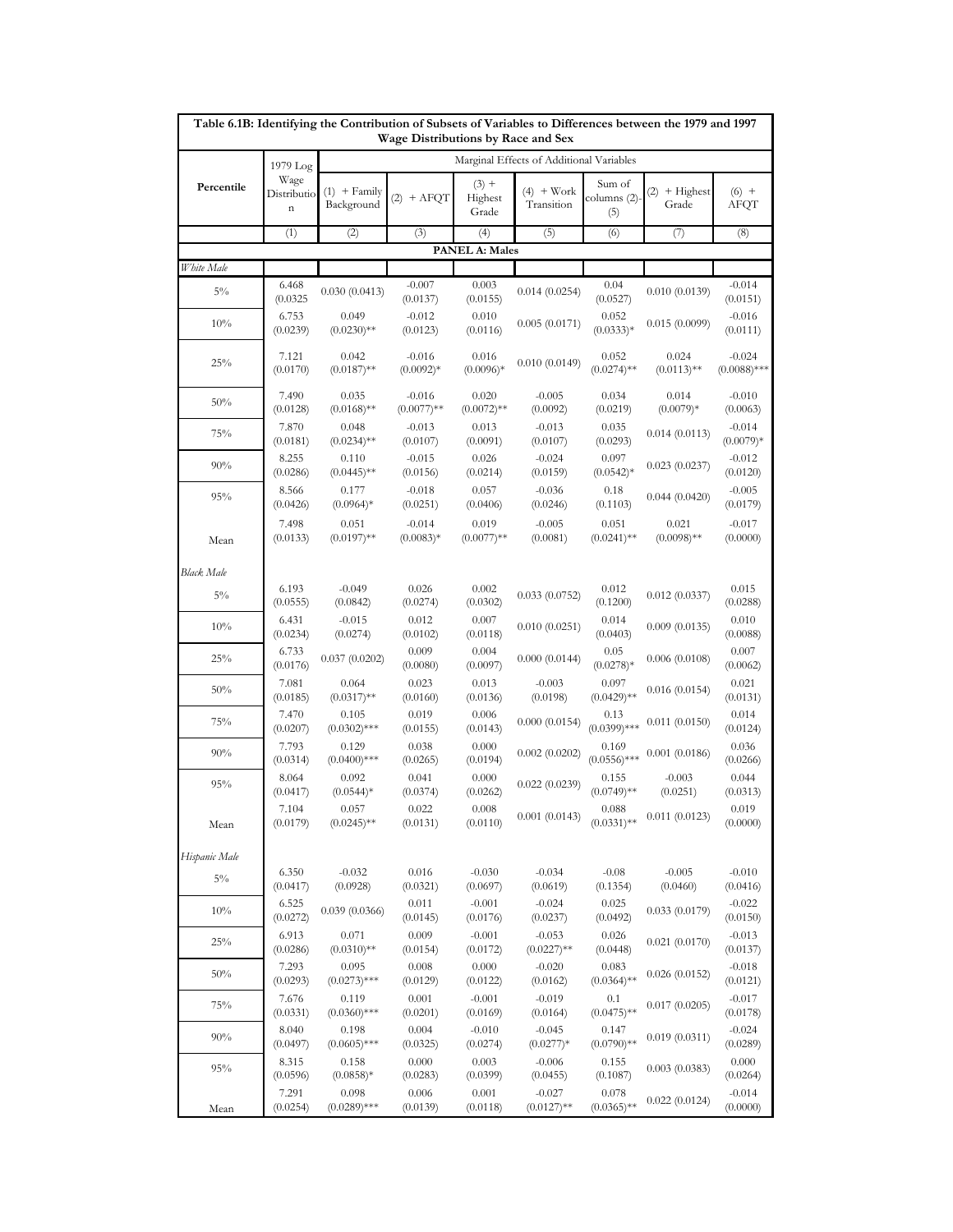| Table 6.1B (contd): Identifying the Contribution of Subsets of Variables to Differences between the 1979 |                                  |                              |                 |                             | and 1997 Wage Distributions by Race and Sex |                              |                             |                 |
|----------------------------------------------------------------------------------------------------------|----------------------------------|------------------------------|-----------------|-----------------------------|---------------------------------------------|------------------------------|-----------------------------|-----------------|
|                                                                                                          |                                  |                              |                 |                             | Marginal Effects of Additional Variables    |                              |                             |                 |
| Percentile                                                                                               | 1979 Log<br>Wage<br>Distribution | $(1)$ + Family<br>Background | $(2) +$<br>AFQT | $(3) +$<br>Highest<br>Grade | $(4) + Work$<br>Transition                  | Sum of<br>columns (2)<br>(5) | $(2) +$<br>Highest<br>Grade | $(6) +$<br>AFQT |
|                                                                                                          | (1)                              | (2)                          | (3)             | (4)                         | (5)                                         | (6)                          | (7)                         | (8)             |
|                                                                                                          |                                  |                              |                 | <b>PANEL B: Females</b>     |                                             |                              |                             |                 |
| White Female                                                                                             |                                  |                              |                 |                             |                                             |                              |                             |                 |
| $5\%$                                                                                                    | 5.869                            | 0.079                        | $-0.019$        | $-0.092$                    | 0.021                                       | $-0.011$                     | $-0.111$                    | 0.000           |
|                                                                                                          | (0.0792)                         | (0.0975)                     | (0.0163)        | (0.0611)                    | (0.0459)                                    | (0.1249)                     | $(0.0555)$ **               | (0.0230)        |
| 10%                                                                                                      | 6.407                            | 0.005                        | 0.000           | $-0.002$                    | $-0.028$                                    | $-0.025$                     | 0.001                       | $-0.003$        |
|                                                                                                          | (0.0165)                         | (0.0294)                     | (0.0047)        | (0.0155)                    | (0.0204)                                    | (0.0393)                     | (0.0129)                    | (0.0083)        |
| 25%                                                                                                      | 6.733                            | 0.038                        | 0.000           | 0.011                       | $-0.028$                                    | 0.021                        | 0.026                       | $-0.015$        |
|                                                                                                          | (0.0134)                         | (0.0204)                     | (0.0062)        | (0.0106)                    | $(0.0137)$ **                               | (0.0275)                     | $(0.0113)$ **               | $(0.0067)$ **   |
| 50%                                                                                                      | 7.115                            | 0.059                        | 0.001           | 0.032                       | $-0.019$                                    | 0.073                        | 0.041                       | $-0.009$        |
|                                                                                                          | (0.0178)                         | $(0.0201)$ **                | (0.0080)        | $(0.0115)$ ***              | $(0.0113)*$                                 | $(0.0270)$ ***               | $(0.0131)$ ***              | (0.0070)        |
| 75%                                                                                                      | 7.528                            | 0.059                        | 0.001           | 0.040                       | $-0.011$                                    | 0.089                        | 0.045                       | $-0.005$        |
|                                                                                                          | (0.0189)                         | $(0.0208)$ **                | (0.0057)        | $(0.0132)$ ***              | (0.0099)                                    | $(0.0272)$ ***               | $(0.0137)$ ***              | (0.0059)        |
| 90%                                                                                                      | 7.884                            | 0.050                        | 0.006           | 0.042                       | 0.016                                       | 0.114                        | 0.052                       | $-0.004$        |
|                                                                                                          | (0.0212)                         | $(0.0232)$ **                | (0.0079)        | $(0.0270)*$                 | (0.0140)                                    | $(0.0391)$ ***               | $(0.0259)$ **               | (0.0106)        |
| 95%                                                                                                      | 8.138                            | 0.051                        | 0.008           | 0.094                       | 0.011                                       | 0.164                        | 0.105                       | $-0.003$        |
|                                                                                                          | (0.0290)                         | (0.0345)                     | (0.0119)        | $(0.0314)$ ***              | (0.0193)                                    | $(0.0519)$ ***               | $(0.0329)$ ***              | (0.0151)        |
| Mean                                                                                                     | 7.128                            | 0.039                        | 0.001           | 0.025                       | $-0.012$                                    | 0.053                        | 0.034                       | $-0.008$        |
|                                                                                                          | (0.0142)                         | $(0.0154)$ **                | (0.0046)        | $(0.0086)$ ***              | (0.0078)                                    | $(0.0198)$ ***               | $(0.0086)$ ***              | (0.0000)        |
| <b>Black Female</b>                                                                                      |                                  |                              |                 |                             |                                             |                              |                             |                 |
| $5\%$                                                                                                    | 6.102                            | $-0.008$                     | 0.020           | 0.023                       | 0.046                                       | 0.081                        | 0.000                       | 0.043           |
| 10%                                                                                                      | (0.0610)                         | (0.0925)                     | (0.0497)        | (0.0346)                    | (0.0544)                                    | (0.1232)                     | (0.0389)                    | (0.0384)        |
|                                                                                                          | 6.359                            | 0.018                        | 0.017           | 0.004                       | 0.008                                       | 0.047                        | 0.017                       | 0.004           |
|                                                                                                          | (0.0132)                         | (0.0281)                     | (0.0144)        | (0.0110)                    | (0.0156)                                    | (0.0369)                     | (0.0168)                    | (0.0082)        |
|                                                                                                          | 6.599                            | 0.062                        | 0.016           | 0.005                       | $-0.004$                                    | 0.079                        | 0.024                       | $-0.002$        |
| 25%                                                                                                      | (0.0169)                         | $(0.0206)$ ***               | (0.0160)        | (0.0097)                    | (0.0149)                                    | $(0.0316)$ **                | $(0.0141)*$                 | (0.0126)        |
| 50%                                                                                                      | 6.936                            | 0.070                        | 0.043           | 0.011                       | $-0.004$                                    | 0.12                         | 0.045                       | 0.009           |
|                                                                                                          | (0.0170)                         | $(0.0250)$ ***               | $(0.0258)*$     | (0.0123)                    | (0.0181)                                    | $(0.0421)$ ***               | $(0.0198)$ **               | (0.0208)        |
| 75%                                                                                                      | 7.314                            | 0.095                        | 0.063           | 0.005                       | $-0.013$                                    | 0.15                         | 0.040                       | 0.028           |
|                                                                                                          | (0.0185)                         | $(0.0304)$ ***               | $(0.0253)$ **   | (0.0112)                    | (0.0134)                                    | $(0.0432)$ ***               | $(0.0199)$ **               | (0.0212)        |
| 90%                                                                                                      | 7.662                            | 0.072                        | 0.058           | 0.002                       | $-0.013$                                    | 0.119                        | 0.030                       | 0.029           |
|                                                                                                          | (0.0231)                         | $(0.0276)$ ***               | $(0.0293)*$     | (0.0124)                    | (0.0123)                                    | $(0.0439)$ **                | $(0.0182)*$                 | (0.0235)        |
| 95%                                                                                                      | 7.854                            | 0.027                        | 0.093           | 0.002                       | 0.000                                       | 0.122                        | 0.040                       | 0.054           |
|                                                                                                          | (0.0250)                         | (0.0355)                     | $(0.0431)$ **   | (0.0197)                    | (0.0175)                                    | $(0.0617)$ **                | (0.0282)                    | (0.0366)        |
| Mean                                                                                                     | 6.966                            | 0.060                        | 0.039           | 0.006                       | $-0.005$                                    | 0.1                          | 0.032                       | 0.014           |
|                                                                                                          | (0.0153)                         | $(0.0183)$ ***               | $(0.0166)$ **   | (0.0078)                    | (0.0099)                                    | $(0.0277)$ ***               | $(0.0119)$ ***              | (0.0000)        |
| Hispanic Female                                                                                          |                                  |                              |                 |                             |                                             |                              |                             |                 |
| $5\%$                                                                                                    | 6.121                            | 0.011                        | 0.040           | 0.014                       | 0.041                                       | 0.106                        | 0.082                       | $-0.029$        |
|                                                                                                          | (0.0734)                         | (0.0639)                     | (0.0356)        | (0.0407)                    | (0.0623)                                    | (0.1043)                     | $(0.0504)*$                 | (0.0337)        |
| 10%                                                                                                      | 6.396                            | 0.040                        | 0.010           | 0.032                       | 0.009                                       | 0.091                        | 0.045                       | $-0.004$        |
|                                                                                                          | (0.0198)                         | $(0.0236)*$                  | (0.0150)        | $(0.0190)*$                 | (0.0255)                                    | $(0.0423)$ **                | $(0.0220)$ **               | (0.0105)        |
| 25%                                                                                                      | 6.692                            | 0.089                        | 0.039           | 0.034                       | 0.016                                       | 0.178                        | 0.073                       | 0.000           |
|                                                                                                          | (0.0235)                         | $(0.0318)$ **                | $(0.0204)*$     | $(0.0181)*$                 | (0.0254)                                    | $(0.0490)$ ***               | $(0.0237)$ ***              | (0.0113)        |
| 50%                                                                                                      | 7.078                            | 0.118                        | 0.025           | 0.024                       | $-0.012$                                    | 0.155                        | 0.046                       | 0.003           |
|                                                                                                          | (0.0261)                         | $(0.0256)$ ***               | $(0.0146)*$     | $(0.0135)*$                 | (0.0157)                                    | $(0.0360)$ ***               | $(0.0169)$ ***              | (0.0092)        |
| 75%                                                                                                      | 7.468                            | 0.127                        | 0.038           | 0.001                       | $-0.011$                                    | 0.155                        | 0.033                       | 0.006           |
|                                                                                                          | (0.0292)                         | $(0.0346)$ ***               | $(0.0227)*$     | (0.0135)                    | (0.0179)                                    | $(0.0471)$ ***               | $(0.0202)*$                 | (0.0123)        |
| 90%                                                                                                      | 7.827                            | 0.142                        | 0.052           | $-0.010$                    | $-0.026$                                    | 0.158                        | 0.027                       | 0.016           |
|                                                                                                          | (0.0432)                         | $(0.0504)$ ***               | $(0.0253)$ **   | (0.0176)                    | (0.0305)                                    | $(0.0665)$ **                | (0.0223)                    | (0.0171)        |
| 95%                                                                                                      | 8.061                            | 0.118                        | 0.005           | 0.000                       | $-0.019$                                    | 0.104                        | 0.004                       | 0.001           |
|                                                                                                          | (0.0484)                         | $(0.0372)$ ***               | (0.0215)        | (0.0150)                    | (0.0246)                                    | $(0.0517)$ **                | (0.0161)                    | (0.0142)        |
| Mean                                                                                                     | 7.087                            | 0.102                        | 0.033           | 0.017                       | $-0.008$                                    | 0.144                        | 0.047                       | 0.003           |
|                                                                                                          | (0.0227)                         | $(0.0237)$ ***               | $(0.0141)$ **   | $(0.0104)*$                 | (0.0141)                                    | $(0.0327)$ ***               | $(0.0133)$ ***              | (0.0000)        |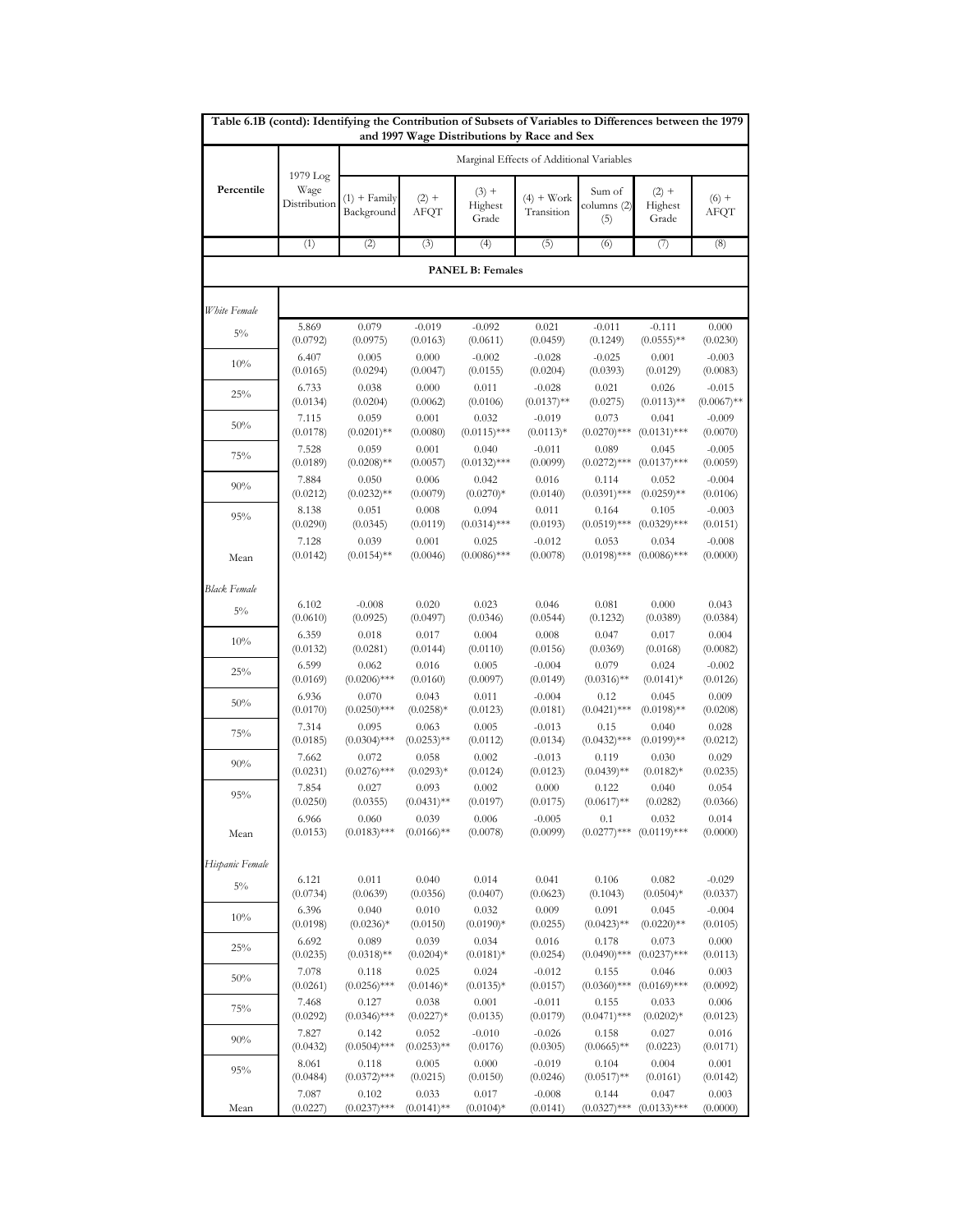|                             |                              | Table 6.2 Regression Decompositions <sup>1</sup> |                                                           |                                        |                                    |                                                     |
|-----------------------------|------------------------------|--------------------------------------------------|-----------------------------------------------------------|----------------------------------------|------------------------------------|-----------------------------------------------------|
|                             |                              | <b>OLS</b><br>Regression <sup>2</sup>            | Difference in<br>mean<br>characteristics<br>$(1997-1979)$ | Implied effect<br>of shift in<br>wages | Effect of<br>incremental<br>shifts | Marginal<br>effects from<br>DFL (from<br>Table 6.1) |
|                             |                              | (1)                                              | (2)                                                       | (3)                                    | (4)                                | (5)                                                 |
| <b>Overall Change</b>       |                              |                                                  |                                                           | 0.040<br>$(0.0050)$ ***                | 0.040<br>$(0.0050)$ ***            | 0.058<br>$(0.0122)$ ***                             |
| Race and Sex dummies        |                              |                                                  |                                                           |                                        |                                    |                                                     |
|                             | White Male                   | 0.195<br>$(0.0184)$ ***                          | $-0.035$                                                  |                                        |                                    |                                                     |
|                             | <b>Black Male</b>            | 0.028(0.0191)                                    | 0.008                                                     |                                        |                                    |                                                     |
|                             | Hispanic Male                | 0.186<br>$(0.0203)$ ***                          | 0.039                                                     | 0.008<br>$(0.0010)$ ***                | $-0.009$<br>$(0.0009)$ ***         | $-0.008$<br>$(0.0020)$ ***                          |
|                             | White Female                 | $-0.175$<br>$(0.0180)$ ***                       | $-0.043$                                                  |                                        |                                    |                                                     |
|                             | <b>Black Female</b>          | $-0.131$<br>$(0.0180)$ ***                       | 0.001                                                     |                                        |                                    |                                                     |
| Parental Years of Schooling |                              |                                                  |                                                           |                                        |                                    |                                                     |
|                             | Mother<br>Dummy for missing  | 0.020(0.0275)                                    | $-0.002$                                                  |                                        |                                    |                                                     |
|                             |                              | 0.010                                            |                                                           |                                        |                                    |                                                     |
|                             | Years of schooling<br>Father | $(0.0028)$ ***                                   | 1.186                                                     | 0.019                                  | 0.068                              |                                                     |
|                             | Dummy for missing            | 0.055<br>$(0.0202)$ **                           | 0.065                                                     | $(0.0033)$ ***                         | $(0.0036)$ ***                     |                                                     |
|                             | Years of schooling           | 0.008<br>$(0.0023)$ ***                          | 0.432                                                     |                                        |                                    | 0.055<br>$(0.0091)$ ***                             |
| Parental presence at age 14 |                              |                                                  |                                                           |                                        |                                    |                                                     |
|                             | Mother only                  | $-0.044$<br>$(0.0136)$ ***                       | 0.170                                                     |                                        |                                    |                                                     |
|                             | Father only                  | 0.007(0.0300)                                    | 0.029                                                     | $-0.008$<br>$(0.0027)$ ***             | $-0.015$<br>(0.0025)               |                                                     |
|                             | Neither mother nor Father    | $-0.032$<br>(0.0264)                             | 0.017                                                     |                                        |                                    |                                                     |
| Education                   |                              |                                                  |                                                           |                                        |                                    |                                                     |
|                             | Highest Grade Completed      | 0.039<br>$(0.0038)$ ***                          | 0.443                                                     | 0.017<br>$(0.0017)$ ***                | 0.017<br>$(0.0007)$ ***            | 0.028<br>$(0.0052)$ ***                             |
|                             | AFQT                         | 0.005<br>$(0.0003)$ ***                          | 2.367                                                     | 0.012<br>$(0.0007)$ ***                | $-0.008$<br>$(0.0005)$ ***         | $-0.007$<br>$(0.0031)$ **                           |
| Work Transition             |                              |                                                  |                                                           |                                        |                                    |                                                     |
|                             | Work after graduation        | 0.116<br>$(0.0211)$ ***                          | 0.132                                                     |                                        |                                    |                                                     |
|                             | Graduate early               | $-0.132$<br>$(0.0241)$ ***                       | 0.101                                                     | $-0.007$                               | $-0.011$                           | $-0.009$                                            |
|                             | Graduate on time             | $-0.148$<br>$(0.0222)$ ***                       | 0.001                                                     | $(0.0021)$ ***                         | $(0.0022)$ ***                     | $(0.0049)*$                                         |
|                             | Graduate late                | $-0.208$<br>$(0.0257)$ ***                       | 0.044                                                     |                                        |                                    |                                                     |
| Constant                    |                              | 6.370<br>$(0.0458)$ ***                          |                                                           |                                        |                                    |                                                     |

1) The sample excludes respondents without valid AFQT scores and attriters by age 22. The excluded category in the regression specification are white males, with both mother and father present at age 14 and who did not graduate by age 20. Observations are weighted using the cross-section weights provided by the NLSY adjusted to account for attrition by age 22 and AFQT non-response. Standard errors in parenthesis. \*\*\* significant at 1%, \*\* significant at 5%, \* significant 10%

2) R-sq = 0.197, F (18, 23865) = 185.48, N = 23884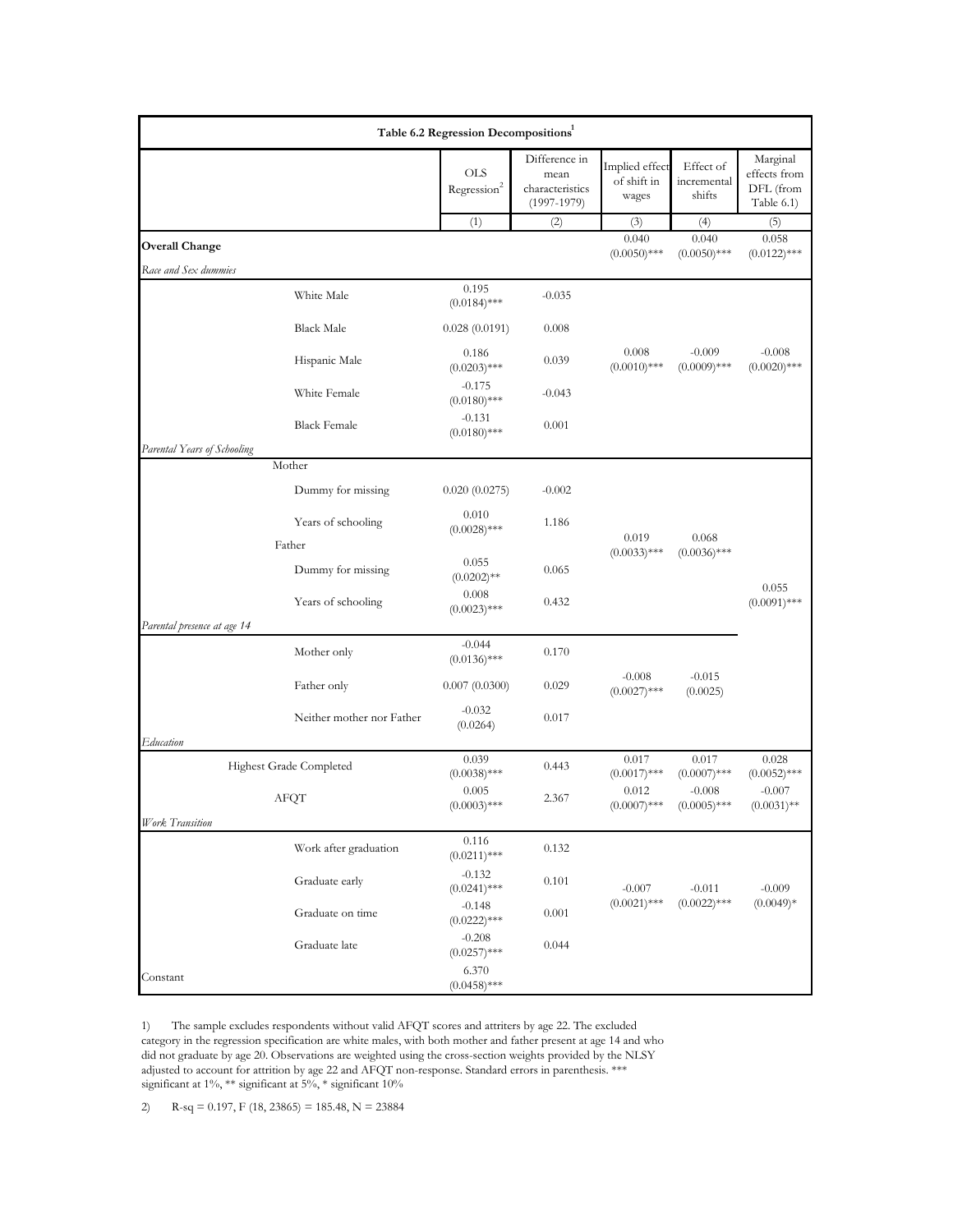|                             |                            |                                                             |                                        |                                               |                          | Table 6.3 Regression Decompositions by Race <sup>1</sup>    |                                           |                                               |                            |                                                             |                                           |                                               |
|-----------------------------|----------------------------|-------------------------------------------------------------|----------------------------------------|-----------------------------------------------|--------------------------|-------------------------------------------------------------|-------------------------------------------|-----------------------------------------------|----------------------------|-------------------------------------------------------------|-------------------------------------------|-----------------------------------------------|
| <b>PANEL A: Males</b>       |                            |                                                             |                                        |                                               |                          |                                                             |                                           |                                               |                            |                                                             |                                           |                                               |
|                             | White                      |                                                             |                                        | Black                                         |                          |                                                             |                                           | Hispanic                                      |                            |                                                             |                                           |                                               |
|                             | <b>OLS</b><br>Regression   | Difference in<br>mean<br>characteristics<br>$(1997 - 1979)$ | Implied<br>ffect of shift:<br>in wages | Implied<br>effect of<br>incremental<br>shifts | <b>OLS</b><br>Regression | Difference in<br>mean<br>characteristics<br>$(1997 - 1979)$ | Implied<br>effect of<br>shift in<br>wages | Implied effect<br>of<br>incremental<br>shifts | <b>OLS</b><br>Regression   | Difference in<br>mean<br>characteristics<br>$(1997 - 1979)$ | Implied<br>effect of<br>shift in<br>wages | Implied<br>effect of<br>incremental<br>shifts |
|                             | (1)                        | (2)                                                         | (3)                                    | (4)                                           | (5)                      | (6)                                                         | (7)                                       | (8)                                           | (9)                        | (10)                                                        | (11)                                      | (12)                                          |
| <b>Overall Change</b>       |                            |                                                             | 0.028<br>$(0.0097)$ ***                | 0.028<br>$(0.0097)$ ***                       |                          |                                                             | 0.055<br>$(0.0126)$ ***                   | 0.055<br>$(0.0077)$ ***                       |                            |                                                             | 0.104<br>$(0.0138)$ ***                   | 0.104<br>$(0.0084)$ ***                       |
| Parental Years of Schooling |                            |                                                             |                                        |                                               |                          |                                                             |                                           |                                               |                            |                                                             |                                           |                                               |
| Mother                      |                            |                                                             |                                        |                                               |                          |                                                             |                                           |                                               |                            |                                                             |                                           |                                               |
| Dummy for missing           | 0.011<br>(0.0561)          | $-0.008$                                                    |                                        |                                               | 0.069<br>(0.0577)        | $-0.027$                                                    |                                           |                                               | $-0.005$<br>(0.0553)       | $-0.038$                                                    |                                           |                                               |
| Years of schooling          | 0.013<br>$(0.0051)$ **     | 1.244                                                       | 0.027                                  | 0.072<br>$(0.0061)$ ***                       | 0.004<br>(0.0060)        | 1.489                                                       | 0.005<br>(0.0083)                         | 0.058<br>$(0.0080)$ ***                       | 0.025<br>$(0.0063)$ ***    | 2.056                                                       | 0.053<br>$(0.0115)$ ***                   | 0.102<br>$(0.0096)$ ***                       |
| Father<br>Dummy for missing | 0.096<br>$(0.0499)$ **     | 0.053                                                       | $(0.0061)$ ***                         |                                               | $-0.029$<br>(0.0358)     | 0.055                                                       |                                           |                                               | $-0.009$<br>(0.0436)       | $-0.004$                                                    |                                           |                                               |
| Years of schooling          | 0.011<br>$(0.0039)$ ***    | 0.534                                                       |                                        |                                               | 0.003<br>(0.0052)        | 0.841                                                       |                                           |                                               | 0.001<br>(0.0053)          | 1.204                                                       |                                           |                                               |
| Parental presence at age 14 |                            |                                                             |                                        |                                               |                          |                                                             |                                           |                                               |                            |                                                             |                                           |                                               |
| Mother only                 | $-0.072$<br>$(0.0252)$ *** | 0.153                                                       |                                        |                                               | $-0.041$<br>(0.0241)     | 0.208                                                       |                                           |                                               | $-0.019$<br>(0.0354)       | 0.035                                                       |                                           |                                               |
| Father only                 | $-0.031$<br>(0.0517)       | 0.026                                                       | $-0.013$<br>$(0.0045)$ ***             | $-0.022$<br>$(0.0042)$ ***                    | $-0.124$<br>(0.0734)     | 0.016                                                       | $-0.011$<br>$(0.0055)$ **                 | $-0.016$<br>$(0.0051)$ ***                    | 0.096<br>(0.1087)          | 0.035                                                       | 0.003<br>(0.0042)                         | $-0.001$<br>(0.0043)                          |
| Neither mother nor Father   | $-0.041$<br>(0.0579)       | 0.022                                                       |                                        |                                               | $-0.041$<br>(0.0532)     | 0.014                                                       |                                           |                                               | $-0.052$<br>(0.0724)       | 0.003                                                       |                                           |                                               |
| Education                   |                            |                                                             |                                        |                                               |                          |                                                             |                                           |                                               |                            |                                                             |                                           |                                               |
| Highest Grade Completed     | 0.048<br>$(0.0066)$ ***    | 0.413                                                       | 0.020<br>$(0.0027)$ ***                | 0.012<br>$(0.0008)$ ***                       | 0.059<br>(0.0078)        | 0.076                                                       | 0.004<br>$(0.0006)$ ***                   | $-0.012$<br>$(0.0009)$ ***                    | 0.027<br>$(0.0099)$ ***    | 0.584                                                       | 0.016<br>$(0.0058)$ ***                   | 0.016<br>$(0.0021)$ ***                       |
| AFQT                        | 0.005<br>$(0.0004)$ ***    | 2.308                                                       | 0.011<br>$(0.0010)$ ***                | $-0.015$<br>$(0.0013)$ ***                    | 0.008<br>(0.0007)        | 5.979                                                       | 0.049<br>$(0.0044)$ ***                   | 0.024<br>$(0.0022)$ ***                       | 0.005<br>$(0.0010)$ ***    | 5.680                                                       | 0.031<br>$(0.0060)$ ***                   | $-0.008$<br>$(0.0014)$ ***                    |
| Work Transition             |                            |                                                             |                                        |                                               |                          |                                                             |                                           |                                               |                            |                                                             |                                           |                                               |
| Work after graduation       | 0.139<br>$(0.0433)$ ***    | 0.169                                                       |                                        |                                               | 0.068<br>(0.0373)        | 0.197                                                       |                                           |                                               | 0.155<br>$(0.0712)$ **     | 0.148                                                       |                                           |                                               |
| Graduate early              | $-0.231$<br>$(0.0489)$ *** | 0.134                                                       | $-0.017$                               | $-0.020$<br>$(0.0052)$ ***                    | 0.013<br>(0.0552)        | 0.146                                                       | $0.008\,$<br>(0.0075)                     | 0.001<br>(0.0074)                             | $-0.075$<br>(0.0796)       | 0.152                                                       | 0.002<br>(0.0081)                         | $-0.006$<br>(0.0086)                          |
| Graduate on time            | $-0.169$<br>$(0.0463)$ *** | 0.006                                                       | $(0.0049)$ ***                         |                                               | $-0.062$<br>(0.0381)     | 0.004                                                       |                                           |                                               | $-0.293$<br>$(0.0790)$ *** | 0.053                                                       |                                           |                                               |
| Graduate late               | $-0.273$<br>$(0.0480)$ *** | 0.032                                                       |                                        |                                               | $-0.077$<br>(0.0407)     | 0.088                                                       |                                           |                                               | $-0.225$<br>$(0.0671)$ *** | $-0.027$                                                    |                                           |                                               |
| Constant                    | 6.404<br>$(0.0824)$ ***    |                                                             |                                        |                                               | 6.198<br>(0.1069)        |                                                             |                                           |                                               | 6.641<br>(0.1129)          |                                                             |                                           |                                               |
| R-sq<br>Observations        | 0.1614<br>5997             |                                                             |                                        |                                               | 0.1621<br>3539           |                                                             |                                           |                                               | 0.1494<br>2235             |                                                             |                                           |                                               |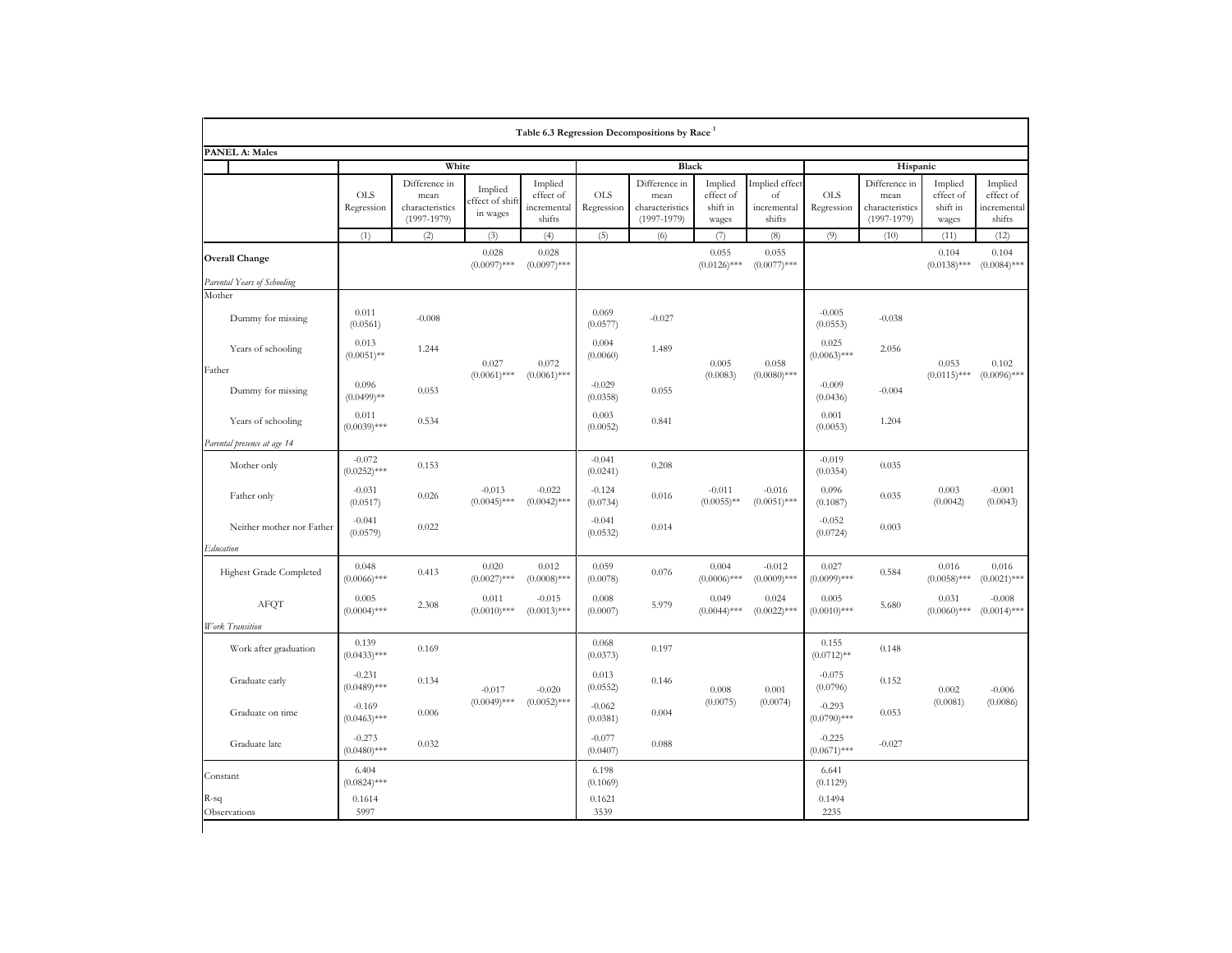| Table 6.3 Regression Decompositions by Race <sup>1</sup> |                            |                                                             |                                        |                                               |                            |                                                             |                                           |                                               |                            |                                                             |                                           |                                               |
|----------------------------------------------------------|----------------------------|-------------------------------------------------------------|----------------------------------------|-----------------------------------------------|----------------------------|-------------------------------------------------------------|-------------------------------------------|-----------------------------------------------|----------------------------|-------------------------------------------------------------|-------------------------------------------|-----------------------------------------------|
| <b>PANEL B: Females</b>                                  |                            |                                                             |                                        |                                               |                            |                                                             |                                           |                                               |                            |                                                             |                                           |                                               |
|                                                          | White                      |                                                             |                                        |                                               | Black                      |                                                             |                                           |                                               | Hispanic                   |                                                             |                                           |                                               |
|                                                          | <b>OLS</b><br>Regression   | Difference in<br>mean<br>characteristics<br>$(1997 - 1979)$ | Implied effect<br>of shift in<br>wages | Implied<br>effect of<br>incremental<br>shifts | <b>OLS</b><br>Regression   | Difference in<br>mean<br>characteristics<br>$(1997 - 1979)$ | Implied<br>effect of<br>shift in<br>wages | Implied<br>effect of<br>incremental<br>shifts | <b>OLS</b><br>Regression   | Difference in<br>mean<br>characteristics<br>$(1997 - 1979)$ | Implied<br>effect of<br>shift in<br>wages | Implied<br>effect of<br>incremental<br>shifts |
|                                                          | (1)                        | (2)                                                         | (3)                                    | (4)                                           | (5)                        | (6)                                                         | (7)                                       | (8)                                           | (9)                        | (10)                                                        | (11)                                      | (12)                                          |
| <b>Overall Change</b>                                    |                            |                                                             | 0.047<br>$(0.0093)$ ***                | 0.047<br>$(0.0093)$ ***                       |                            |                                                             | 0.097<br>$(0.0091)$ ***                   | 0.097<br>$(0.0040)$ ***                       |                            |                                                             | 0.132<br>$(0.0128)$ ***                   | 0.132<br>$(0.0036)$ ***                       |
| Parental Years of Schooling                              |                            |                                                             |                                        |                                               |                            |                                                             |                                           |                                               |                            |                                                             |                                           |                                               |
| Mother                                                   |                            |                                                             |                                        |                                               |                            |                                                             |                                           |                                               |                            |                                                             |                                           |                                               |
| Dummy for missing                                        | 0.052<br>(0.0542)          | 0.012                                                       |                                        |                                               | $-0.015$<br>(0.0417)       | $-0.009$                                                    |                                           |                                               | $-0.003$<br>(0.0730)       | $-0.012$                                                    |                                           |                                               |
| Years of schooling                                       | 0.008<br>(0.0053)          | 1.310                                                       | 0.025                                  | 0.061<br>$(0.0067)$ ***                       | 0.004<br>(0.0047)          | 1.560                                                       | 0.008<br>(0.0074)                         | 0.061<br>$(0.0067)$ ***                       | 0.009<br>(0.0068)          | 2.087                                                       | 0.004<br>(0.0127)                         | 0.061<br>$(0.0118)$ ***                       |
| Father<br>Dummy for missing                              | 0.123<br>$(0.0456)$ ***    | 0.060                                                       | $(0.0072)$ ***                         |                                               | $-0.007$<br>(0.0274)       | 0.082                                                       |                                           |                                               | $-0.079$<br>$(0.0387)$ **  | 0.052                                                       |                                           |                                               |
| Years of schooling                                       | 0.010<br>$(0.0040)$ **     | 0.641                                                       |                                        |                                               | 0.003<br>(0.0042)          | 0.927                                                       |                                           |                                               | $-0.012$<br>$(0.0064)$ **  | 0.850                                                       |                                           |                                               |
| Parental presence at age 14                              |                            |                                                             |                                        |                                               |                            |                                                             |                                           |                                               |                            |                                                             |                                           |                                               |
| Mother only                                              | $-0.061$<br>$(0.0269)$ *** | 0.176                                                       |                                        |                                               | $-0.003$<br>(0.0208)       | 0.199                                                       |                                           |                                               | 0.120<br>$(0.0327)$ ***    | 0.106                                                       |                                           |                                               |
| Father only                                              | 0.072<br>$(0.0443)*$       | 0.039                                                       | $-0.008(0.0056)$                       | $-0.015$<br>$(0.0055)$ ***                    | 0.018<br>(0.0538)          | 0.028                                                       | $-0.001$<br>(0.0048)                      | $-0.010$<br>$(0.0041)$ **                     | 0.110<br>(0.0989)          | 0.015                                                       | 0.016<br>$(0.0039)$ ***                   | 0.015<br>$(0.0039)$ ***                       |
| Neither mother nor Father                                | 0.009<br>(0.0681)          | 0.015                                                       |                                        |                                               | $-0.043$<br>(0.0303)       | 0.017                                                       |                                           |                                               | $-0.100$<br>$(0.0627)*$    | $-0.015$                                                    |                                           |                                               |
| Education                                                |                            |                                                             |                                        |                                               |                            |                                                             |                                           |                                               |                            |                                                             |                                           |                                               |
| Highest Grade Completed                                  | 0.022<br>$(0.0070)$ ***    | 0.704                                                       | 0.015<br>$(0.0047)$ ***                | 0.020<br>$(0.0023)$ ***                       | 0.046<br>$(0.0068)$ ***    | 0.487                                                       | 0.022<br>$(0.0033)$ ***                   | 0.020<br>$(0.0013)$ ***                       | 0.057<br>$(0.0091)$ ***    | 0.829                                                       | 0.048<br>$(0.0076)$ ***                   | 0.054<br>$(0.0047)$ ***                       |
| <b>AFQT</b>                                              | 0.004<br>$(0.0005)$ ***    | 4.406                                                       | 0.018<br>$(0.0020)$ ***                | $-0.011$<br>$(0.0012)$ ***                    | 0.010<br>$(0.0008)$ ***    | 7.237                                                       | 0.070<br>$(0.0056)$ ***                   | 0.035<br>$(0.0027)$ ***                       | 0.007<br>$(0.0009)$ ***    | 7.644                                                       | 0.056<br>$(0.0071)$ ***                   | 0.006<br>$(0.0007)$ ***                       |
| Work Transition                                          |                            |                                                             |                                        |                                               |                            |                                                             |                                           |                                               |                            |                                                             |                                           |                                               |
| Work after graduation                                    | 0.106<br>$(0.0466)$ ***    | 0.056                                                       |                                        |                                               | 0.143<br>$(0.0269)$ ***    | 0.158                                                       |                                           |                                               | 0.083<br>$(0.0410)$ **     | 0.165                                                       |                                           |                                               |
| Graduate early                                           | $-0.118$<br>$(0.0483)$ **  | 0.048                                                       | $-0.003(0.0027)$                       | $-0.007$<br>$(0.0032)$ **                     | $-0.100$<br>$(0.0361)$ *** | 0.102                                                       | $-0.002$<br>(0.0044)                      | $-0.009$<br>$(0.0039)$ **                     | $-0.023$<br>(0.0528)       | 0.109                                                       | 0.008<br>(0.0055)                         | $-0.004$<br>(0.0049)                          |
| Graduate on time                                         | $-0.139$<br>$(0.0482)$ *** | $-0.018$                                                    |                                        |                                               | $-0.146$<br>$(0.0283)$ *** | $-0.015$                                                    |                                           |                                               | $-0.128$<br>$(0.0431)$ *** | 0.012                                                       |                                           |                                               |
| Graduate late                                            | $-0.141$<br>$(0.0678)$ **  | 0.041                                                       |                                        |                                               | $-0.219$<br>$(0.0325)$ *** | 0.077                                                       |                                           |                                               | $-0.146$<br>$(0.0478)$ *** | 0.008                                                       |                                           |                                               |
| Constant                                                 | 6.425<br>$(0.0809)$ ***    |                                                             |                                        |                                               | 6.171<br>$(0.0845)$ ***    |                                                             |                                           |                                               | 6.253<br>$(0.1018)$ ***    |                                                             |                                           |                                               |
| R-sq<br>Observations                                     | 0.0743<br>5957             |                                                             |                                        |                                               | 0.1966<br>3907             |                                                             |                                           |                                               | 0.1667<br>2249             |                                                             |                                           |                                               |

1) The sample excludes respondents without valid AFQT scores and attriters by age 22. The excluded category in the regression specification are with both mother and father present at age 14 and who did not graduate by age 20. Observations are weighted using the cross-section weights provided by the NLSY adjusted to account for attrition by age 22 and AFQT non-response. Standard errors in parenthesis. \*\*\* significant at 1%, \*\* significant at 5%, \* significant 10%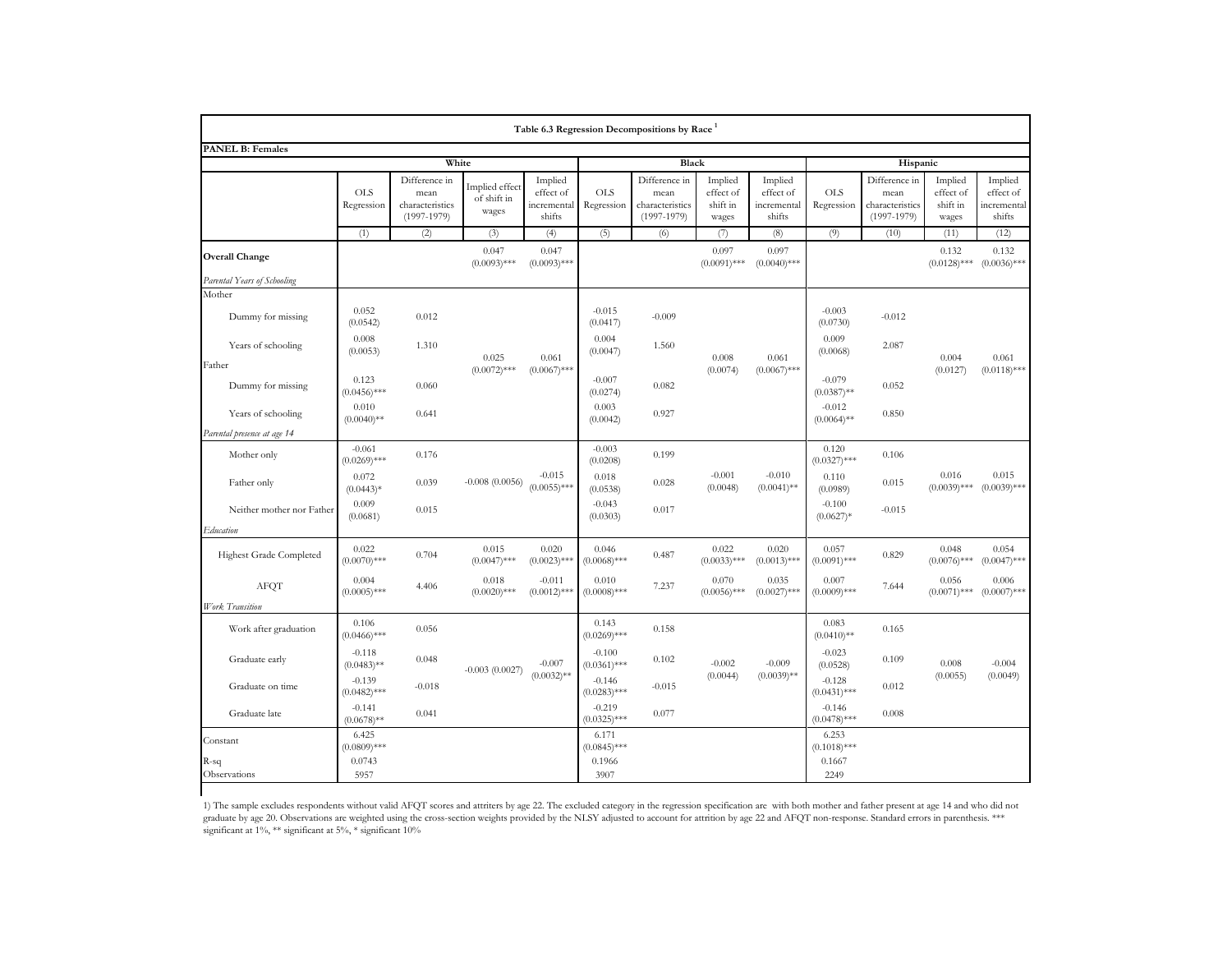

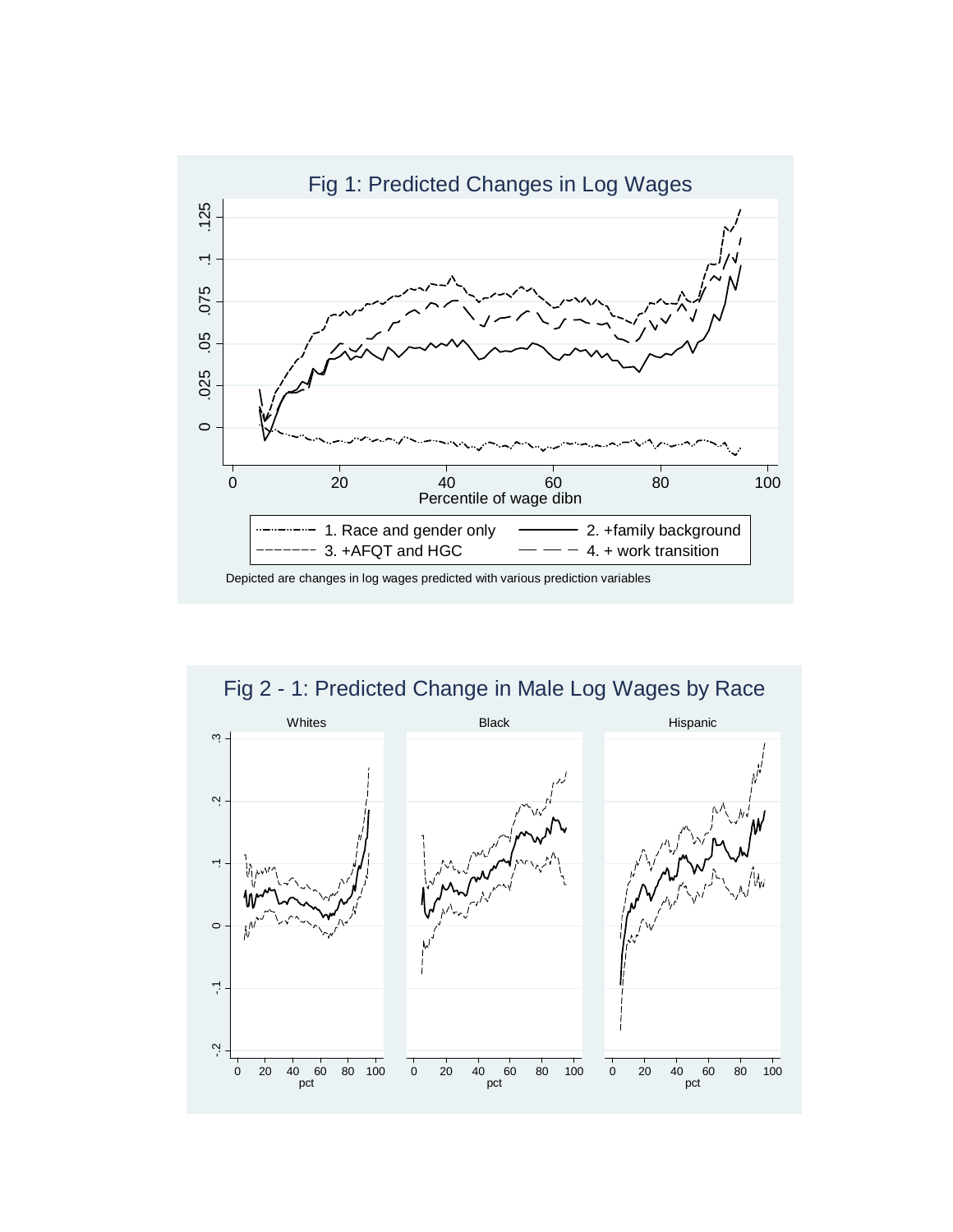

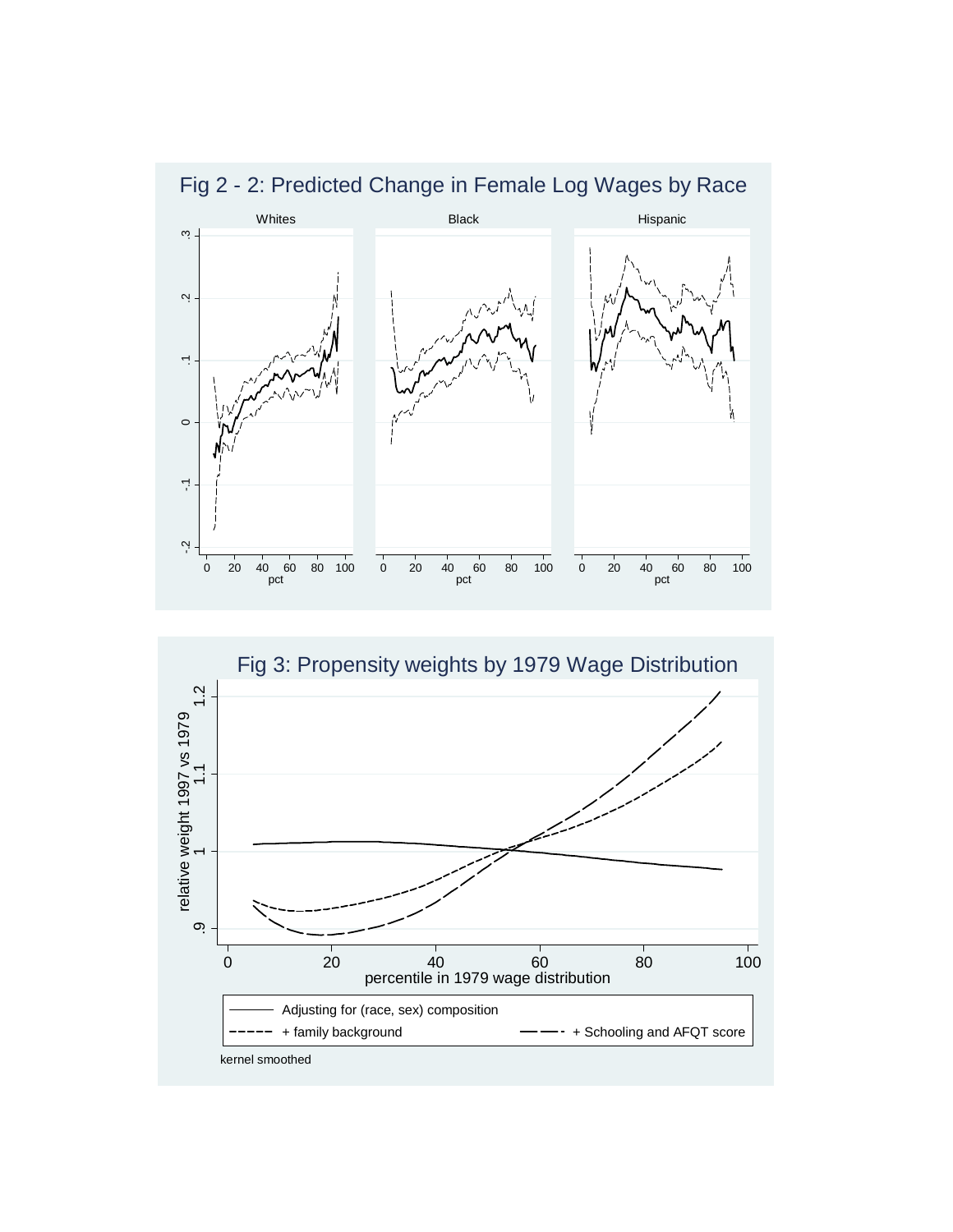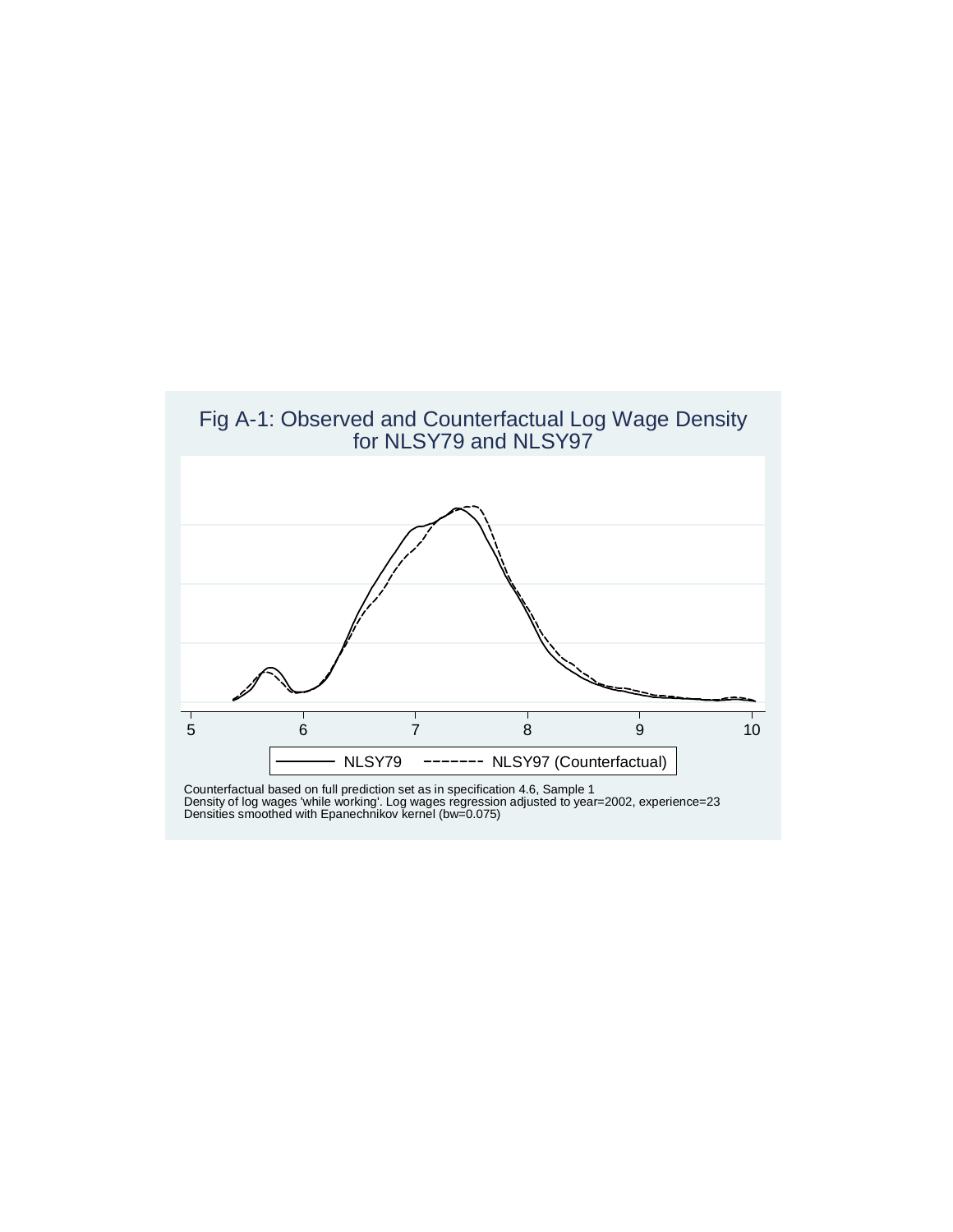| Appendix B Table 1: Testing Age Standardization of AFQT Scores |                       |        |                       |         |                  |                                  |      |  |  |  |  |
|----------------------------------------------------------------|-----------------------|--------|-----------------------|---------|------------------|----------------------------------|------|--|--|--|--|
|                                                                |                       |        | <b>NLSY 1979</b>      |         | <b>NLSY 1997</b> |                                  |      |  |  |  |  |
|                                                                |                       | F-stat | Degrees of<br>Freedom | P value | F-stat           | Degrees of<br>P value<br>Freedom |      |  |  |  |  |
| Specification 1                                                | Cohort X Race         | 0.81   | 15,8903               | 0.67    | 0.5              | 6,5001                           | 0.81 |  |  |  |  |
| Specification 2                                                | Cohort X Parental HGC | 0.73   | 15, 7337              | 0.76    | 0.64             | 6,3895                           | 0.7  |  |  |  |  |
| Specification 3                                                | Cohort X HGC          | 0.74   | 8,6824                | 0.65    | 0.82             | 3,5005                           | 0.48 |  |  |  |  |

Specification 1: regression of standardized afqt on cohort dummies, cohort dummies interacted with hgc, and hgc where hgc refers to highest grade Specification 2: regression of standardized afqt on cohort and race dummies, cohort dummies interacted with race. Notes: Reported are test statistics from three specifcations exploring whether the relationship between the AFQT-score and observed variables changes with age of test taking. Each F-test refers to the test whether the interaction of the age of test taking with observable characteristics is 0 in a linear

Specification 3: regression of standardized afqt on cohort dummies, cohort dummies interacted with hgc, cohort dummies interacted with race, cohort dummies interacted with father's hgc, hgc and mother's hgc